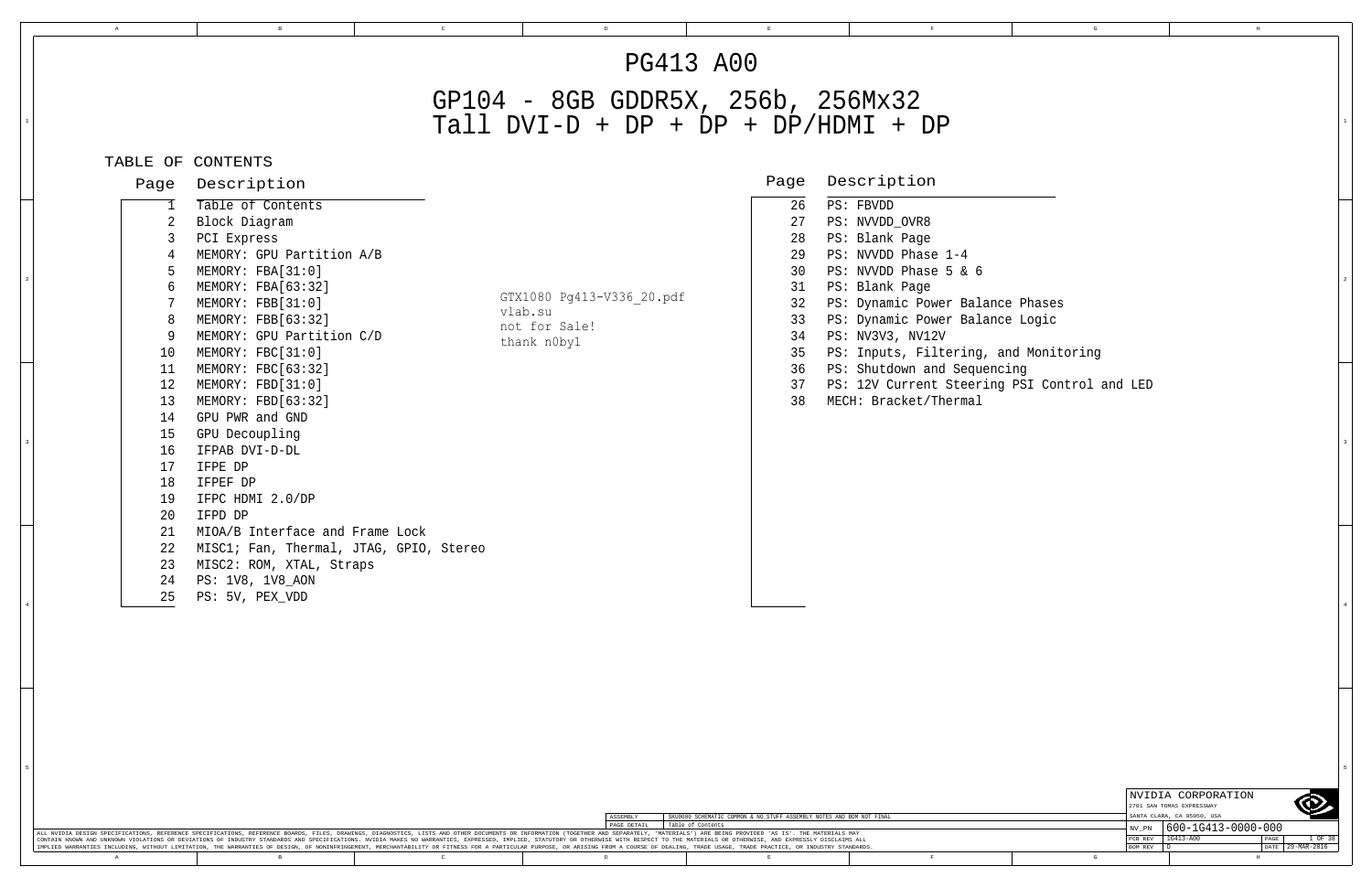H

| $\mathbb{G}% _{n}^{X}$            |                                                          |                                                                               | $\rm _H$                                                             |                              |              |
|-----------------------------------|----------------------------------------------------------|-------------------------------------------------------------------------------|----------------------------------------------------------------------|------------------------------|--------------|
|                                   |                                                          |                                                                               |                                                                      |                              |              |
|                                   |                                                          |                                                                               |                                                                      |                              | $\mathbf{1}$ |
| PEX_12V Finger<br>DYNAMIC OPTION  |                                                          |                                                                               |                                                                      |                              |              |
|                                   | EXT_12V 2x4<br>(NORTH)                                   |                                                                               |                                                                      |                              |              |
|                                   | $QD:EXT_12V 2x4$<br>$($ EAST $)$                         |                                                                               |                                                                      |                              | $\mathbf 2$  |
|                                   |                                                          |                                                                               |                                                                      |                              | 3            |
| PEX_12V Finger<br>PEX_12V 2x4 PWR |                                                          |                                                                               |                                                                      |                              |              |
| PEX_3V3 Finger                    |                                                          |                                                                               |                                                                      |                              | $\bf{4}$     |
|                                   |                                                          |                                                                               |                                                                      |                              | $\mathsf S$  |
|                                   |                                                          | NVIDIA CORPORATION<br>2701 SAN TOMAS EXPRESSWAY<br>SANTA CLARA, CA 95050, USA |                                                                      |                              |              |
| G                                 | $\text{NV\_PN}$<br>$PCB$ $REV$<br>$\mathbb D$<br>BOM REV | 1G413-A00                                                                     | 600-1G413-0000-000<br>$\overline{\text{PAGE}}$<br>DATE<br>$_{\rm H}$ | 2 OF 38<br>$29 - MAR - 2016$ |              |

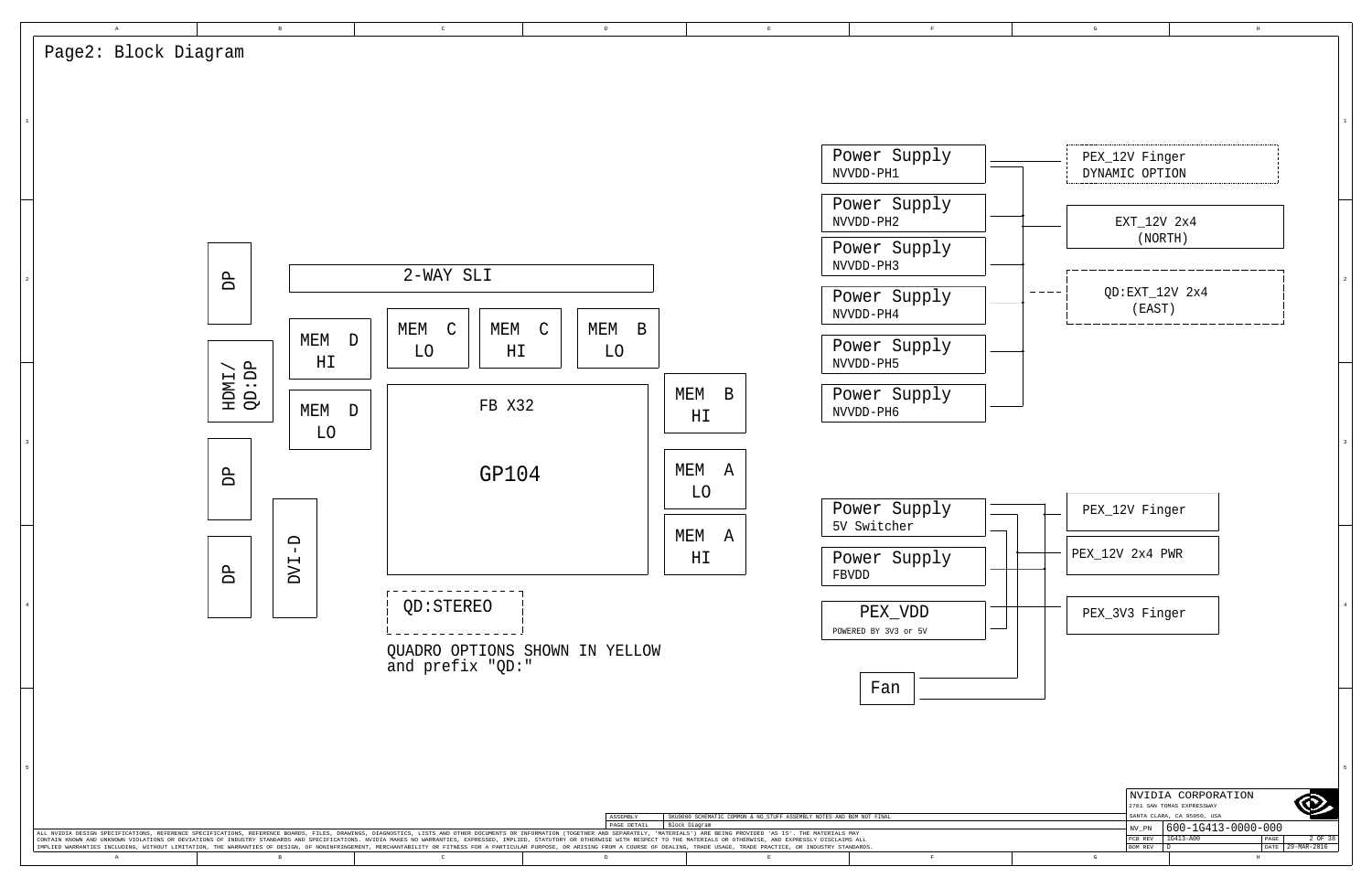<span id="page-2-4"></span><span id="page-2-3"></span><span id="page-2-1"></span>

<span id="page-2-2"></span><span id="page-2-0"></span>

|    | G                   |         |             |           | $_{\rm H}$ |
|----|---------------------|---------|-------------|-----------|------------|
|    |                     |         |             |           |            |
| ΞT |                     | VOLTAGE | MAX CURRENT | MIN WIDTH |            |
| ?V | NV_SOURCE_POWER_NET | 12V     | 5.5A        | 0.400     |            |
| 73 | NV_SOURCE_POWER_NET | 3.3V    | 3.0A        | 0.400     |            |
| ID | NV SOURCE POWER NET | 0V      | 8.5A        | 0.400     |            |
|    |                     |         |             |           |            |
|    |                     |         |             |           |            |

| 02 Y & COMMON                                          |         |                            |      |             |
|--------------------------------------------------------|---------|----------------------------|------|-------------|
| NVIDIA CORPORATION<br>GND<br>2701 SAN TOMAS EXPRESSWAY |         |                            |      |             |
|                                                        |         | SANTA CLARA, CA 95050, USA |      |             |
|                                                        | NV PN   | 600-1G413-0000-000         |      |             |
|                                                        | PCB REV | 1G413-A00                  | PAGE | 3 OF 38     |
|                                                        | BOM REV |                            | DATE | 29-MAR-2016 |
| G                                                      |         | H                          |      |             |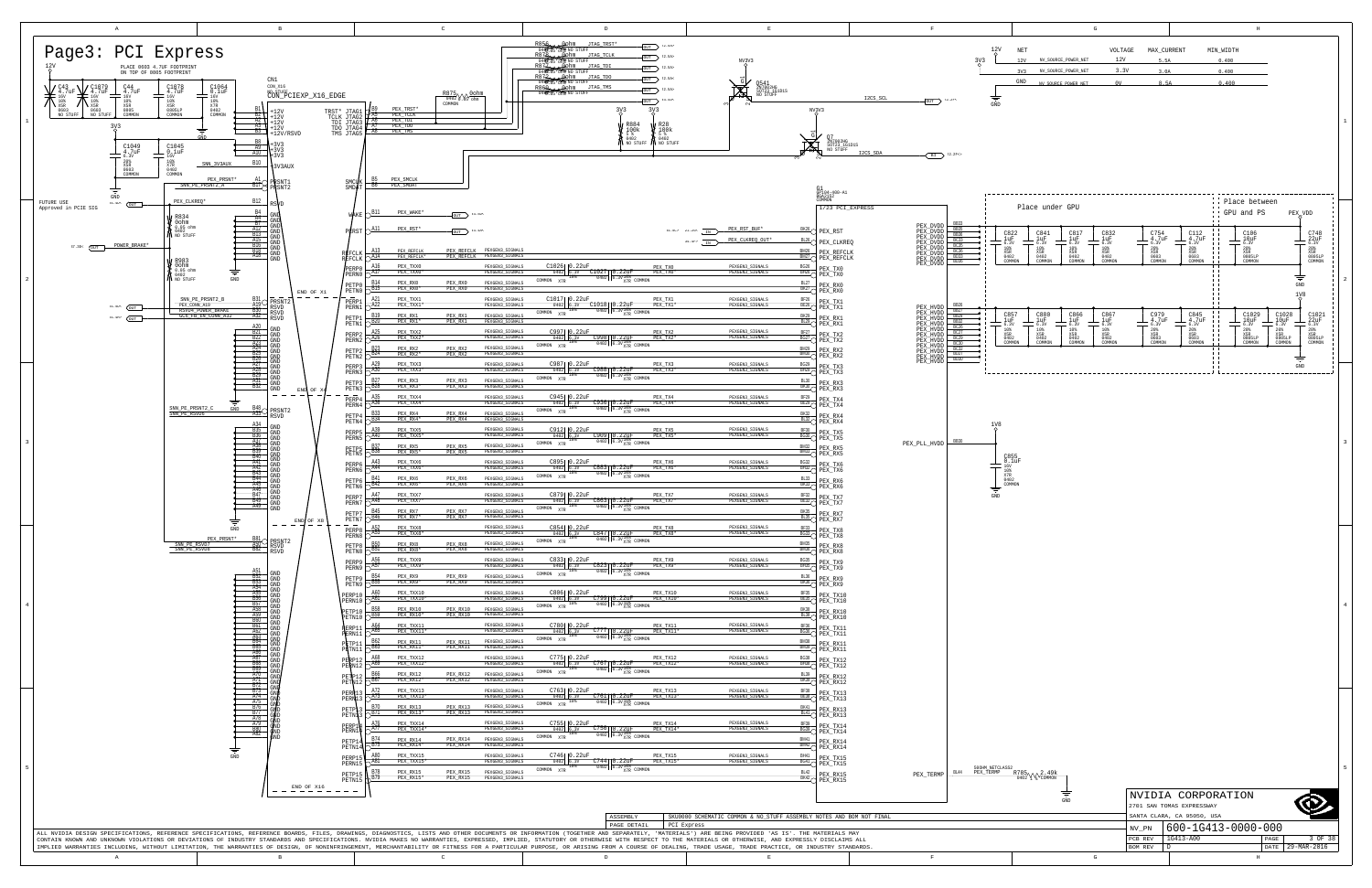D

<span id="page-3-0"></span>PCB REV | 1G413-A00

29-MAR-2016 DATE

<span id="page-3-7"></span><span id="page-3-6"></span><span id="page-3-5"></span><span id="page-3-4"></span><span id="page-3-3"></span><span id="page-3-2"></span><span id="page-3-1"></span>

<span id="page-3-12"></span><span id="page-3-11"></span><span id="page-3-9"></span><span id="page-3-8"></span>

| G                                                                                                                                                                                                                                                                                                                                                                                                                                                                                                                                                                                                                                                                                                                                                                                                                                                                                                                                                                                                                      |                                                                                                                                                  |                                                                                                                                                                                                              | $\mathbf H$                                                                  |                                                                                                                                                               |                         |
|------------------------------------------------------------------------------------------------------------------------------------------------------------------------------------------------------------------------------------------------------------------------------------------------------------------------------------------------------------------------------------------------------------------------------------------------------------------------------------------------------------------------------------------------------------------------------------------------------------------------------------------------------------------------------------------------------------------------------------------------------------------------------------------------------------------------------------------------------------------------------------------------------------------------------------------------------------------------------------------------------------------------|--------------------------------------------------------------------------------------------------------------------------------------------------|--------------------------------------------------------------------------------------------------------------------------------------------------------------------------------------------------------------|------------------------------------------------------------------------------|---------------------------------------------------------------------------------------------------------------------------------------------------------------|-------------------------|
| <b>B35</b><br>FBB_CMD<0><br>FBB_CMD0<br>A35<br>FBB_CMD<1><br>FBB_CMD1<br>D35<br>FBB CMD<2><br>FBB_CMD2<br>A36<br>FBB_CMD<3><br>FBB_CMD3<br><b>B36</b><br>FBB_CMD<4><br>FBB_CMD4<br>$rac{C36}{C38}$<br>FBB CMD<5><br>FBB_CMD5<br>FBB CMD<6><br>FBB_CMD6<br><b>B</b> 38<br>FBB_CMD<7><br>FBB_CMD7<br>A38<br>FBB_CMD<8><br>FBB_CMD8                                                                                                                                                                                                                                                                                                                                                                                                                                                                                                                                                                                                                                                                                       |                                                                                                                                                  | $\overline{0}$<br>đ<br>1<br>Φ<br>$\overline{2}$<br>đ<br>3<br>$\overline{4}$<br>Φ<br>5<br>Φ<br>6<br>7<br>R                                                                                                    | FB_CMD<br>FBB_CMD<310>                                                       | OUT $7.2D6$ . 2D<                                                                                                                                             | $\,1\,$                 |
| D38<br>FBB_CMD<9><br>FBB_CMD9<br>FBB_CMD10<br>A39<br>FBB_CMD<10><br><b>B39</b><br>FBB_CMD<11><br>FBB_CMD11<br>C39<br>FBB_CMD<12><br>FBB_CMD12<br>C <sub>41</sub><br>FBB_CMD<13><br>FBB_CMD13<br><b>B41</b><br>FBB_CMD<14><br>FBB_CMD14<br>A41<br>FBB_CMD<15><br>FBB_CMD15<br><b>B49</b><br>FBB_CMD<16><br>FBB CMD16<br>A49<br>FBB_CMD<17><br>FBB_CMD17<br>A48<br>FBB_CMD<18><br>FBB_CMD18<br>D47<br>FBB CMD<19><br>FBB_CMD19<br>FBB_CMD20<br>A47<br>FBB_CMD<20><br><b>B47</b><br>FBB_CMD<21><br>FBB CMD21<br>C47<br>FBB_CMD<22><br>FBB_CMD22<br>C45<br>FBB_CMD<23><br>FBB_CMD23<br><b>B45</b><br>FBB_CMD<24><br>FBB_CMD24<br>A45<br>FBB_CMD<25><br>FBB_CMD25<br>D44<br>FBB_CMD<26><br>FBB_CMD26<br>A44<br>FBB CMD<27><br>FBB_CMD27<br><b>B44</b><br>FBB_CMD<28><br>FBB CMD28<br>C44<br>FBB_CMD<29><br>FBB CMD29<br>C42<br>FBB_CMD<30><br>FBB_CMD30<br><b>B42</b><br>FBB_CMD<31><br>FBB_CMD31<br>A42<br>FBB_CMD32<br><b>D41</b><br>FBB_CMD33<br>C35<br>FBB_DEBUG0<br>FBB_CMD34<br><b>B50</b><br>FBB DEBUGI<br>FBB_CMD35 | SNN FBB CMD<32><br>SNN_FBB_CMD<33>                                                                                                               | 9<br>10<br>11<br>12<br>13<br>Đ<br>14<br>$\frac{15}{2}$<br>16<br>17<br>18<br>19<br>20<br>$\overline{21}$<br>$\overline{22}$<br>23<br>24<br>25<br>26<br>27<br>$\frac{28}{2}$<br>29<br>30<br>31<br>R791<br>0402 | 60.40hm<br>60<br>۵<br>0402<br><b>NO STUFF</b><br>٢                           | FBYDD<br>.4ohm                                                                                                                                                | $\overline{\mathbf{2}}$ |
| <b>J35</b><br>FBB_DBG_RFU1<br>J41<br>FBB_DBG_RFU2                                                                                                                                                                                                                                                                                                                                                                                                                                                                                                                                                                                                                                                                                                                                                                                                                                                                                                                                                                      | SNN_FBB_DBG_RFU1<br>SNN_FBB_DBG_RFU2                                                                                                             |                                                                                                                                                                                                              |                                                                              |                                                                                                                                                               |                         |
| H42<br>FBB_CLK0<br>FBB_CLK0<br>G42<br>FBB_CLK0*<br>FBB_CLK0<br>$\frac{1}{147}$<br>FBB_CLK1<br>FBB_CLK1<br>FBB_CLK1*<br>E47<br>FBB_CLK1                                                                                                                                                                                                                                                                                                                                                                                                                                                                                                                                                                                                                                                                                                                                                                                                                                                                                 |                                                                                                                                                  | FBB_CLK0<br>FBB CLK0<br>FBB_CLK1<br>FBB_CLK1                                                                                                                                                                 | FB_CLK<br>$FB$ <sup>CLK</sup><br>FB_CLK<br>FB_CLK                            | 7.3D<<br>OUT<br>7.3D<<br>OUT<br>8.3D<<br>OUT<br>8.3D<<br>OUT                                                                                                  |                         |
| J33<br>FBB_WCK01<br>FBB_WCK01<br>$\frac{\sum_{635}^{H33}}{\sum_{635}^{H35}}$<br>FBB WCK01*<br>FBB_WCK01<br>FBB WCKB01<br>FBB_WCKB01<br>$\frac{1}{139}$<br>FBB WCK23<br>FBB_WCK23<br>H39<br>FBB_WCK23*<br>FBB_WCK23<br>$\frac{1}{41}$<br>FBB_WCKB23<br>G41<br>FBB WCKB23<br>$\frac{5}{146}$<br>FBB WCK45<br>FBB_WCK45<br>L45<br>FBB_WCK45*<br>FBB_WCK45<br>$\sum_{\text{MA4}}$<br>FBB_WCKB45<br>M45<br>FBB WCKB45<br>$\frac{1}{147}$<br>FBB_WCK67<br>FBB WCK67<br>$\frac{146}{147}$<br>FBB WCK67*<br>FBB_WCK67<br>FBB_WCKB67<br>$\sqrt{146}$<br>FBB_WCKB67                                                                                                                                                                                                                                                                                                                                                                                                                                                              | SNN_FBB_WCKB01<br>SNN_FBB_WCKB01*<br>SNN_FBB_WCKB23<br>SNN_FBB_WCKB23*<br>SNN FBB WCKB45<br>SNN_FBB_WCKB45*<br>SNN_FBB_WCKB67<br>SNN_FBB_WCKB67* | FBB WCK01<br>FBB WCK01<br>FBB_WCK23<br>FBB_WCK23<br>FBB_WCK45<br>FBB_WCK45<br>FBB_WCK67<br>FBB WCK67                                                                                                         | FB_WCK<br>FB_WCK<br>FB_WCK<br>FB_WCK<br>FB_WCK<br>FB_WCK<br>FB_WCK<br>FB_WCK | 7.3A<<br>OUT<br>7.3A<<br>OUT<br>7.3C <sub>5</sub><br>OUT<br>7.3C<<br>OUT<br>8.3B<<br><b>OUT</b><br>8.3B<<br>OUT<br>8.3C<<br><b>OUT</b><br>$\sum$ 8.3C<<br>OUT | 3                       |
| L38<br>FBB_PLL_AVDD                                                                                                                                                                                                                                                                                                                                                                                                                                                                                                                                                                                                                                                                                                                                                                                                                                                                                                                                                                                                    | 1V8 FB PLL<br>C800<br>$0.1uF$ <sub>16V</sub><br>10%<br>X7R<br>0402<br>COMMON<br>GND                                                              |                                                                                                                                                                                                              | $T_N$ 4.4D> 4.5A< 9.4D< 9.4H<                                                |                                                                                                                                                               | $\overline{4}$          |
|                                                                                                                                                                                                                                                                                                                                                                                                                                                                                                                                                                                                                                                                                                                                                                                                                                                                                                                                                                                                                        |                                                                                                                                                  |                                                                                                                                                                                                              |                                                                              |                                                                                                                                                               |                         |
|                                                                                                                                                                                                                                                                                                                                                                                                                                                                                                                                                                                                                                                                                                                                                                                                                                                                                                                                                                                                                        |                                                                                                                                                  |                                                                                                                                                                                                              |                                                                              |                                                                                                                                                               |                         |
|                                                                                                                                                                                                                                                                                                                                                                                                                                                                                                                                                                                                                                                                                                                                                                                                                                                                                                                                                                                                                        |                                                                                                                                                  |                                                                                                                                                                                                              |                                                                              |                                                                                                                                                               | 5                       |
|                                                                                                                                                                                                                                                                                                                                                                                                                                                                                                                                                                                                                                                                                                                                                                                                                                                                                                                                                                                                                        |                                                                                                                                                  |                                                                                                                                                                                                              | NVIDIA CORPORATION                                                           |                                                                                                                                                               |                         |
|                                                                                                                                                                                                                                                                                                                                                                                                                                                                                                                                                                                                                                                                                                                                                                                                                                                                                                                                                                                                                        | 2701 SAN TOMAS EXPRESSWAY<br>SANTA CLARA, CA 95050, USA                                                                                          |                                                                                                                                                                                                              |                                                                              |                                                                                                                                                               |                         |
|                                                                                                                                                                                                                                                                                                                                                                                                                                                                                                                                                                                                                                                                                                                                                                                                                                                                                                                                                                                                                        | NV_PN                                                                                                                                            |                                                                                                                                                                                                              | 600-1G413-0000-000                                                           |                                                                                                                                                               |                         |

H

<span id="page-3-10"></span>G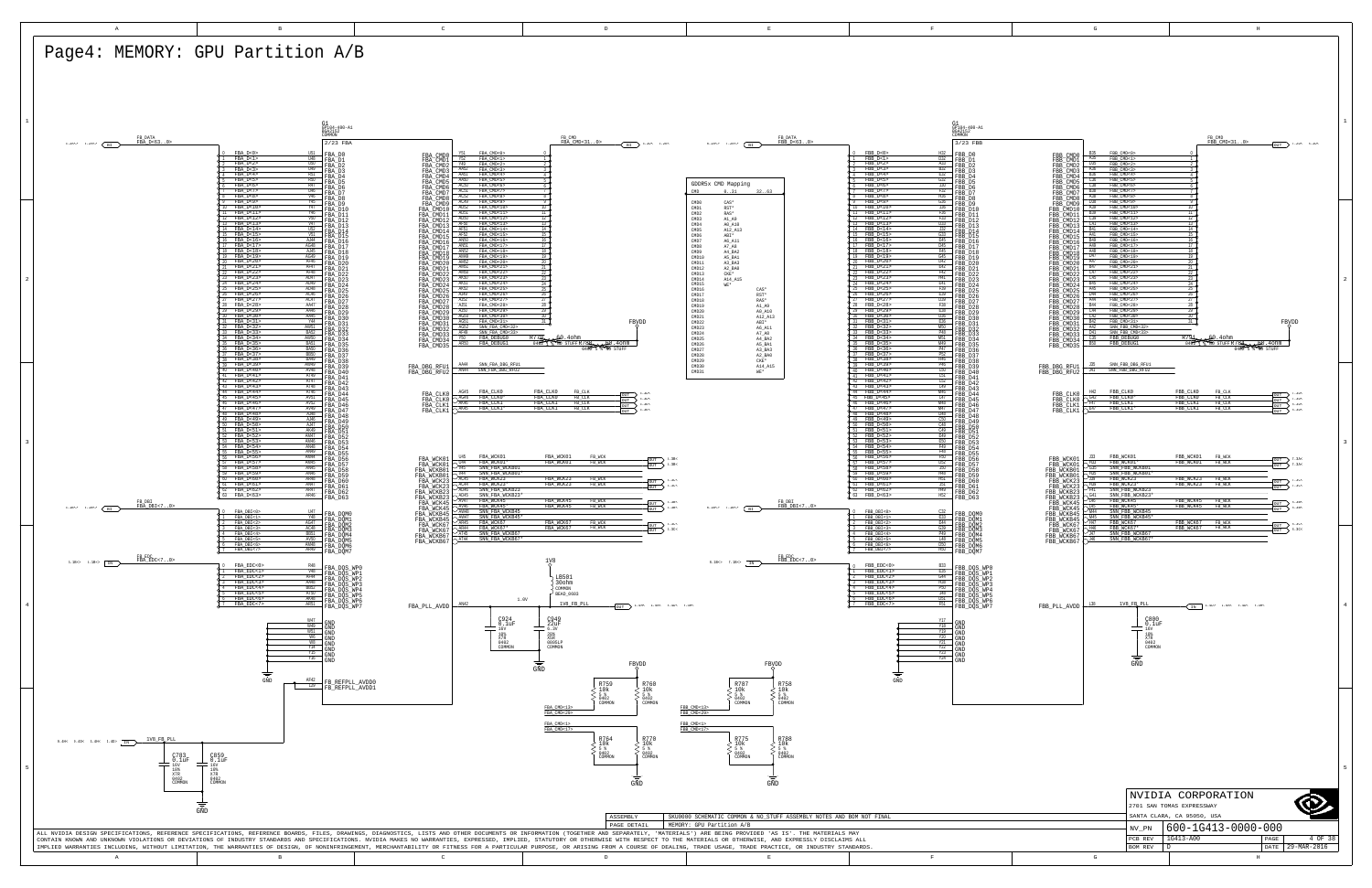D

PCB REV | 1G413-A00

29-MAR-2016 DATE

<span id="page-4-6"></span>

| M7<br>MT58K256M32JA-100<br>BGA190_MIRR<br>COMMON |                             | FBVDD                               |                  |
|--------------------------------------------------|-----------------------------|-------------------------------------|------------------|
| Mirrored                                         |                             | W12                                 | $\,1\,$          |
| A10<br>VSS                                       | MF<br>add 1k to VDD<br>VDD  | A1<br>ATT                           |                  |
| $\frac{A5}{B1}$<br>VSS<br>VSS<br>B14<br>VSS      | VDD<br>VDD<br>VDD           | A14<br>Þ<br>A4<br>þ                 |                  |
| DΤ<br>VSS<br>DTT<br>VSS<br>DT4                   | VDD<br>VDD                  | D10<br>ł<br>GТ<br>ţ<br>G14          |                  |
| VSS<br>FI<br>VSS<br>F14<br>VSS                   | VDD<br>VDD<br>VDD           | H10<br>ļ<br>Ħ5                      |                  |
| H٦<br>VSS<br>H14<br>VSS<br>J12                   | VDD<br>VDD                  | ᄁ<br>J14<br>П                       |                  |
| VSS<br>J3<br>VSS<br>КĪ<br>VSS                    | VDD<br>VDD<br>VDD           | T14<br>Þ<br>MTO                     |                  |
| KT4<br>VSS<br>K3<br>VSS<br>T12                   | VDD<br>VDD                  | M5<br>¢<br>NΤ<br>b<br>N14           |                  |
| <b>VSS</b><br>τ3<br>VSS<br>MŤ<br>VSS             | VDD<br>VDD<br>VDD           | b<br>T10<br>WŤ                      |                  |
| M14<br>VSS<br>P1<br>VSS<br>P14                   | VDD<br>VDD                  | W11<br>W14<br>W4                    |                  |
| VSS<br>Π<br>VSS<br>тп<br>VSS                     | VDD                         | FBYDD<br>С                          |                  |
| T14<br>VSS<br>V1<br>VSS<br>V14                   | VDDQ<br>VDDQ                | A13<br>A2<br><b>B10</b>             | $\boldsymbol{2}$ |
| VSS<br>W10<br>VSS<br>W5<br>VSS                   | VDDQ<br>VDDQ<br>VDDQ        | B5<br>UТ<br>Þ                       |                  |
| <b>B13</b>                                       | <b>VDDQ</b><br>VDDQ         | C13<br>¢<br>C14<br>þ<br>$_{\rm C2}$ |                  |
| <b>VSSO</b><br>B2<br>VSSQ<br>CТO<br>VSSQ         | VDDQ<br>VDDQ<br>VDDQ        | ţ<br>豇<br>EП                        |                  |
| C5<br>VSSQ<br>DT3<br>VSSO<br>כת                  | VDDQ<br>VDDO                | ţ<br>E13<br>E14<br>ŧ<br>ĒŻ          |                  |
| VSSQ<br>EТO<br>VSSQ<br>E5<br>VSSQ                | VDDQ<br><b>VDDQ</b><br>VDDO | ۰<br>E4<br>b<br>FTO<br>F5<br>þ      |                  |
| F13<br>VSSQ<br>Ŧ<br>VSSO<br>VSSO<br>VSSO<br>G10  | VDDQ<br>VDDÕ                | GJ3<br>¢<br>G2                      |                  |
| G5<br>VSSQ<br>N10<br>VSSQ                        | VDDQ<br><b>VDDQ</b><br>VDDQ | Þ<br>Ħ12<br>b<br>Ħ3<br>þ            |                  |
| N5<br>VSSQ<br>P13<br>vssõ<br>P2                  | VDDQ<br>VDDQ                | J13<br>ţ<br>J2<br>TT3               |                  |
| VSSQ<br>RTO<br>VSSQ<br>R5<br>VSSO                | VDDQ<br>VDDQ<br>VDDQ        | ţ<br>12<br>M12<br>ŧ                 |                  |
| 113<br>VSSQ<br>Т2<br>VSSQ<br>U10                 | VDDQ<br><b>VDDQ</b>         | М3<br>ŧ<br>N13<br>ŧ<br>N2           |                  |
| VSSQ<br>U5<br>VSSQ<br>V13<br>VSSQ                | VDDQ<br>VDDQ<br>VDDQ        | þ<br><b>P10</b><br>P5<br>¢          |                  |
| V2<br>VSSQ                                       | VDDQ<br>VDDQ                | R1<br>ŧ<br>R11<br>ò<br>R13          | 3                |
|                                                  | VDDQ<br>VDDQ<br>VDDQ        | R <sub>14</sub><br>R2<br>b          |                  |
|                                                  | VDDQ<br>VDDQ                | R4<br>ţ<br>UΤ<br>U13                |                  |
|                                                  | VDDO<br>VDDQ<br><b>VDDQ</b> | ¢<br>U14<br>UZ                      |                  |
|                                                  | VDDO<br>VDDO                | V10<br>V5<br>W13                    |                  |
|                                                  | VDDQ<br>VDDQ                | W2<br>MEM<br>VPP<br>c               |                  |
|                                                  | VPP                         | $\frac{A3}{W3}$                     |                  |
| ÷<br>GND                                         | VPP                         |                                     |                  |
|                                                  |                             |                                     |                  |
|                                                  |                             |                                     |                  |
|                                                  |                             |                                     |                  |
|                                                  |                             |                                     |                  |
|                                                  |                             |                                     | $\overline{4}$   |
|                                                  |                             |                                     |                  |
|                                                  |                             |                                     |                  |
|                                                  |                             |                                     |                  |
|                                                  |                             |                                     |                  |
|                                                  |                             |                                     |                  |
|                                                  |                             |                                     |                  |
|                                                  |                             |                                     |                  |
|                                                  |                             |                                     |                  |
|                                                  |                             |                                     |                  |
|                                                  |                             |                                     |                  |
|                                                  |                             |                                     |                  |
|                                                  |                             |                                     | 5                |
|                                                  |                             |                                     |                  |
|                                                  |                             | NVIDIA CORPORATION                  |                  |
|                                                  | 2701 SAN TOMAS EXPRESSWAY   | SANTA CLARA, CA 95050, USA          |                  |

H

<span id="page-4-7"></span><span id="page-4-5"></span><span id="page-4-4"></span><span id="page-4-3"></span><span id="page-4-2"></span><span id="page-4-1"></span><span id="page-4-0"></span>

G

<u>NV\_PN 600-1G413-0000-000</u>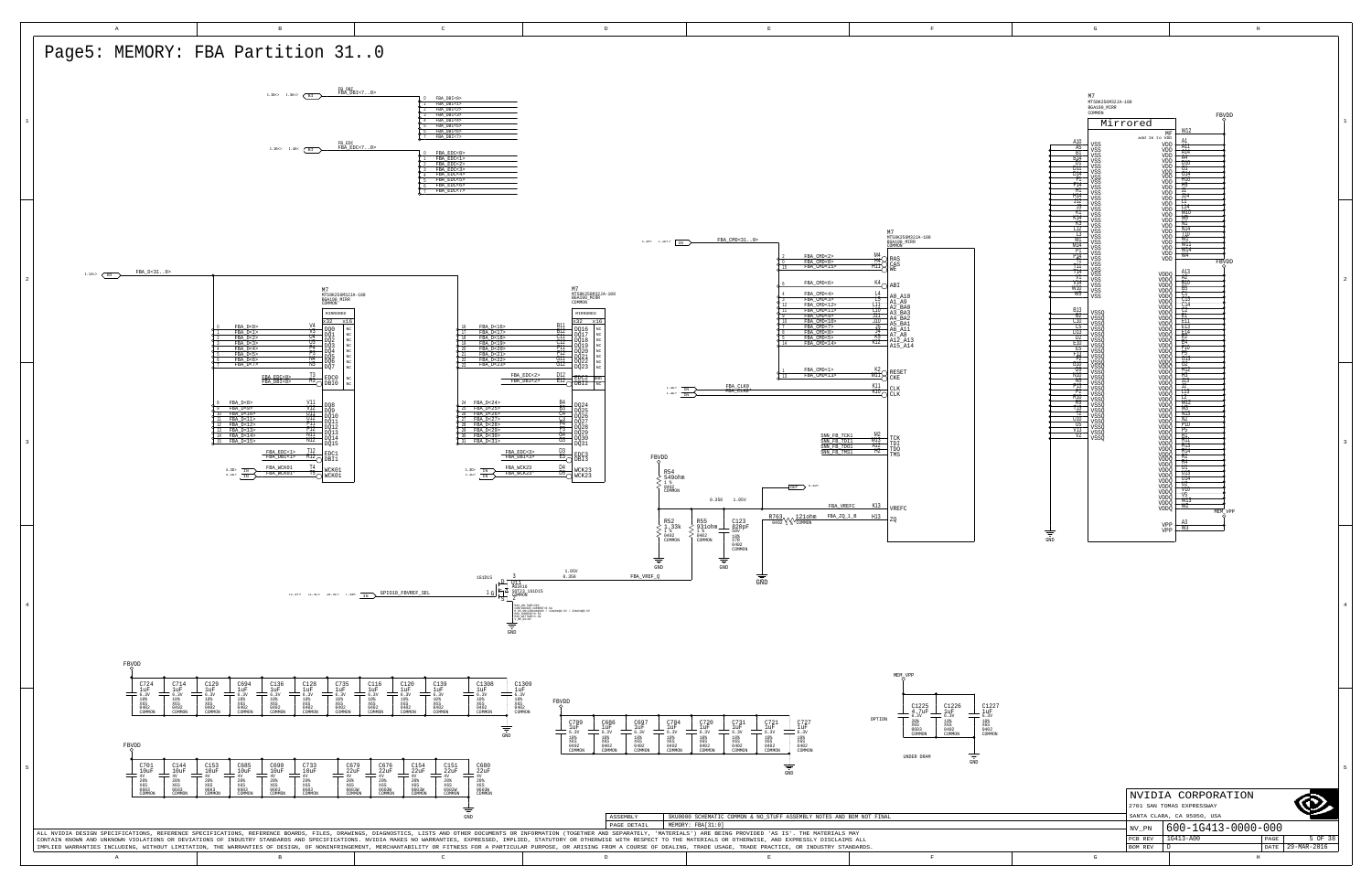D

PCB REV | 1G413-A00

29-MAR-2016 DATE

<span id="page-5-3"></span><span id="page-5-0"></span>

| W12<br>A10<br><b>A5</b><br>Β1<br>B14<br>D1<br>D11<br>D14<br>Ħ<br>F14<br>ĦΤ<br>H14<br>J12<br>73<br>КT<br>K14<br>ΤЗ<br>L12<br>T3<br>M1<br>M14<br>P1<br>P14<br>П<br>m<br>T14<br>VT<br>V14<br>W10<br>W5<br><b>B13</b><br>B2<br>C10<br>C5<br>DĪ3<br>U2<br>E10<br>E5<br>FĪ3<br>Ŧz<br>G10<br>G5<br>NTO<br>N5<br>P13<br>P2<br>R10 | M8<br>MT58K256M32JA-100<br>BGA190<br>COMMON<br>Normal<br>FBYDD<br>$\ensuremath{\text{MF}}\xspace$<br>add 1k to VSS<br>A1<br>VSS<br>VDD<br>Ä11<br><b>VSS</b><br>VDD<br>A14<br>VSS<br>VDD<br>A4<br>VSS<br>VDD<br>D10<br>VSS<br>VDD<br>ĢŢ<br>VSS<br>VDD<br>G14<br>VDD<br>VSS<br>1110<br>VSS<br>VDD<br>Ħ5<br>VSS<br>VDD<br>ᆩ<br>VSS<br>VDD<br>J14<br><b>VSS</b><br>VDD<br>ॻ<br>VSS<br>VDD<br>T14<br>VSS<br>VDD<br>M10<br>VSS<br>VDD<br>M5<br>VDD<br>VSS<br>NΤ<br>VSS<br>VDD<br>ż<br>N14<br>VSS<br>VDD<br>T10<br>VSS<br>VDD<br>W٦<br>VSS<br>VDD<br>WП<br>VSS<br>VDD<br>W14<br>VSS<br>VDD<br>W4<br>VSS<br>VDD<br>FBVDD<br>VSS<br>C<br>VSS<br>A13<br>VDDQ<br>VSS<br>A2<br>VSS<br>VDDO<br><b>B10</b><br>VSS<br>VDDO<br>B5<br>VSS<br>VDDQ<br>СŢ<br>VSS<br>VDDQ<br>ŧ<br>$\frac{1}{\sqrt{13}}$<br>VDDQ<br>VDDÔ<br>VSSQ<br>VDDQ<br>Ű,<br>VSSQ<br>VDDÕ<br>VDDÕ<br>¢<br>VSSÕ<br>VSSÕ<br>E13<br>VDDQ<br>E14<br>VSSQ<br>VDDÔ<br>E2<br>VSSQ<br>VDDQ<br>E4<br>VSSQ<br>VDDQ<br>F10<br>VSSQ<br>VDDQ<br>$rac{F5}{G13}$<br>VSSQ<br>VDDÖ<br>VSSQ<br>VDDQ<br>G2<br>VSSQ<br>VDDQ<br>ė<br>H12<br>VSSQ<br>VDDQ<br>H3<br>VSSQ<br>VDDO<br>J13<br>VSSQ<br>VDDQ<br>J2<br>VSSQ<br>VDDQ<br>φ<br>L13<br>VSSQ<br>VDDQ<br>T2 | $\mathbf 1$<br>2    |
|---------------------------------------------------------------------------------------------------------------------------------------------------------------------------------------------------------------------------------------------------------------------------------------------------------------------------|------------------------------------------------------------------------------------------------------------------------------------------------------------------------------------------------------------------------------------------------------------------------------------------------------------------------------------------------------------------------------------------------------------------------------------------------------------------------------------------------------------------------------------------------------------------------------------------------------------------------------------------------------------------------------------------------------------------------------------------------------------------------------------------------------------------------------------------------------------------------------------------------------------------------------------------------------------------------------------------------------------------------------------------------------------------------------------------------------------------------------------------------------------------------------------------|---------------------|
| R5<br>113<br>12<br>U10<br>$\frac{105}{\sqrt{13}}$<br>$_{\mathrm{V2}}$<br><b>GND</b>                                                                                                                                                                                                                                       | VSSQ<br>VSSQ<br>VDDÕ<br>VDDÕ<br>ΜŢ<br>TM 3<br>VSSQ<br>VDDQ<br>TVT3<br>VSSQ<br>VDDQ<br>'N2<br>VSSQ<br>VDDQ<br>P10<br>VSSQ<br>VDDQ<br>Ť5<br>VSSQ<br>VDDQ<br>RT<br>VSSQ<br>VDDQ<br>¢<br>R11<br>VDDQ<br>R13<br>VDDQ<br><b>R14</b><br><b>VDDQ</b><br>R2<br>VDDQ<br>Î<br>R4<br>VDDQ<br>UΤ<br>VDDQ<br>णः<br>VDDQ<br>VDDQ<br>U14<br>U2<br>VDDQ<br>V10<br>VDDQ<br>Ý5<br>VDDO<br>W13<br><b>VDDQ</b><br>W2<br>VDDQ<br>MEM VPP<br>A <sub>3</sub><br>VPP<br><u>W3 </u><br>VPP                                                                                                                                                                                                                                                                                                                                                                                                                                                                                                                                                                                                                                                                                                                         | 3                   |
|                                                                                                                                                                                                                                                                                                                           |                                                                                                                                                                                                                                                                                                                                                                                                                                                                                                                                                                                                                                                                                                                                                                                                                                                                                                                                                                                                                                                                                                                                                                                          | $\overline{4}$<br>5 |
|                                                                                                                                                                                                                                                                                                                           | NVIDIA CORPORATION<br>2701 SAN TOMAS EXPRESSWAY<br>SANTA CLARA, CA 95050, USA<br>600-1G413-0000-000<br>$\text{NV\_PN}$                                                                                                                                                                                                                                                                                                                                                                                                                                                                                                                                                                                                                                                                                                                                                                                                                                                                                                                                                                                                                                                                   |                     |

<span id="page-5-6"></span><span id="page-5-5"></span><span id="page-5-4"></span><span id="page-5-2"></span><span id="page-5-1"></span>

H

G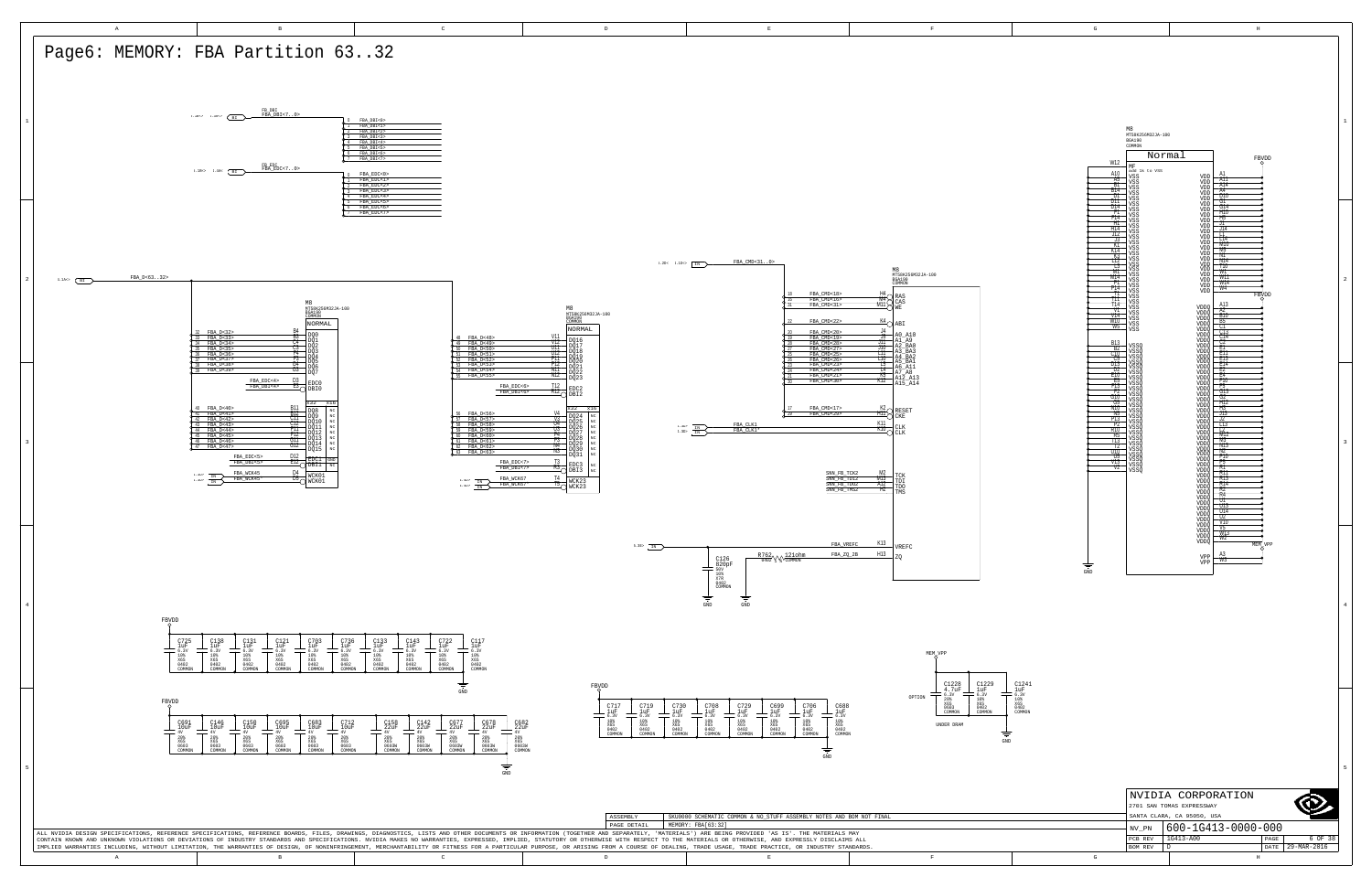|   |         | NVIDIA CORPORATION         |      |             |
|---|---------|----------------------------|------|-------------|
|   |         |                            |      |             |
|   |         | SANTA CLARA, CA 95050, USA |      |             |
|   | NV PN   | 600-1G413-0000-000         |      |             |
|   | PCB REV | 1G413-A00                  | PAGE | 7 OF 38     |
|   | BOM REV |                            | DATE | 29-MAR-2016 |
| G |         | H                          |      |             |

<span id="page-6-7"></span>

| M <sub>5</sub><br>MT58K256M32JA-100<br>BGA190_MIRR<br>COMMON<br>FBVDD                                                                                                                                                                                                                                                                                                                                                                                                                                                                                                                                                                                                                                                                                                                                                                                                                                | $\mathbf 1$ |
|------------------------------------------------------------------------------------------------------------------------------------------------------------------------------------------------------------------------------------------------------------------------------------------------------------------------------------------------------------------------------------------------------------------------------------------------------------------------------------------------------------------------------------------------------------------------------------------------------------------------------------------------------------------------------------------------------------------------------------------------------------------------------------------------------------------------------------------------------------------------------------------------------|-------------|
| Mirrored<br>W12<br>MF<br>add 1k to VDD<br>A10<br>A1<br>VSS<br>VDD<br>$\frac{\overline{A11}}{\overline{A14}}$<br>A5<br>VSS<br>VDD<br>ВT<br>VSS<br>VDD<br>B14<br>A4<br>VSS<br>VDD<br>D1<br>D10<br>VSS<br>VDD<br>ĢŢ<br>דת<br>VDD<br>VSS                                                                                                                                                                                                                                                                                                                                                                                                                                                                                                                                                                                                                                                                 |             |
| G14<br>D14<br>VDD<br>VSS<br>Ŧ<br>ĦTO<br>VDD<br>VSS<br>Ħ5<br>F14<br>VSS<br>VDD<br>ᄁ<br>ĦΙ<br>VSS<br>VDD<br>H14<br>J14<br>VDD<br>VSS<br>J12<br><del>∏</del><br>VSS<br><b>VDD</b><br>J3<br>T14<br>VSS<br>VDD<br>ΚT<br>MTO<br>VSS<br>VDD<br>K14<br>M5<br>VDD<br>VSS<br>K3<br>NΤ<br>VSS<br>VDD<br>L12<br>N14<br>VSS<br>VDD<br>T10<br>T3<br>VSS<br>VDD<br>ŴŤ<br>M<br>VSS<br>VDD<br>W11<br>M14<br>VSS<br>VDD<br>P1<br>W14<br>VSS<br>VDD<br>P14<br>W4<br>VSS<br>VDD<br>-11<br>FBVDD<br>VSS<br>Ш<br>VSS<br>A13<br>T14<br>VDDQ<br>VSS<br>VT<br>TAZ<br>VSS<br>VDDQ<br>V14<br><b>BTO</b><br>VSS<br>VDDQ<br>WTO<br>B5<br>VSS<br><b>VDDQ</b><br>W5<br>СT<br>VSS<br><b>VDDQ</b><br>$\frac{C13}{C14}$<br>VDDQ<br>VDDO<br><b>B13</b><br>$\frac{C2}{E1}$<br>VSSQ<br>VDDQ<br>Β2<br>VSSQ<br>VDDQ<br>鸛<br>C10<br>VSSQ<br>VDDQ<br>VDDQ<br>C5<br>VSSQ<br>DĪ3<br>E <sub>14</sub><br>VSSQ<br>VSSQ<br>VDDO<br>E2<br>U2<br>VDDQ | $\mathbf 2$ |
| E10<br>E4<br>VSSQ<br>VDDQ<br><b>F10</b><br>E5<br>VSSQ<br>VDDQ<br>F13<br><u>F5</u><br>vssō<br>VDDO<br>FŽ<br>G13<br>VSSQ<br>VDDQ<br>GTO<br>G2<br>VSSQ<br><b>VDDQ</b><br>G5<br>H12<br>VSSQ<br>VDDQ<br>NTO<br>Ή3<br>VSSQ<br>VDDO<br>TN5<br>JŢ3<br>VSSQ<br>VDDQ<br>P13<br>J2<br>VSSQ<br>VDDQ<br>L13<br>P2<br>VSSQ<br>VDDQ<br>R10<br>Τ2<br>vssō<br>VDDO<br>M <sub>12</sub><br>R5<br>VSSQ<br><b>VDDQ</b><br>T13<br>M3<br>VSSQ<br><b>VDDQ</b><br>-12<br>N13<br>VSSQ<br>VSSQ<br>VDDQ<br>U10<br>TV2<br>VDDQ<br>PTO<br>U5<br>VSSO<br>VDDO<br>Ť5<br>VT3<br>VSSQ<br><b>VDDQ</b><br>RT<br>$_{\mathrm{V2}}$<br>VSSQ<br><b>VDDQ</b><br>RĦ<br>VDDQ<br>R13<br>VDDO<br>R14<br>VDDQ<br>R2<br>VDDQ<br>R4<br>VDDQ<br>ण<br>VDDQ<br>ए१३<br>VDDQ<br>U14<br><b>VDDQ</b><br>U2<br>VDDO<br>V10<br>VDDO                                                                                                                           | 3           |
| $\frac{V5}{W13}$<br>VDDÕ<br>VDDQ<br>W2<br>VDDQ<br><b>MEM</b><br>VPP<br>A3<br>VPP<br>W3<br>VPP<br>$\Rightarrow$<br>$\operatorname{GND}$<br>P                                                                                                                                                                                                                                                                                                                                                                                                                                                                                                                                                                                                                                                                                                                                                          | 4           |
| C1242<br>4.7uF<br>6.3V<br>20%<br>X6S<br>$_{1uF}^{C1276}$<br>C1243<br>1uF<br>$6.30$<br>$10$<br>6.3V<br>10%<br>X6S<br>X6S<br>0603<br>COMMON<br>$0402$<br>COMMON<br>$0402$<br>COMMON<br>ER DRAM<br>GND                                                                                                                                                                                                                                                                                                                                                                                                                                                                                                                                                                                                                                                                                                  |             |

<span id="page-6-6"></span><span id="page-6-5"></span><span id="page-6-4"></span><span id="page-6-3"></span><span id="page-6-2"></span><span id="page-6-1"></span><span id="page-6-0"></span>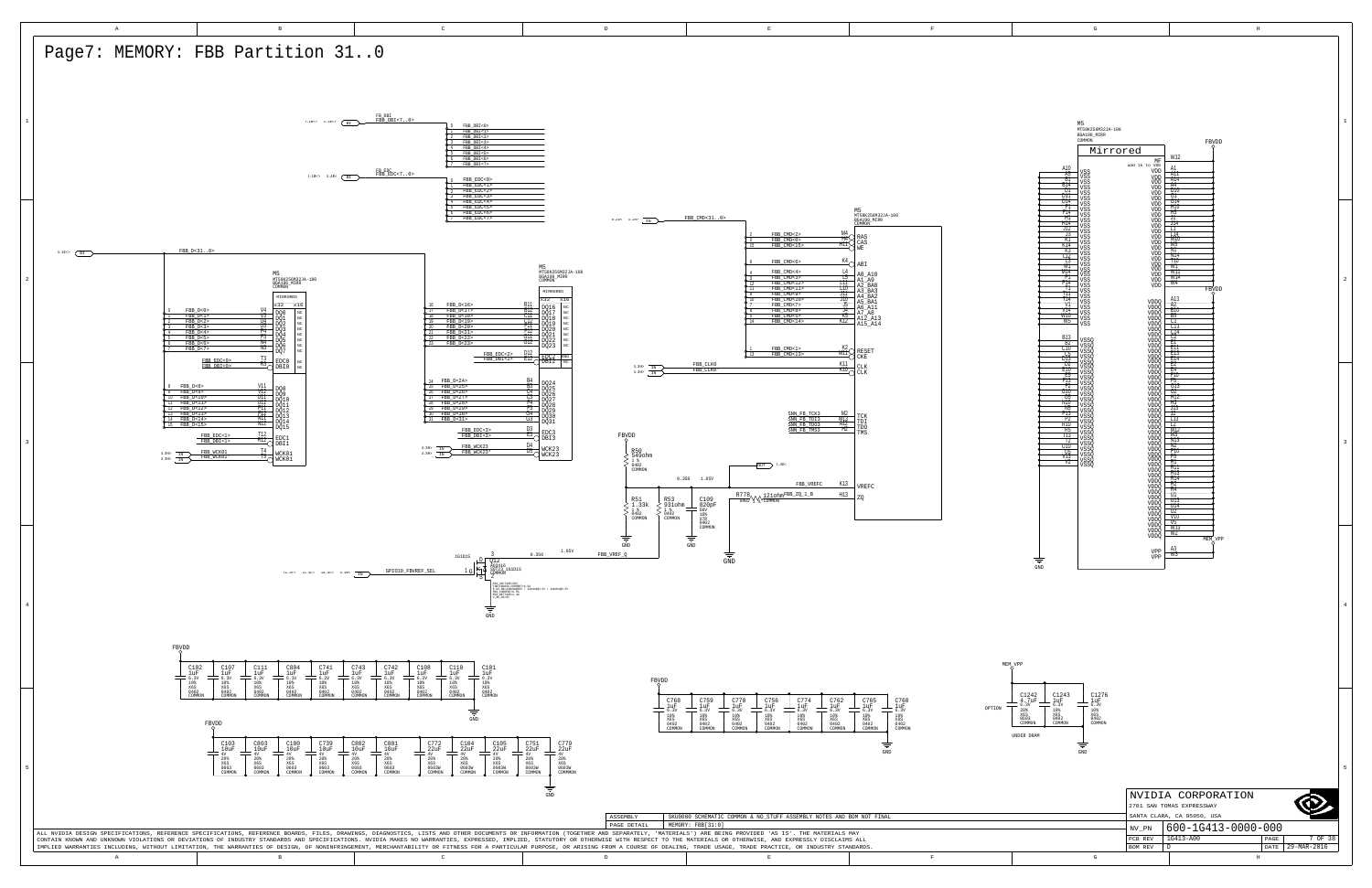D

PCB REV | 1G413-A00

29-MAR-2016 DATE

H

<span id="page-7-6"></span><span id="page-7-5"></span><span id="page-7-4"></span><span id="page-7-3"></span><span id="page-7-2"></span><span id="page-7-1"></span><span id="page-7-0"></span>



G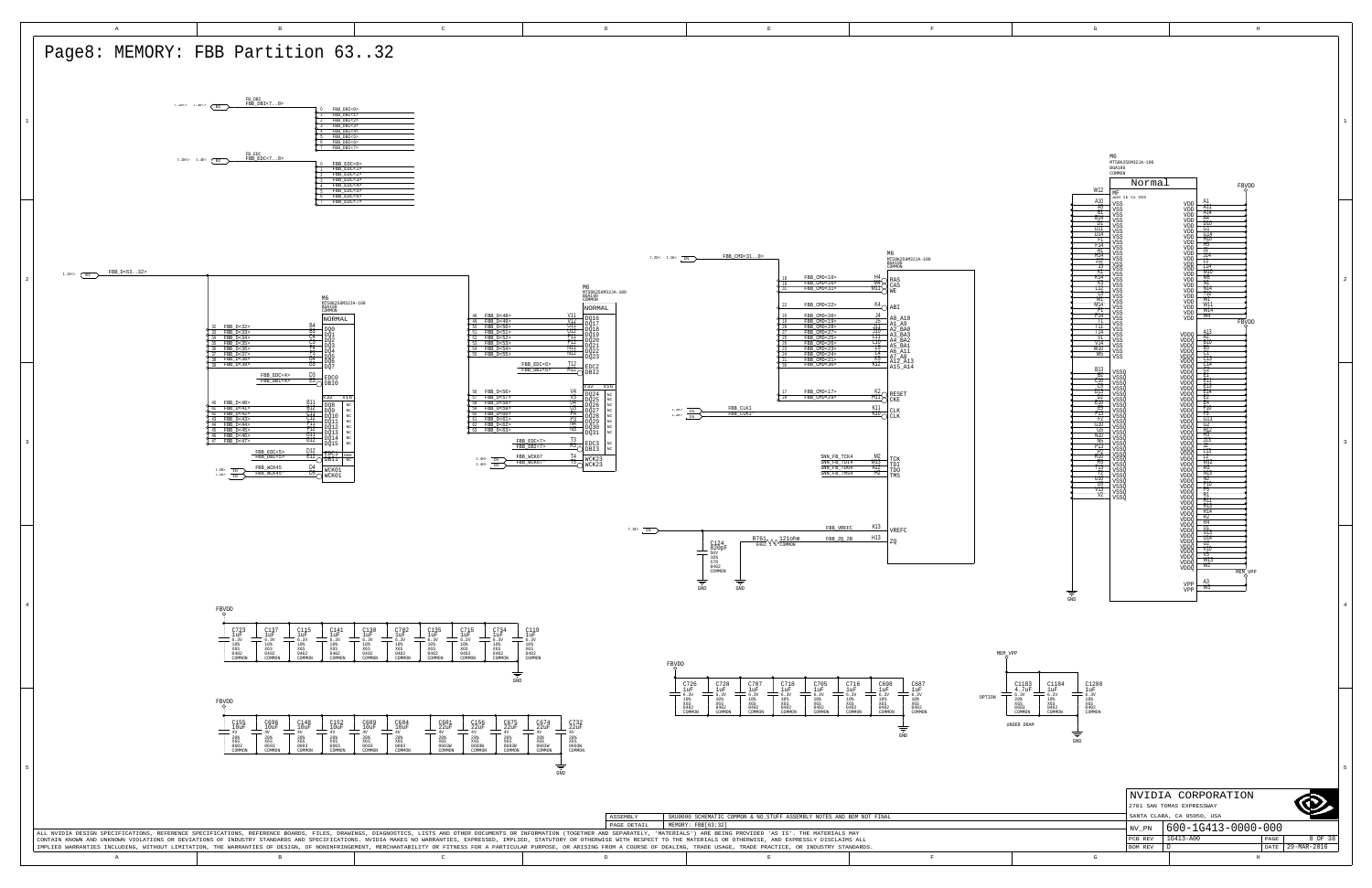<span id="page-8-10"></span><span id="page-8-8"></span><span id="page-8-6"></span><span id="page-8-5"></span><span id="page-8-4"></span><span id="page-8-3"></span><span id="page-8-2"></span><span id="page-8-0"></span>

<span id="page-8-11"></span><span id="page-8-9"></span><span id="page-8-7"></span><span id="page-8-1"></span>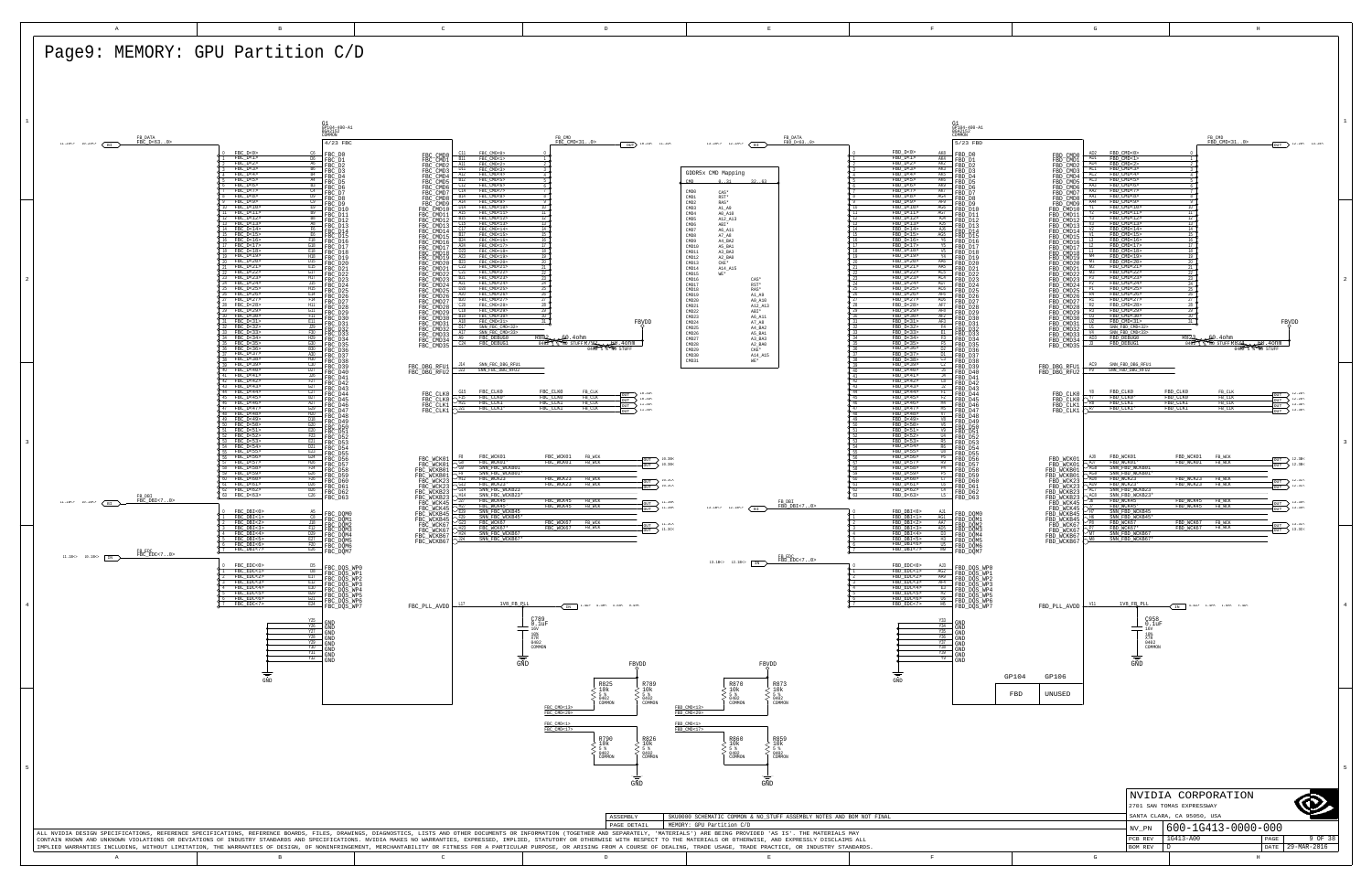|   |                | NVIDIA CORPORATION<br>2701 SAN TOMAS EXPRESSWAY<br>SANTA CLARA, CA 95050, USA |      |             |
|---|----------------|-------------------------------------------------------------------------------|------|-------------|
|   | NV PN          | 600-1G413-0000-000                                                            |      |             |
|   | PCB REV        | 1G413-A00                                                                     | PAGE | 10 OF 38    |
|   | <b>BOM REV</b> | n                                                                             | DATE | 29-MAR-2016 |
| G |                | H                                                                             |      |             |

<span id="page-9-7"></span>

|                             | M3<br>MT58K256M32JA-100<br>BGA190_MIRR<br>COMMON |                             |                                                           |                      |  |  |
|-----------------------------|--------------------------------------------------|-----------------------------|-----------------------------------------------------------|----------------------|--|--|
|                             | Mirrored                                         | MF                          | W12                                                       | FBYDD                |  |  |
| A10                         | VSS                                              | add 1k to VDD<br>VDD        | Α1<br>A11                                                 |                      |  |  |
| $\frac{A5}{B1}$<br>B14      | VSS<br>VSS                                       | VDD<br>VDD                  | A14<br>A4                                                 |                      |  |  |
| DI<br>DTT                   | <b>VSS</b><br>VSS<br>VSS                         | VDD<br>VDD<br>VDD           | D10<br>GT                                                 |                      |  |  |
| D14<br>ŦT                   | VSS<br>VSS                                       | VDD<br>VDD                  | G14<br>ĦTO                                                |                      |  |  |
| F14<br>ĦΤ                   | <b>VSS</b><br>VSS                                | VDD<br>VDD                  | Ħ5<br>ᆩ                                                   |                      |  |  |
| H14<br>J12                  | VSS<br>VSS                                       | VDD<br>VDD                  | J14<br>ᄓ<br>LT4                                           |                      |  |  |
| J3<br>КT<br>K14             | VSS<br>VSS                                       | VDD<br>VDD                  | M10<br>M5                                                 |                      |  |  |
| K3<br>L12                   | VSS<br>VSS                                       | VDD<br>VDD                  | NΤ<br>N14                                                 |                      |  |  |
| T3<br>M                     | VSS<br>VSS<br>VSS                                | VDD<br>VDD<br>VDD           | T10<br>WT                                                 |                      |  |  |
| M14<br>PТ                   | VSS<br>VSS                                       | VDD<br>VDD                  | WΠ<br>W14                                                 |                      |  |  |
| P14<br>π<br>TΠ              | VSS<br>VSS                                       | VDD                         | W4                                                        | FBVDD                |  |  |
| T14<br>VT                   | VSS<br>VSS                                       | VDDQ                        | A13<br>A2                                                 |                      |  |  |
| V14<br>W10                  | VSS<br>VSS<br>VSS                                | VDDQ<br>VDDQ<br>VDDO        | <b>B10</b><br>$\frac{1}{100}$                             |                      |  |  |
| W5                          | VSS                                              | VDDQ<br><b>VDDQ</b>         | Ţ13                                                       |                      |  |  |
| <b>B13</b><br>-B2           | VSSQ                                             | VDDÕ<br>VDDÕ                | Č14<br>C2<br>ΈТ                                           |                      |  |  |
| C10<br>C5                   | <b>VSSO</b><br>VSSQ<br>VSSQ                      | VDDO<br>VDDO<br>VDDQ        | ΈĦ<br>E13                                                 |                      |  |  |
| DJ3<br>DJ3<br>D2            | VSSQ<br>VSSŌ                                     | VDDO<br>VDDO                | E14<br>E2                                                 |                      |  |  |
| ETO<br>E5<br>F13            | <b>VSSQ</b><br>VSSQ                              | VDDQ<br>VDDQ                | E4<br>FTO<br>Ŧ5                                           |                      |  |  |
| T2<br>GTŌ                   | VSSQ<br>VSSŌ                                     | VDDQ<br>VDDO                | G13<br>77                                                 |                      |  |  |
| G5<br>N10                   | VSSQ<br>VSSQ<br>VSSQ                             | VDDQ<br><b>VDDQ</b><br>VDDQ | H12<br>713                                                |                      |  |  |
| N <sub>5</sub><br>P13<br>P) | VSSQ<br><b>VSSQ</b>                              | VDDQ<br>VDDQ<br>VDDQ        | J13<br>J2<br>$\overline{1}$ $\overline{1}$ $\overline{3}$ |                      |  |  |
| R10                         | VSSÕ<br>VSSÕ                                     | <b>VDDQ</b>                 | 12<br>M12                                                 |                      |  |  |
| $\frac{1}{113}$<br>Τ2       | VSSQ<br>VSSŌ<br><b>VSSQ</b>                      | VDDQ<br>VDDO<br>VDDQ        | M3<br>TV 13                                               |                      |  |  |
| U10<br>U5                   | VSSQ<br>VSSQ                                     | VDDQ<br>VDDQ                | N2<br>P10                                                 |                      |  |  |
| VT3<br>V2                   | VSSŌ<br>VSSQ                                     | VDDO<br>VDDQ                | P5<br>RT<br>RĦ                                            |                      |  |  |
|                             |                                                  | <b>VDDQ</b><br>VDDQ         | R13<br>R14                                                |                      |  |  |
|                             |                                                  | VDDO<br><b>VDDQ</b>         | R2<br>R4                                                  |                      |  |  |
|                             |                                                  | VDDŌ<br>VDDQ<br>VDDO        | ण<br>UT3<br>गा।                                           |                      |  |  |
|                             |                                                  | VDDO<br>VDDQ                | UZ.<br>VTO                                                |                      |  |  |
|                             |                                                  | VDDQ<br>VDDQ<br>VDDO        | $\sqrt{5}$<br>WT3                                         |                      |  |  |
|                             |                                                  | VDDQ                        | W2                                                        | MEM <sub>O</sub> VPP |  |  |
|                             |                                                  | VPP                         | A3<br>W3                                                  |                      |  |  |
|                             |                                                  | VPP                         |                                                           |                      |  |  |
|                             |                                                  |                             |                                                           |                      |  |  |
|                             |                                                  |                             |                                                           |                      |  |  |
|                             |                                                  |                             |                                                           |                      |  |  |
|                             |                                                  |                             |                                                           |                      |  |  |
|                             |                                                  |                             |                                                           |                      |  |  |
|                             |                                                  |                             |                                                           |                      |  |  |



<span id="page-9-6"></span><span id="page-9-5"></span><span id="page-9-4"></span><span id="page-9-3"></span><span id="page-9-2"></span><span id="page-9-1"></span><span id="page-9-0"></span>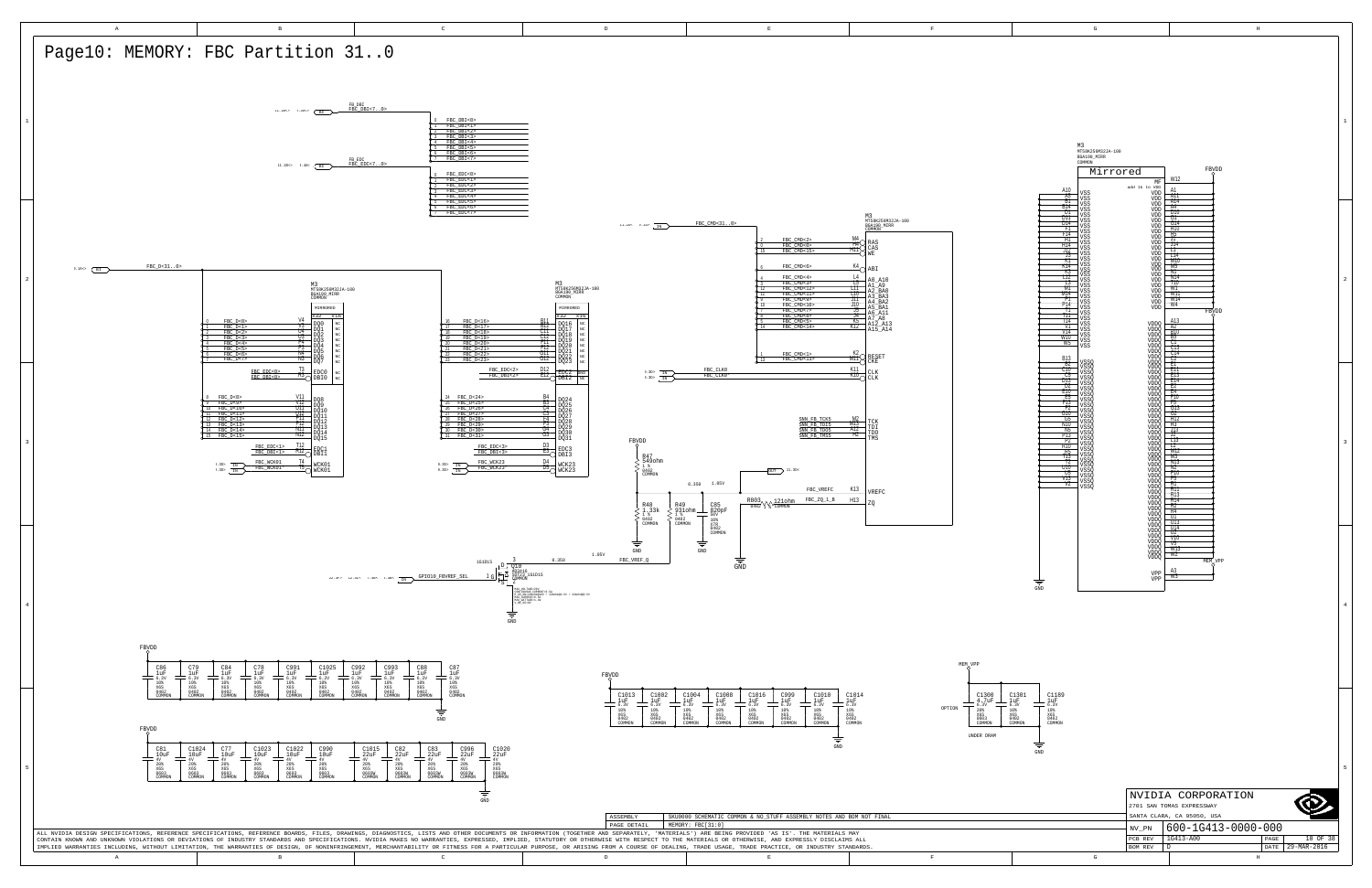W3 A3 W2 W13 V5 V10 U2 U14 U13 U1

|   |                           | NVIDIA CORPORATION         |      |             |  |  |  |  |
|---|---------------------------|----------------------------|------|-------------|--|--|--|--|
|   | 2701 SAN TOMAS EXPRESSWAY |                            |      |             |  |  |  |  |
|   |                           | SANTA CLARA, CA 95050, USA |      |             |  |  |  |  |
|   | NV PN                     | 600-1G413-0000-000         |      |             |  |  |  |  |
|   |                           |                            |      |             |  |  |  |  |
|   | PCB REV                   | $1G413 - A00$              | PAGE | 11 OF 38    |  |  |  |  |
|   | <b>BOM REV</b>            |                            | DATE | 29-MAR-2016 |  |  |  |  |
| G |                           | H                          |      |             |  |  |  |  |

<span id="page-10-2"></span>GND

| G                                                         | H                            |
|-----------------------------------------------------------|------------------------------|
|                                                           |                              |
|                                                           |                              |
|                                                           |                              |
|                                                           |                              |
|                                                           |                              |
|                                                           |                              |
|                                                           |                              |
|                                                           |                              |
| M4                                                        |                              |
| MT58K256M32JA-100<br><b>BGA190</b>                        |                              |
| COMMON                                                    |                              |
| Normal<br>W12                                             | FBYDD                        |
| MF<br>add 1k to VSS<br>A10                                | A1                           |
| VSS<br>VDD<br>A5<br>VSS<br>VDD<br>ВĪ                      | A11<br>A14                   |
| VSS<br>VDD<br>B14<br>VSS<br>VDD<br>D1                     | A4<br>D10                    |
| VSS<br>VDD<br>וזס<br>VSS<br>VDD                           | GT                           |
| D14<br>VSS<br>VDD<br>Ħ<br>VSS<br>VDD                      | G14<br>ĦΤO                   |
| F14<br>VSS<br>VDD<br>Ħ1<br>VSS<br>VDD<br>HT4              | Ħ5<br>JT<br>$\overline{114}$ |
| VSS<br>VDD<br>J12<br>VSS<br>VDD                           | П<br>T14                     |
| J3<br>VSS<br>VDD<br>ΚŤ<br>VDD<br>VSS<br>K14               | MTO<br>M5                    |
| VSS<br>VDD<br>K3<br>VSS<br>VDD<br>П2                      | NΤ<br>N14                    |
| VSS<br>VDD<br>T3<br>VSS<br>VDD<br>M1                      | T10<br>W٦                    |
| VSS<br>VDD<br>M14<br>VDD<br>VSS<br>ÏΠ                     | WT1<br>W14                   |
| VSS<br>VDD<br>P14<br>VDD<br>VSS<br>Π                      | W4<br>FBVDD                  |
| VSS<br>т<br>VSS<br>T14                                    | A13                          |
| VDDQ<br>VSS<br>VT<br>VSS<br>VDDŌ<br>V14                   | $\frac{A2}{B10}$             |
| VSS<br>VDDQ<br>WTO<br>VSS<br>VDDŌ<br>W5                   | B5                           |
| VSS<br>VDDŌ<br>VDDQ                                       | <u>ँ।</u><br>C13<br>C14      |
| VDDQ<br><b>B13</b><br>VSSQ<br>VDDQ<br>VDDQ<br>B2          | Č2<br>E1                     |
| vssō<br>C10<br>VSSQ<br>VDDŌ<br>C5                         | ĒİT<br>E13                   |
| VSSQ<br>VDDQ<br>D13<br><b>VSSQ</b><br>VDDQ<br>D2          | Ejă<br>E2                    |
| VDDQ<br>VSSQ<br>ETO<br><b>VSSO</b><br><b>VDDO</b><br>F5   | E4<br>FTO<br>F5              |
| vsso<br>VDDŌ<br>FT3<br>VSSQ<br>VDDQ<br>Ŧ2                 | G13                          |
| vssō<br>VDDQ<br>GTO<br>vsso<br><b>VDDQ</b><br>G5          | G2<br>H12                    |
| VSSQ<br><b>VDDO</b><br>NTO<br>VSSQ<br>VDDŌ<br>N5          | Ħ3<br>J13                    |
| VSSQ<br>VDDQ<br>P13<br>VSSQ<br>VDDŌ<br>Ď7                 | J2<br>ŤŦ3                    |
| VSSQ<br>VSSQ<br>VDDQ<br>VDDQ<br>R10<br>R5<br>VSSO<br>VDDQ | Γ2<br>M12                    |
| 113<br>VSSQ<br>VDDQ<br>17<br>VSSQ<br><b>VDDO</b>          | M3<br>NT3                    |
| U10<br>vssō<br>VDDQ<br>U5<br>VSSQ<br>VDDQ                 | $\frac{N2}{P10}$             |
| VŤ3<br>VSSŌ<br>VDDŌ<br>$_{\rm V2}$<br><b>VSSO</b><br>VDDQ | P5<br>RT                     |
| VDDQ<br>VDDQ                                              | R11<br>ŘÎ.                   |
| VDDQ<br><b>VDDQ</b>                                       | R14<br>R2                    |
| <b>TTDD</b>                                               | Ŕ4                           |

MEM\_VPP

2

3

4

5

1uF<br>6.3V<br>10% X6S<br>0402<br>COMMON

<span id="page-10-6"></span><span id="page-10-5"></span><span id="page-10-4"></span><span id="page-10-3"></span><span id="page-10-1"></span><span id="page-10-0"></span>

1

VDDQ VDDQ VDDQ VDDQ VDDQ VDDQ VDDQ VDDQ VDDQ VPP VPP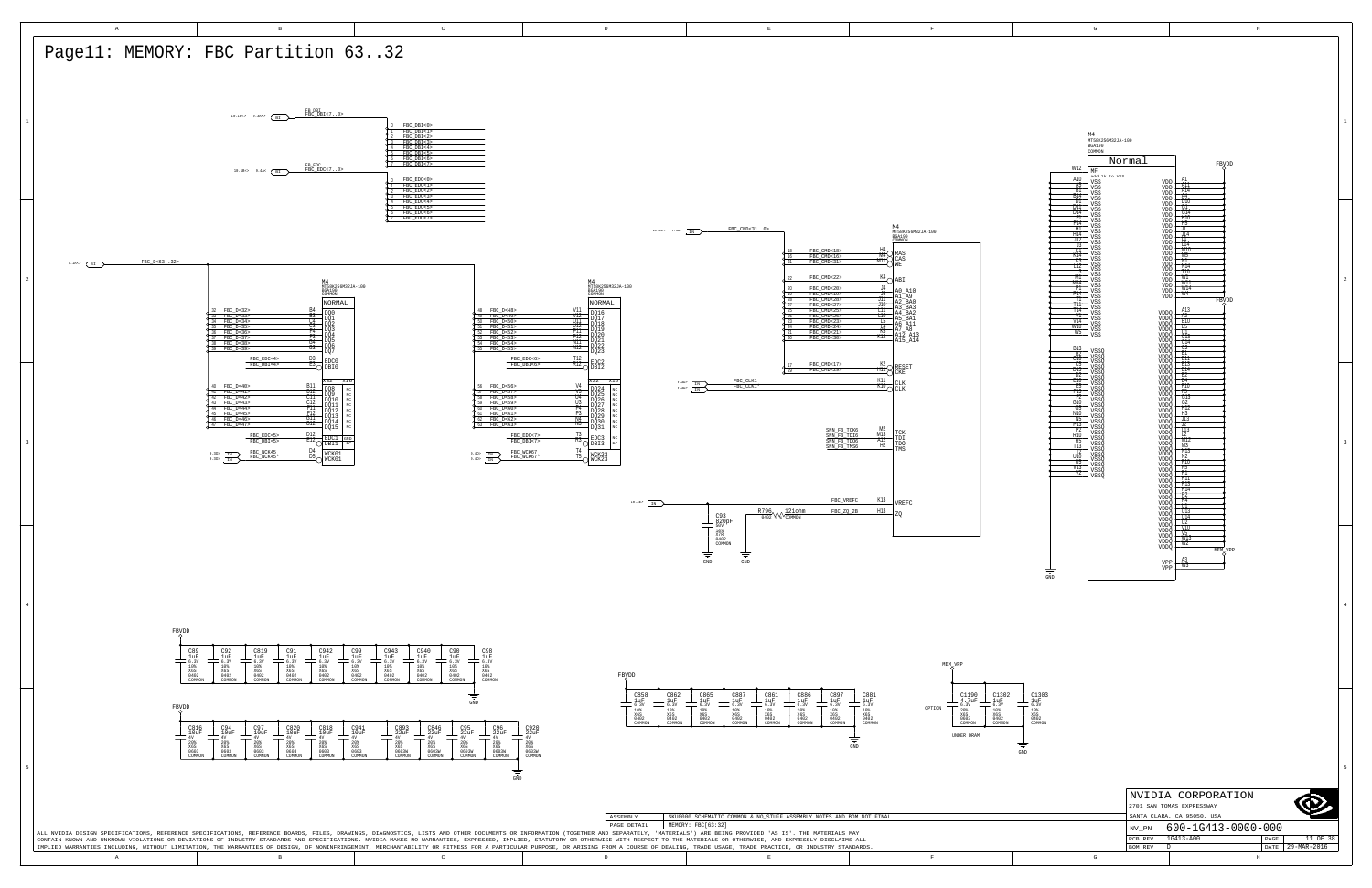GND



|   | NVIDIA CORPORATION<br>2701 SAN TOMAS EXPRESSWAY<br>SANTA CLARA, CA 95050, USA |                    |      |             |  |  |
|---|-------------------------------------------------------------------------------|--------------------|------|-------------|--|--|
|   | NV PN                                                                         | 600-1G413-0000-000 |      |             |  |  |
|   | PCB REV                                                                       | 1G413-A00          | PAGE | 12 OF 38    |  |  |
|   | <b>BOM REV</b>                                                                |                    | DATE | 29-MAR-2016 |  |  |
| G | H                                                                             |                    |      |             |  |  |

<span id="page-11-6"></span><span id="page-11-3"></span>

<span id="page-11-5"></span><span id="page-11-4"></span><span id="page-11-2"></span><span id="page-11-1"></span><span id="page-11-0"></span>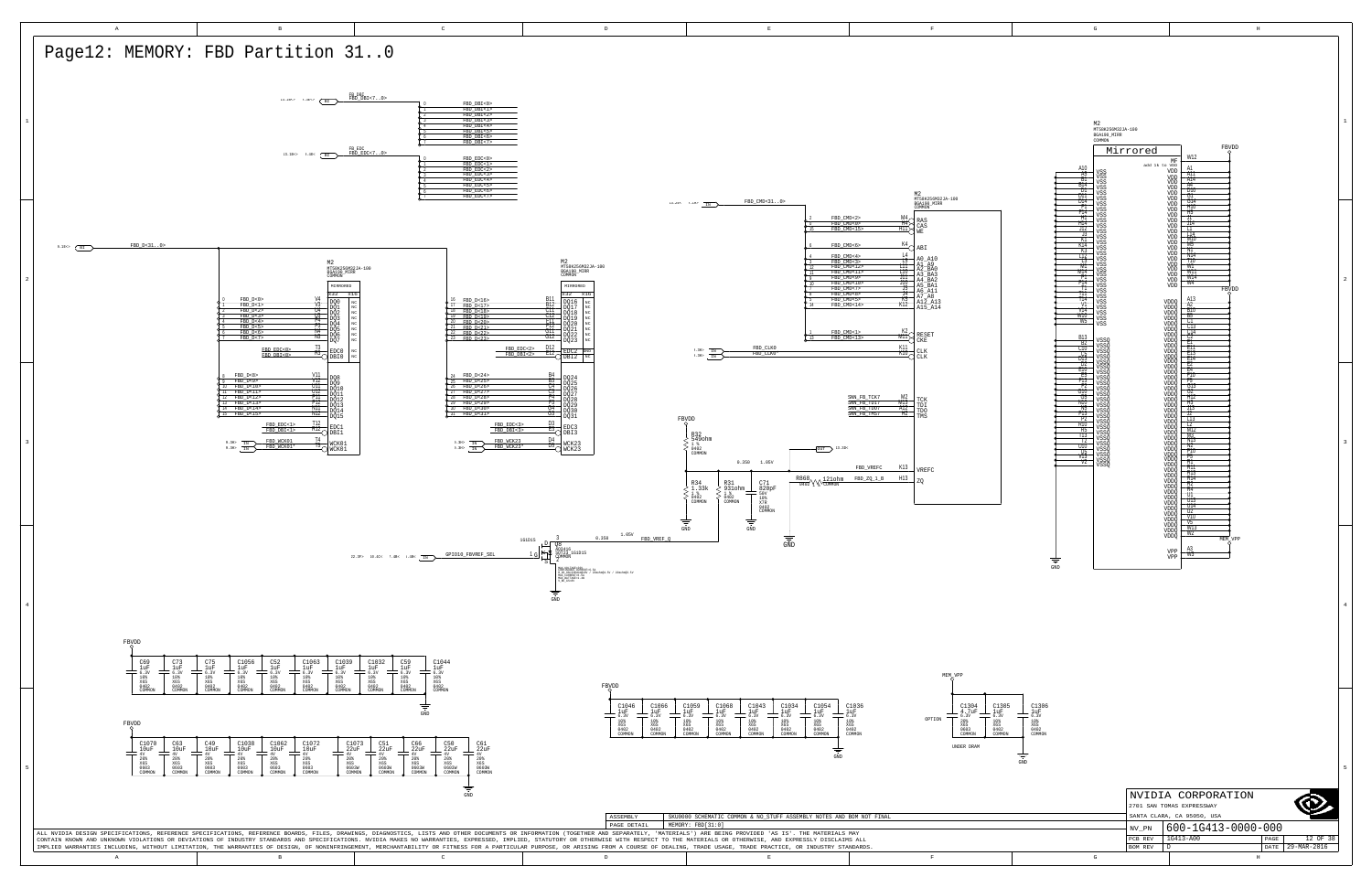<span id="page-12-0"></span>

|   |                            | NVIDIA CORPORATION |      |             |  |  |  |
|---|----------------------------|--------------------|------|-------------|--|--|--|
|   | 2701 SAN TOMAS EXPRESSWAY  |                    |      |             |  |  |  |
|   | SANTA CLARA, CA 95050, USA |                    |      |             |  |  |  |
|   | NV PN                      | 600-1G413-0000-000 |      |             |  |  |  |
|   | PCB REV                    | 1G413-A00          | PAGE | 13 OF 38    |  |  |  |
|   | <b>BOM REV</b>             | D                  | DATE | 29-MAR-2016 |  |  |  |
| G |                            | H                  |      |             |  |  |  |

<span id="page-12-4"></span>

|            | M1<br>MT58K256M32JA-100                      |                         |
|------------|----------------------------------------------|-------------------------|
|            | <b>BGA190</b><br>COMMON                      |                         |
|            |                                              |                         |
| W12        | Normal                                       | FBVDD                   |
|            | MF<br>add 1k to VSS                          |                         |
| A10<br>A5  | VSS                                          | A1<br>VDD<br>A11        |
| ВT         | VSS<br>VSS                                   | VDD<br>A14<br>VDD       |
| B14<br>D1  | VSS                                          | A4<br>VDD<br>D10        |
| DTT<br>DT4 | VSS<br>VSS                                   | VDD<br>GT<br>VDD<br>G14 |
| F1         | VSS                                          | VDD<br>Ħ10              |
| F14<br>Η١  | VSS<br>VSS                                   | VDD<br>Ħ5<br>VDD<br>T   |
| H14        | VSS<br><b>VSS</b>                            | VDD<br>114<br>VDD       |
| J12<br>-13 | VSS                                          | ₶<br>VDD<br>T14         |
| K٦         | VSS<br><b>VSS</b>                            | VDD<br>MTO<br>VDD       |
| K14<br>Ķ3  | VSS                                          | M5<br>VDD<br>NΤ         |
| ПΣ         | VSS<br><b>VSS</b>                            | VDD<br>N 14<br>VDD      |
| T3<br>MT   | VSS                                          | T10<br>VDD<br>W1        |
| M14        | VSS<br><b>VSS</b>                            | VDD<br>WT1<br>VDD       |
| P1<br>P14  | VSS                                          | W14<br>VDD<br>W4        |
| П          | VSS<br>VDD<br><b>VSS</b>                     | FBVDD                   |
| т<br>114   | všš                                          | A13                     |
| V1         | VSS<br>VDDQ<br>VSS<br>VDDO                   | A2                      |
| V14<br>WTO | VSS<br><b>VDDQ</b>                           | BŤO<br>B5               |
| W5         | VSS<br>VDDQ<br>VDDÖ<br>VSS                   | CΤ                      |
|            | VDDQ                                         | CT3<br>Č14<br>C2        |
| <b>B13</b> | VDDQ<br><b>VSSO</b><br>VDDO                  |                         |
| B2<br>ᅊ    | <b>VSSQ</b><br>VDDQ                          | ET<br>EΠ                |
| DT3        | VSSQ<br>VDDQ<br>vssō<br>VDDO                 | E13                     |
| D2         | <b>VSSQ</b><br>VDDQ                          | E14<br>E2               |
| E10<br>Ŀ5  | VDDQ<br>VDDQ<br>VSSQ<br>VSSO<br>VSSO<br>VSSO | þ<br>Ē4<br>F10          |
| F13        | VDDQ<br>VSSQ<br>VDDQ                         | F5                      |
| Ŧ2<br>G10  | VDDQ<br>VSSQ                                 | G13<br>52               |
| G5<br>N10  | <b>VSSQ</b><br>VDDQ<br>VSSQ<br>VDDQ          | HT2                     |
| N5         | VDDQ<br>VSSQ                                 | Ħ3<br>J13               |
| PTR        | VSSQ<br>VDDQ<br><b>VSSQ</b><br><b>VDDQ</b>   | 17                      |
| P2<br>R10  | VDDQ<br>VSSQ                                 | LT3<br>T                |
| R5         | vssō<br>VDDQ<br>VSSQ<br>VDDQ                 | MT2                     |
| Т13<br>Б   | <b>VSSQ</b><br>VDDQ                          | M3<br>N13               |
| UTÓ        | VSSQ<br>VDDO                                 | N)                      |
| U5<br>VT3  | vssõ<br>vssõ<br>VDDŌ<br>VDDQ                 | P10<br>P5               |
| V7         | VSSQ<br>VDDQ<br>VDDO<br><b>VSSO</b>          | ŔŤ<br>RП                |
|            | <b>VDDQ</b><br>VDDQ                          | R13                     |
|            | VDDÖ                                         | <b>R14</b><br>R7        |
|            | <b>VDDQ</b><br>VDDQ                          | R4                      |
|            | VDDO                                         | UΤ<br>UT3               |
|            | <b>VDDQ</b><br>VDDQ                          | U14                     |
|            | VDDO                                         | U2<br>V10               |
|            | VDDQ<br>VDDQ                                 | V5                      |
|            | VDDÕ                                         | W13<br>W2               |
|            | VDDÕ                                         | MEM<br>L<br>C           |
|            |                                              | A3<br>VPP               |
|            |                                              | w٦<br>VPP               |
| GND        |                                              |                         |
|            |                                              |                         |

3

4

5

<span id="page-12-6"></span><span id="page-12-5"></span><span id="page-12-3"></span><span id="page-12-2"></span><span id="page-12-1"></span>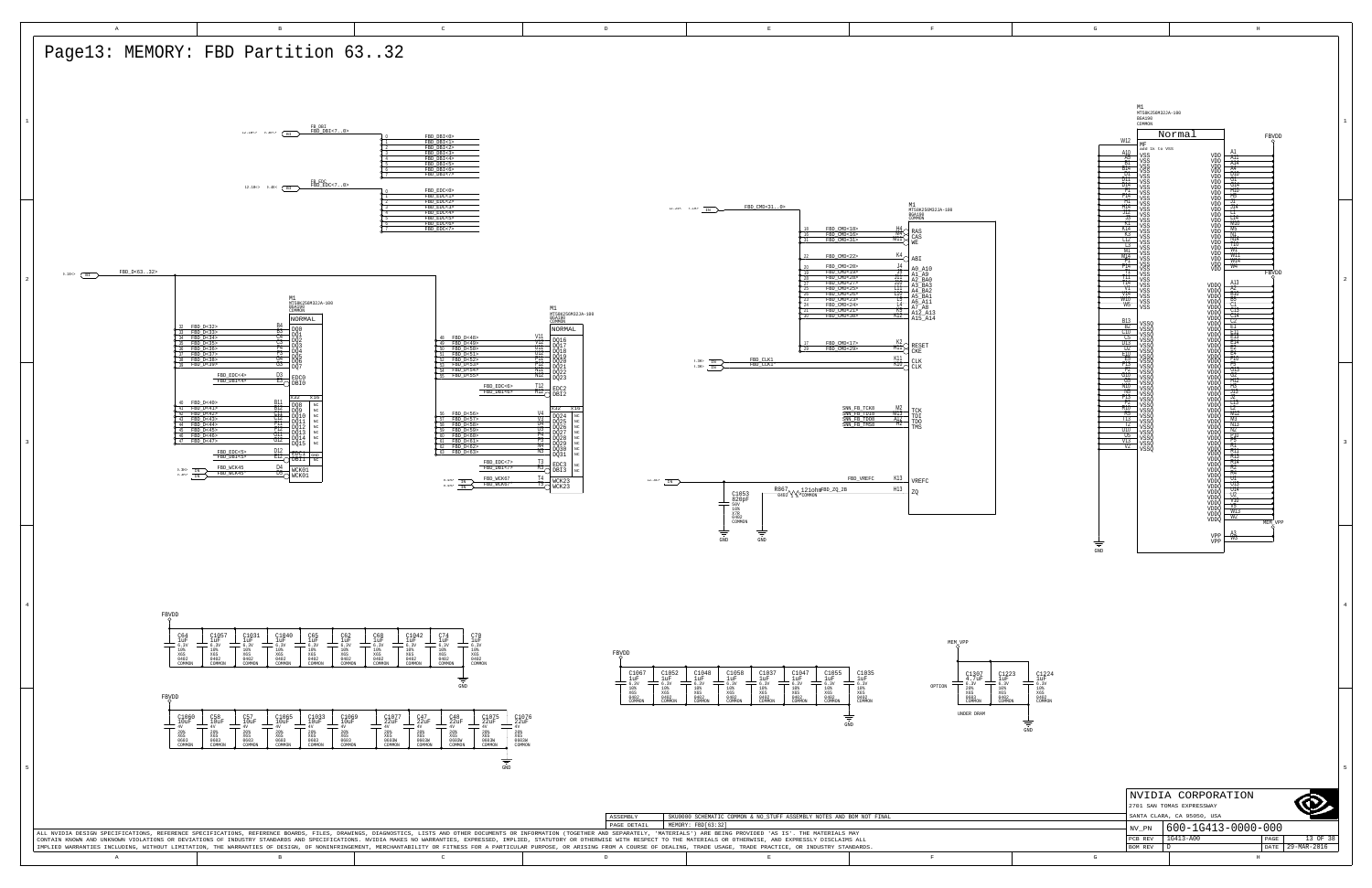<span id="page-13-3"></span><span id="page-13-2"></span><span id="page-13-1"></span><span id="page-13-0"></span>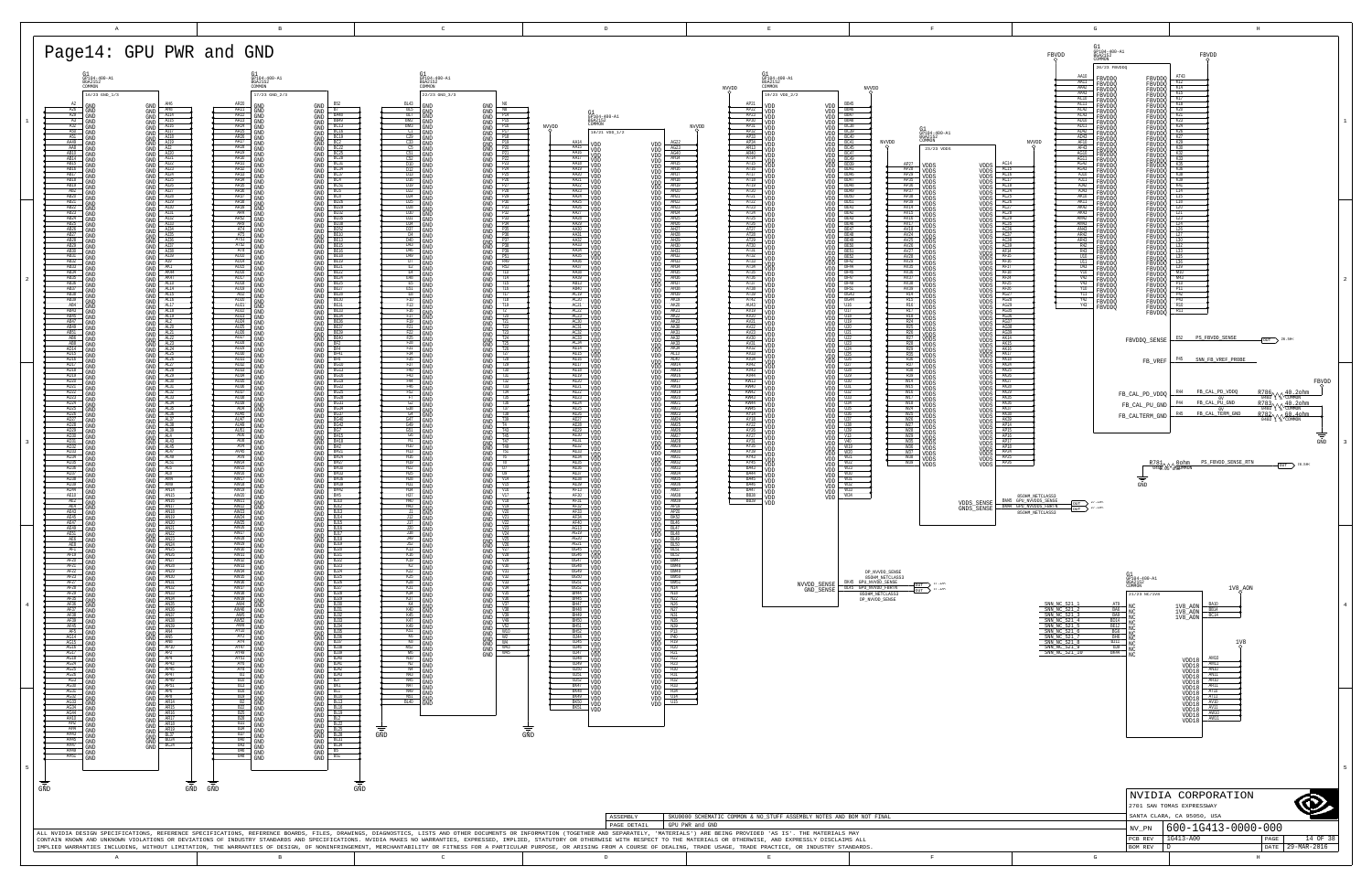

A B B C DD B B B B B B B C BEER IN THE RESERVE OF THE RESERVE OF THE RESERVE OF THE RESERVE OF THE RESERVE OF THE RESERVE OF THE RESERVE OF THE RESERVE OF THE RESERVE OF THE RESERVE OF THE RESERVE OF THE RESERVE OF THE RESERVE OF THE RESERVE OF TH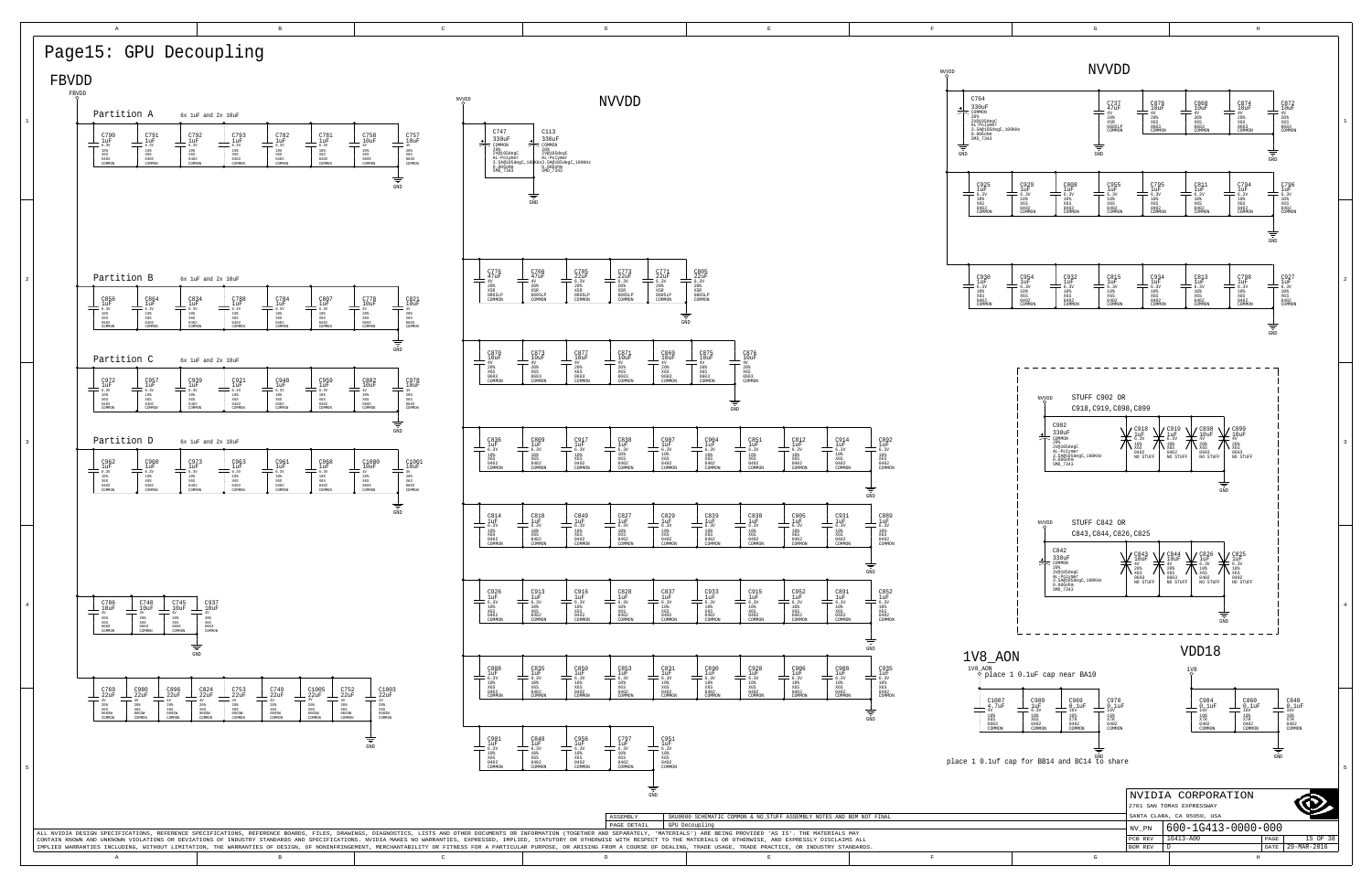<span id="page-15-1"></span><span id="page-15-0"></span>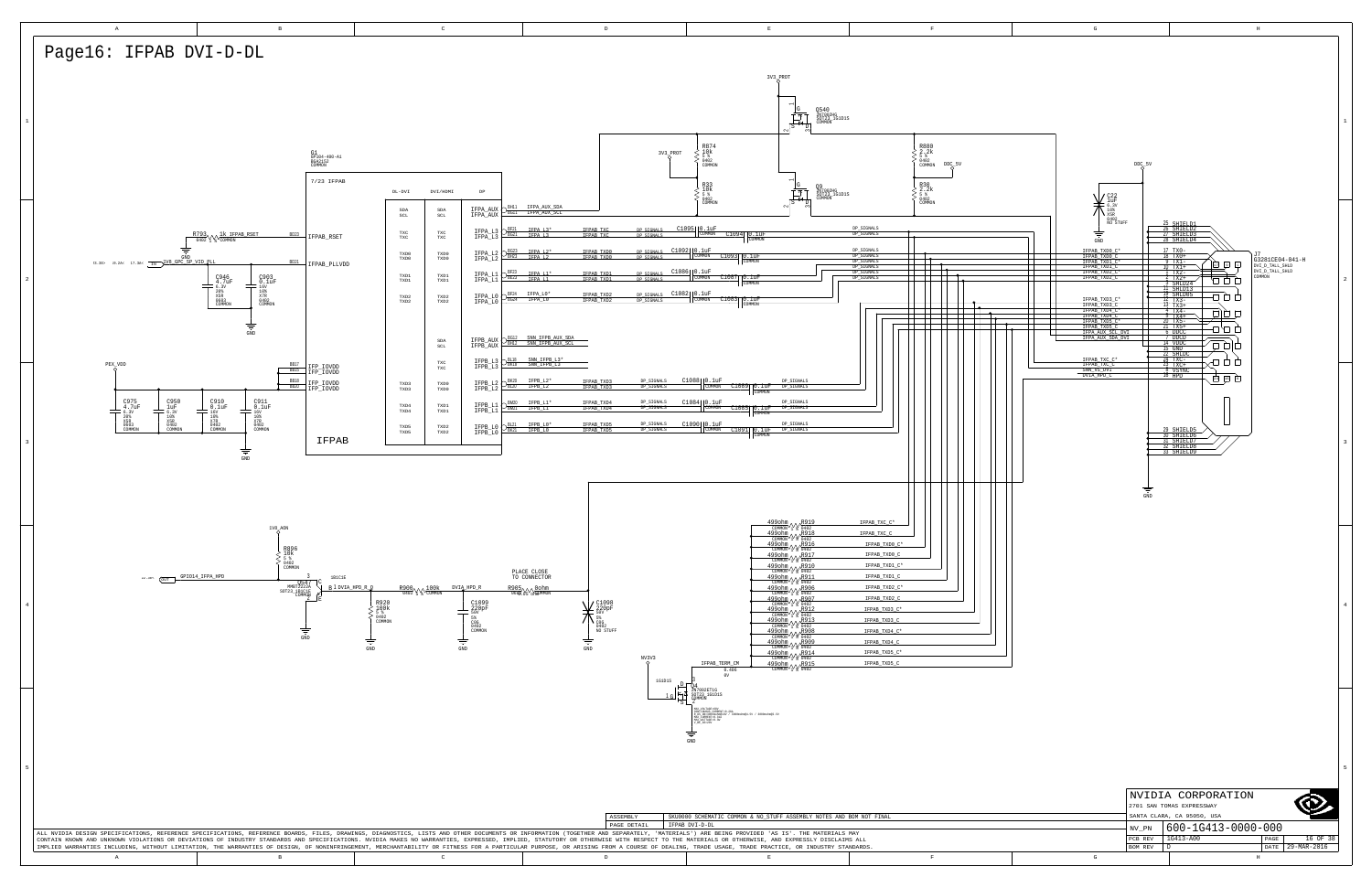<span id="page-16-1"></span><span id="page-16-0"></span>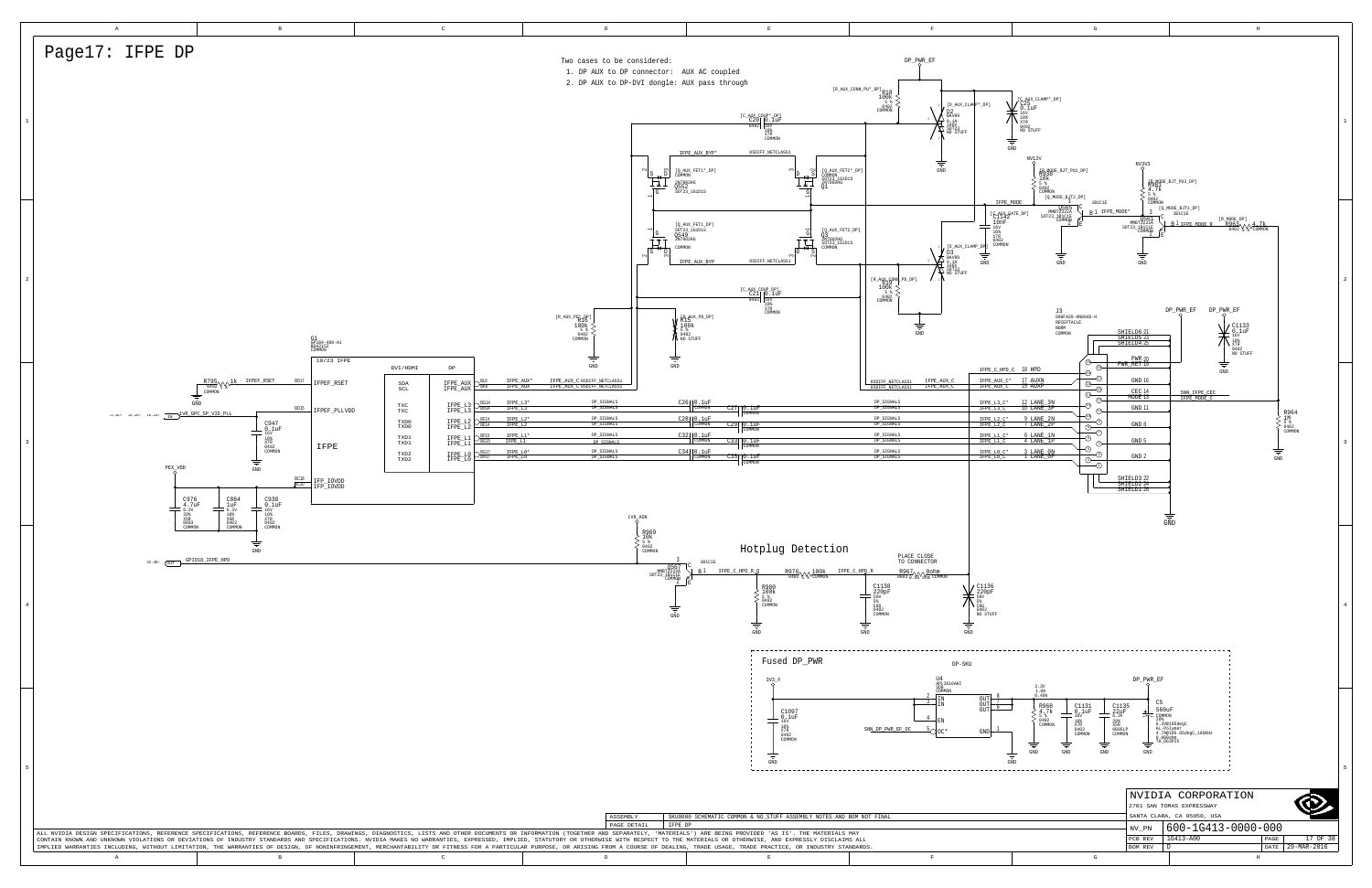<span id="page-17-0"></span>

| $\,$ A                                                                                             | $\,$ B                                                                                                                           | $\,$ C $\,$                                                                                                                                                                                                                                                                                                                                                                                                                                                     | $\mathbb D$                                                                                                                                                                                                                                                                                                                                                                                                                                                                                                                                         | $\mathbf E$                                                                                                                                                                                       | $\mathbf{F}$                                                                                                                                                                                                                                                                                                                                                                                                                                                                                                                                                      | $\mathbf G$                                                                                  | $\,$ H $\,$                                                    |
|----------------------------------------------------------------------------------------------------|----------------------------------------------------------------------------------------------------------------------------------|-----------------------------------------------------------------------------------------------------------------------------------------------------------------------------------------------------------------------------------------------------------------------------------------------------------------------------------------------------------------------------------------------------------------------------------------------------------------|-----------------------------------------------------------------------------------------------------------------------------------------------------------------------------------------------------------------------------------------------------------------------------------------------------------------------------------------------------------------------------------------------------------------------------------------------------------------------------------------------------------------------------------------------------|---------------------------------------------------------------------------------------------------------------------------------------------------------------------------------------------------|-------------------------------------------------------------------------------------------------------------------------------------------------------------------------------------------------------------------------------------------------------------------------------------------------------------------------------------------------------------------------------------------------------------------------------------------------------------------------------------------------------------------------------------------------------------------|----------------------------------------------------------------------------------------------|----------------------------------------------------------------|
| Page18: IFPF DP                                                                                    |                                                                                                                                  |                                                                                                                                                                                                                                                                                                                                                                                                                                                                 |                                                                                                                                                                                                                                                                                                                                                                                                                                                                                                                                                     |                                                                                                                                                                                                   |                                                                                                                                                                                                                                                                                                                                                                                                                                                                                                                                                                   |                                                                                              |                                                                |
|                                                                                                    |                                                                                                                                  |                                                                                                                                                                                                                                                                                                                                                                                                                                                                 |                                                                                                                                                                                                                                                                                                                                                                                                                                                                                                                                                     |                                                                                                                                                                                                   |                                                                                                                                                                                                                                                                                                                                                                                                                                                                                                                                                                   |                                                                                              |                                                                |
|                                                                                                    |                                                                                                                                  |                                                                                                                                                                                                                                                                                                                                                                                                                                                                 |                                                                                                                                                                                                                                                                                                                                                                                                                                                                                                                                                     |                                                                                                                                                                                                   |                                                                                                                                                                                                                                                                                                                                                                                                                                                                                                                                                                   |                                                                                              |                                                                |
|                                                                                                    |                                                                                                                                  |                                                                                                                                                                                                                                                                                                                                                                                                                                                                 |                                                                                                                                                                                                                                                                                                                                                                                                                                                                                                                                                     |                                                                                                                                                                                                   |                                                                                                                                                                                                                                                                                                                                                                                                                                                                                                                                                                   |                                                                                              |                                                                |
|                                                                                                    |                                                                                                                                  | Two cases to be considered:                                                                                                                                                                                                                                                                                                                                                                                                                                     |                                                                                                                                                                                                                                                                                                                                                                                                                                                                                                                                                     | $DP_PWR_EF$                                                                                                                                                                                       |                                                                                                                                                                                                                                                                                                                                                                                                                                                                                                                                                                   |                                                                                              |                                                                |
|                                                                                                    |                                                                                                                                  |                                                                                                                                                                                                                                                                                                                                                                                                                                                                 | 1. DP AUX to DP connector: AUX AC coupled                                                                                                                                                                                                                                                                                                                                                                                                                                                                                                           |                                                                                                                                                                                                   |                                                                                                                                                                                                                                                                                                                                                                                                                                                                                                                                                                   |                                                                                              |                                                                |
|                                                                                                    |                                                                                                                                  |                                                                                                                                                                                                                                                                                                                                                                                                                                                                 | 2. DP AUX to DP-DVI dongle: AUX pass through                                                                                                                                                                                                                                                                                                                                                                                                                                                                                                        |                                                                                                                                                                                                   |                                                                                                                                                                                                                                                                                                                                                                                                                                                                                                                                                                   |                                                                                              |                                                                |
|                                                                                                    |                                                                                                                                  |                                                                                                                                                                                                                                                                                                                                                                                                                                                                 |                                                                                                                                                                                                                                                                                                                                                                                                                                                                                                                                                     | ${\small \begin{array}{c} \texttt{[R\_AUX\_CONN\_PU^*\_DP]} & \texttt{R27} \\ \texttt{100k} \\ \texttt{5} \\ \texttt{0402} \\ \texttt{COMMON} \\ \texttt{COMMON} \end{array} }$<br>$D_5$<br>BAV99 | C1080 CLAMP*_DP<br>[D_AUX_CLANI                                                                                                                                                                                                                                                                                                                                                                                                                                                                                                                                   |                                                                                              |                                                                |
|                                                                                                    |                                                                                                                                  |                                                                                                                                                                                                                                                                                                                                                                                                                                                                 | $\begin{array}{r l} \text{[C_AUX\_COD*~DP]}\\ \hline \text{C45} & \text{0.1UF} \\ \hline 0402 & \text{10*} \\ \text{X7R} & \text{COMMON} \end{array}$                                                                                                                                                                                                                                                                                                                                                                                               | T 9.1A<br>$\nabla^{\frac{100V}{SOT23}}_{\text{NO STUFF}}$                                                                                                                                         | $\bigwedge_{\substack{\text{X7R}\text{0402}\text{N0}\\\text{NO STUFF}} }$                                                                                                                                                                                                                                                                                                                                                                                                                                                                                         |                                                                                              |                                                                |
|                                                                                                    |                                                                                                                                  |                                                                                                                                                                                                                                                                                                                                                                                                                                                                 |                                                                                                                                                                                                                                                                                                                                                                                                                                                                                                                                                     |                                                                                                                                                                                                   | $\frac{1}{\sqrt{2}}$                                                                                                                                                                                                                                                                                                                                                                                                                                                                                                                                              |                                                                                              |                                                                |
|                                                                                                    |                                                                                                                                  |                                                                                                                                                                                                                                                                                                                                                                                                                                                                 | $\ensuremath{\text{IFPF\_AUX\_BYP^*}}$<br>85DIFF_NETCLASS1                                                                                                                                                                                                                                                                                                                                                                                                                                                                                          | ≑                                                                                                                                                                                                 | NV12V                                                                                                                                                                                                                                                                                                                                                                                                                                                                                                                                                             | NV3V3                                                                                        |                                                                |
|                                                                                                    |                                                                                                                                  |                                                                                                                                                                                                                                                                                                                                                                                                                                                                 | $[\underbrace{\texttt{Q\_AUX\_FET1*}\_\texttt{DP}}_\texttt{COMMON}]$<br>$\begin{array}{c}\n\sqrt{1-\frac{1}{\sqrt{2}}} \\ \sqrt{1-\frac{1}{\sqrt{2}}} \\ \sqrt{1-\frac{1}{\sqrt{2}}} \\ \sqrt{1-\frac{1}{\sqrt{2}}} \\ \sqrt{1-\frac{1}{\sqrt{2}}} \\ \sqrt{1-\frac{1}{\sqrt{2}}} \\ \sqrt{1-\frac{1}{\sqrt{2}}} \\ \sqrt{1-\frac{1}{\sqrt{2}}} \\ \sqrt{1-\frac{1}{\sqrt{2}}} \\ \sqrt{1-\frac{1}{\sqrt{2}}} \\ \sqrt{1-\frac{1}{\sqrt{2}}} \\ \sqrt{1-\frac{1}{\sqrt{2}}} \\ \sqrt{1-\frac{1}{\sqrt{2}}} \\ \sqrt{1-\frac{1}{\sqrt{2}}} \\ \sqrt$ | [Q_AUX_FET2*_DP]<br>COMMON<br>SOT23_1G1D1S<br>2N700ZHG<br>Q6<br>$\operatorname{GND}$<br>ÏÏ                                                                                                        | $\begin{array}{l} \texttt{[R_MODE_BJT_PUI_DP]}\\ \texttt{R975} \\ 10\texttt{k}\\ 5\texttt{~$}} \end{array}$                                                                                                                                                                                                                                                                                                                                                                                                                                                       | RANQUE_BJT_PU2_DP]                                                                           |                                                                |
|                                                                                                    |                                                                                                                                  |                                                                                                                                                                                                                                                                                                                                                                                                                                                                 | 2N7002HG<br>Q543<br>sot23_iG1D1S                                                                                                                                                                                                                                                                                                                                                                                                                                                                                                                    |                                                                                                                                                                                                   | > 0402<br>COMMON<br>[Q_MODE_BJT2_DP]<br>IFPF_MODE<br><b>1B1C1E</b>                                                                                                                                                                                                                                                                                                                                                                                                                                                                                                | COMMON                                                                                       |                                                                |
|                                                                                                    |                                                                                                                                  |                                                                                                                                                                                                                                                                                                                                                                                                                                                                 |                                                                                                                                                                                                                                                                                                                                                                                                                                                                                                                                                     |                                                                                                                                                                                                   | $\overline{\text{MMBT2222A}}_{\substack{\text{MMB} \text{T2222A} \\ \text{SOT23\_IBIC1E} \\ \text{COMMQN}}$<br>B <sup>1</sup> IFPF_MODE*                                                                                                                                                                                                                                                                                                                                                                                                                          | $[Q \text{ MODE\_BIT\_DP}]$<br>$\Box C$                                                      |                                                                |
|                                                                                                    |                                                                                                                                  |                                                                                                                                                                                                                                                                                                                                                                                                                                                                 | [Q_AUX_FET1_DP]<br>SOT23_IGID1S<br>Q542<br>2N7002HG                                                                                                                                                                                                                                                                                                                                                                                                                                                                                                 | [Q_AUX_FET2_DP]                                                                                                                                                                                   | $\begin{picture}(130,10) \put(0,0){\line(1,0){10}} \put(15,0){\line(1,0){10}} \put(15,0){\line(1,0){10}} \put(15,0){\line(1,0){10}} \put(15,0){\line(1,0){10}} \put(15,0){\line(1,0){10}} \put(15,0){\line(1,0){10}} \put(15,0){\line(1,0){10}} \put(15,0){\line(1,0){10}} \put(15,0){\line(1,0){10}} \put(15,0){\line(1,0){10}} \put(15,0){\line($                                                                                                                                                                                                               | $B1$ IFPF MODE R R966 $\sqrt{4.7k}$<br>B1 IFPF MODE R R966 $\sqrt{4.7k}$                     |                                                                |
|                                                                                                    |                                                                                                                                  |                                                                                                                                                                                                                                                                                                                                                                                                                                                                 | $\begin{array}{c}\n\begin{array}{c}\n\text{G} \\ \text{G}\n\end{array}\n\end{array}$<br>MOMMOD                                                                                                                                                                                                                                                                                                                                                                                                                                                      | $\frac{1}{\sqrt{2}}$<br>UD<br>2N7002HG<br>SOT23_1G1D1S<br>COMMON<br>$D\overline{4}$<br>BAV99                                                                                                      | [D_AUX_CLAMP_DP                                                                                                                                                                                                                                                                                                                                                                                                                                                                                                                                                   |                                                                                              |                                                                |
|                                                                                                    |                                                                                                                                  |                                                                                                                                                                                                                                                                                                                                                                                                                                                                 | 85DIFF_NETCLASS1<br>IFPF_AUX_BYP                                                                                                                                                                                                                                                                                                                                                                                                                                                                                                                    |                                                                                                                                                                                                   | GND<br><b>GND</b>                                                                                                                                                                                                                                                                                                                                                                                                                                                                                                                                                 | $\mathop{\mathrm{GND}}$                                                                      |                                                                |
|                                                                                                    |                                                                                                                                  |                                                                                                                                                                                                                                                                                                                                                                                                                                                                 |                                                                                                                                                                                                                                                                                                                                                                                                                                                                                                                                                     | $\begin{array}{c}\texttt{[R_AUX_CCONN_PD_DP]}\\ \texttt{[RZ]}\\ 100\texttt{[R]}\\ 5\texttt{[R]}\\ 0402\\ \texttt{COMMON}\end{array}\hspace{-5mm}\xrightarrow{\texttt{[PD_DP]}\\$                  |                                                                                                                                                                                                                                                                                                                                                                                                                                                                                                                                                                   |                                                                                              |                                                                |
|                                                                                                    |                                                                                                                                  |                                                                                                                                                                                                                                                                                                                                                                                                                                                                 | $\begin{array}{r l} \texttt{[C_AUX}\texttt{COD\_DP]}\\ \hline \texttt{C46} & \texttt{0.1uF} \\ \texttt{0402} & \texttt{16V} \\ \texttt{10} \\ \texttt{x7R} & \texttt{COMMON} \end{array}$                                                                                                                                                                                                                                                                                                                                                           |                                                                                                                                                                                                   |                                                                                                                                                                                                                                                                                                                                                                                                                                                                                                                                                                   |                                                                                              |                                                                |
|                                                                                                    |                                                                                                                                  | $\begin{array}{c c} \texttt{[R_AUX\_PP*~NP]} \\ \texttt{[R_AUX\_R888]} \\ \texttt{100k} \\ \texttt{5} \\ \texttt{0402} \\ \texttt{COMMON} \end{array}$                                                                                                                                                                                                                                                                                                          | $\left\{ \begin{array}{l} \texttt{[P, AUX_PD_DP]} \\ \texttt{R889} \\ 100 \texttt{k} \\ 5\texttt{\%} \\ 0402 \\ \texttt{NO STUFF} \end{array} \right.$                                                                                                                                                                                                                                                                                                                                                                                              |                                                                                                                                                                                                   | J4<br>699FA20-0N004D-H<br>${\tt RECEPTACLE}$                                                                                                                                                                                                                                                                                                                                                                                                                                                                                                                      | $DP\_PWR\_EF$<br>$DP_PWR_EF$<br>$\int_{0.1uF}^{[\text{C-PP-PIR\_DP}]}$                       |                                                                |
|                                                                                                    | G1<br>GP104-400-A1<br>BGA2152<br>COMMON                                                                                          |                                                                                                                                                                                                                                                                                                                                                                                                                                                                 |                                                                                                                                                                                                                                                                                                                                                                                                                                                                                                                                                     | GND                                                                                                                                                                                               | NORM<br>COMMON                                                                                                                                                                                                                                                                                                                                                                                                                                                                                                                                                    | SHIELD6 21<br>SHIELD5 23<br>SHIELD4 25                                                       |                                                                |
|                                                                                                    | $6/23$ IFPF                                                                                                                      | ₹                                                                                                                                                                                                                                                                                                                                                                                                                                                               |                                                                                                                                                                                                                                                                                                                                                                                                                                                                                                                                                     |                                                                                                                                                                                                   |                                                                                                                                                                                                                                                                                                                                                                                                                                                                                                                                                                   | $\bigwedge_{\substack{10* \\ 0402 \\ 00 \text{ STUFF}}}$<br><b>PWR 20</b><br>PWR_RET 19<br>专 |                                                                |
| $\mathtt{PEX}_{\infty}\mathtt{VDD}$                                                                | DVI/HDMI<br>$_{\rm DP}$                                                                                                          | $\operatorname{GND}$                                                                                                                                                                                                                                                                                                                                                                                                                                            | $\operatorname{GND}$                                                                                                                                                                                                                                                                                                                                                                                                                                                                                                                                | IFPF_HPD_C                                                                                                                                                                                        | ⊕⊣<br>$18$ HPD<br>-0                                                                                                                                                                                                                                                                                                                                                                                                                                                                                                                                              | $\operatorname{GND}$<br>GND 16                                                               |                                                                |
|                                                                                                    | $\begin{tabular}{c c} \bf -BC21 & IFP\_IOVDD \\ \hline BC23 & IFP\_IOVDD \\ \end{tabular}$<br>IFPF_AUX<br>$_{\rm SCL}^{\rm SDA}$ | IFPF_AUX*<br>IFPF_AUX<br>IFPF_AUX_C 85DIFF_NETCLASS1<br>IFPF_AUX_C 85DIFF_NETCLASS1                                                                                                                                                                                                                                                                                                                                                                             |                                                                                                                                                                                                                                                                                                                                                                                                                                                                                                                                                     | IFPF_AUX_C* IFPF_AUX_C<br>IFPF_AUX_C IFPF_AUX_C                                                                                                                                                   | $\frac{1}{\sqrt{\frac{1}{\sqrt{\frac{1}{\sqrt{\frac{1}{\sqrt{\frac{1}{\sqrt{\frac{1}{\sqrt{\frac{1}{\sqrt{\frac{1}{\sqrt{\frac{1}{\sqrt{\frac{1}{\sqrt{\frac{1}{\sqrt{\frac{1}{\sqrt{\frac{1}{\sqrt{\frac{1}{\sqrt{\frac{1}{\sqrt{\frac{1}{\sqrt{\frac{1}{\sqrt{\frac{1}{\sqrt{\frac{1}{\sqrt{\frac{1}{\sqrt{\frac{1}{\sqrt{\frac{1}{\sqrt{\frac{1}{\sqrt{\frac{1}{\sqrt{\frac{1}{\sqrt \{1\cdot \frac{1}{\sqrt \{1\cdot \frac{1}{\sqrt \{1\cdot \frac{1}{\sqrt \{1\cdot \frac{1$<br>17 AUXN<br>15 AUXP<br>85DIFF_NETCLASS1<br>85DIFF_NETCLASS1<br>$\circledcirc$ | CEC 14<br>MODE 13<br>SNN IFPF CEC<br>IFPF MODE C                                             |                                                                |
|                                                                                                    | IFPF_L3<br>IFPF_L3<br>$_{\rm{TXC}}^{\rm{TXC}}$                                                                                   | IFPF_L3*<br>IFPF_L3<br>$\frac{\mathrm{B} \mathrm{K}11}{\mathrm{B} \mathrm{L}11}$<br>DP_SIGNALS<br>DP_SIGNALS                                                                                                                                                                                                                                                                                                                                                    | $\frac{\text{C36}}{\text{COMMON}}$                                                                                                                                                                                                                                                                                                                                                                                                                                                                                                                  | $\frac{\text{IFPF\_L3_C*}}{\text{IFPF\_L3_C}}$                                                                                                                                                    | 12 LANE 3N<br>10 LANE 3P<br>$\begin{array}{c} \texttt{DP\_SIGNALS} \\ \texttt{DP\_SIGNALS} \end{array}$<br>-0<br>$\bigcirc$<br>-0                                                                                                                                                                                                                                                                                                                                                                                                                                 | <b>GND 11</b>                                                                                | $R965^{PDDEDDP}$                                               |
| $\underbrace{\begin{array}{c}\nC923\\ 0.1uF\\ 16v\\ 10*\\ x7R\\ 0402\\ \hline\n\end{array}}_{GMD}$ | $_{\text{TXD0}}^{\text{TXD0}}$                                                                                                   | IFPF_L2*<br>IFPF_L2<br>DP_SIGNALS<br>DP_SIGNALS<br>$I$ FPF_L2 $O$ BM11<br>$I$ FPF_L2 $O$ BM12                                                                                                                                                                                                                                                                                                                                                                   | $\frac{\text{C38}}{\text{COMMON}}$                                                                                                                                                                                                                                                                                                                                                                                                                                                                                                                  | $\frac{\text{IFPF\_L2_C*}}{\text{IFPF\_L2_C}}$                                                                                                                                                    | $\begin{array}{rr}\n 9 & \text{LANE}_2\text{N} \\  \hline\n 7 & \text{LANE}_2\text{P}\n \end{array}$<br>$\begin{array}{c} \texttt{DP\_SIGNALS} \\ \texttt{DP\_SIGNALS} \end{array}$<br>$\frac{1}{\sqrt{2}}$                                                                                                                                                                                                                                                                                                                                                       | GND 8                                                                                        | $\begin{array}{l} 1M\\ 5 *\\ 0402\\ \text{COMMON} \end{array}$ |
|                                                                                                    | $_{\rm TXD1}^{\rm TXD1}$<br>$\begin{array}{c} \texttt{IFPF\_L1} \\ \texttt{IFPF\_L1} \end{array}$                                | O <sub>BK12</sub><br>$\frac{\text{IFPF\_L1*}}{\text{IFPF\_L1}}$<br>DP_SIGNALS<br>DP_STGNALS<br>DP_SIGNALS                                                                                                                                                                                                                                                                                                                                                       | $\frac{C40}{COMMON}$<br>$\frac{\text{C30}}{\text{COMMON}}$                                                                                                                                                                                                                                                                                                                                                                                                                                                                                          | $\frac{\text{IFPF\_L1_C*}}{\text{IFPF\_L1_C}}$<br>IFPF_LO_C*<br>IFPF_LO_C                                                                                                                         | $\begin{array}{r} 6 \ \mathrm{LANE\_1N} \\ \hline 4 \ \mathrm{LANE\_1P} \end{array}$<br>$\frac{\texttt{DP\_SIGNALS}}{\texttt{DP\_SIGNALS}}$<br>$\odot$<br>$\overline{\Theta}$<br>3 LANE ON<br>1 LANE OP<br>$\begin{array}{c} \texttt{DP\_SGNALS} \\ \texttt{DP\_SGNALS} \end{array}$                                                                                                                                                                                                                                                                              | GND <sub>5</sub>                                                                             |                                                                |
|                                                                                                    | $_{\tt IFPF\_L0}^{\tt IFPF\_L0}$<br>$_{\text{TXD2}}^{\text{TXD2}}$<br>IFPF                                                       | $O_{\frac{BK14}{BL14}}^{\frac{BK14}{BL14}} \frac{TPPF_1.0*}{TPPF_1.0}$<br>$1V8$ $AON$                                                                                                                                                                                                                                                                                                                                                                           | DP_STGNALS<br>$\frac{\text{C31}}{\text{COMMO}^2}$                                                                                                                                                                                                                                                                                                                                                                                                                                                                                                   |                                                                                                                                                                                                   | $\sqrt{2}$                                                                                                                                                                                                                                                                                                                                                                                                                                                                                                                                                        | GND <sub>2</sub>                                                                             | $\operatorname{GND}$                                           |
|                                                                                                    |                                                                                                                                  |                                                                                                                                                                                                                                                                                                                                                                                                                                                                 |                                                                                                                                                                                                                                                                                                                                                                                                                                                                                                                                                     |                                                                                                                                                                                                   |                                                                                                                                                                                                                                                                                                                                                                                                                                                                                                                                                                   | $\frac{{\frac{{\rm SHIELD3}}{\rm HIELD2}}}{\frac{{\rm HIELD2}}{\rm HIELD1}}$                 |                                                                |
|                                                                                                    |                                                                                                                                  | $\frac{10k}{10k}$<br>$> 10k$<br>$> 5 *$<br>$0402$<br>COMMON<br>22.4E< $\sqrt{\text{OUT} \cdot \text{GPIO24\_IFPF\_HPD}}$<br><b>1B1C1E</b>                                                                                                                                                                                                                                                                                                                       | Hotplug Detection<br>,                                                                                                                                                                                                                                                                                                                                                                                                                                                                                                                              |                                                                                                                                                                                                   |                                                                                                                                                                                                                                                                                                                                                                                                                                                                                                                                                                   |                                                                                              |                                                                |
|                                                                                                    |                                                                                                                                  | $\overline{\text{MMET2222A}}_{\substack{\text{MMB} \text{T2222A} \\ \text{SOT23\_IBICIE} \\ \text{COMMQN}}}$<br>B1 IFPE HPD RQ                                                                                                                                                                                                                                                                                                                                  | $\frac{R943}{0402}$ $\sqrt{\sqrt{100k}}$<br>$R978$<br>0603 0.05 ohm COMMON                                                                                                                                                                                                                                                                                                                                                                                                                                                                          |                                                                                                                                                                                                   |                                                                                                                                                                                                                                                                                                                                                                                                                                                                                                                                                                   | GND                                                                                          |                                                                |
|                                                                                                    |                                                                                                                                  | R956<br>100k                                                                                                                                                                                                                                                                                                                                                                                                                                                    | $\frac{1}{220}$<br>PLACE CLOSE                                                                                                                                                                                                                                                                                                                                                                                                                                                                                                                      |                                                                                                                                                                                                   |                                                                                                                                                                                                                                                                                                                                                                                                                                                                                                                                                                   |                                                                                              |                                                                |
|                                                                                                    |                                                                                                                                  | 5 %<br>0402<br>COMMON                                                                                                                                                                                                                                                                                                                                                                                                                                           | $-$ 5%<br>$C0G$<br>$0402$<br>$COMMON$<br>TO CONNECTOR                                                                                                                                                                                                                                                                                                                                                                                                                                                                                               | COG<br>0402                                                                                                                                                                                       |                                                                                                                                                                                                                                                                                                                                                                                                                                                                                                                                                                   |                                                                                              |                                                                |
|                                                                                                    |                                                                                                                                  | $\operatorname{GND}$                                                                                                                                                                                                                                                                                                                                                                                                                                            | $\mbox{GND}$<br>$\begin{tabular}{ll} \texttt{L} = & \texttt{L} = & \texttt{L} = & \texttt{L} = & \texttt{L} = & \texttt{L} = & \texttt{GND} \end{tabular}$                                                                                                                                                                                                                                                                                                                                                                                          | NO STUFF                                                                                                                                                                                          |                                                                                                                                                                                                                                                                                                                                                                                                                                                                                                                                                                   |                                                                                              |                                                                |
|                                                                                                    |                                                                                                                                  |                                                                                                                                                                                                                                                                                                                                                                                                                                                                 |                                                                                                                                                                                                                                                                                                                                                                                                                                                                                                                                                     |                                                                                                                                                                                                   |                                                                                                                                                                                                                                                                                                                                                                                                                                                                                                                                                                   |                                                                                              |                                                                |
|                                                                                                    |                                                                                                                                  |                                                                                                                                                                                                                                                                                                                                                                                                                                                                 |                                                                                                                                                                                                                                                                                                                                                                                                                                                                                                                                                     |                                                                                                                                                                                                   |                                                                                                                                                                                                                                                                                                                                                                                                                                                                                                                                                                   |                                                                                              |                                                                |
|                                                                                                    |                                                                                                                                  |                                                                                                                                                                                                                                                                                                                                                                                                                                                                 |                                                                                                                                                                                                                                                                                                                                                                                                                                                                                                                                                     |                                                                                                                                                                                                   |                                                                                                                                                                                                                                                                                                                                                                                                                                                                                                                                                                   |                                                                                              |                                                                |
|                                                                                                    |                                                                                                                                  |                                                                                                                                                                                                                                                                                                                                                                                                                                                                 |                                                                                                                                                                                                                                                                                                                                                                                                                                                                                                                                                     |                                                                                                                                                                                                   |                                                                                                                                                                                                                                                                                                                                                                                                                                                                                                                                                                   |                                                                                              |                                                                |
|                                                                                                    |                                                                                                                                  |                                                                                                                                                                                                                                                                                                                                                                                                                                                                 |                                                                                                                                                                                                                                                                                                                                                                                                                                                                                                                                                     |                                                                                                                                                                                                   |                                                                                                                                                                                                                                                                                                                                                                                                                                                                                                                                                                   |                                                                                              |                                                                |
|                                                                                                    |                                                                                                                                  |                                                                                                                                                                                                                                                                                                                                                                                                                                                                 |                                                                                                                                                                                                                                                                                                                                                                                                                                                                                                                                                     |                                                                                                                                                                                                   |                                                                                                                                                                                                                                                                                                                                                                                                                                                                                                                                                                   |                                                                                              |                                                                |
|                                                                                                    |                                                                                                                                  |                                                                                                                                                                                                                                                                                                                                                                                                                                                                 |                                                                                                                                                                                                                                                                                                                                                                                                                                                                                                                                                     |                                                                                                                                                                                                   |                                                                                                                                                                                                                                                                                                                                                                                                                                                                                                                                                                   |                                                                                              |                                                                |
|                                                                                                    |                                                                                                                                  |                                                                                                                                                                                                                                                                                                                                                                                                                                                                 |                                                                                                                                                                                                                                                                                                                                                                                                                                                                                                                                                     |                                                                                                                                                                                                   |                                                                                                                                                                                                                                                                                                                                                                                                                                                                                                                                                                   |                                                                                              |                                                                |
|                                                                                                    |                                                                                                                                  |                                                                                                                                                                                                                                                                                                                                                                                                                                                                 |                                                                                                                                                                                                                                                                                                                                                                                                                                                                                                                                                     |                                                                                                                                                                                                   |                                                                                                                                                                                                                                                                                                                                                                                                                                                                                                                                                                   |                                                                                              | NVIDIA CORPORATION<br>Q                                        |
|                                                                                                    |                                                                                                                                  |                                                                                                                                                                                                                                                                                                                                                                                                                                                                 | ASSEMBLY                                                                                                                                                                                                                                                                                                                                                                                                                                                                                                                                            | SKU0000 SCHEMATIC COMMON & NO_STUFF ASSEMBLY NOTES AND BOM NOT FINAL                                                                                                                              |                                                                                                                                                                                                                                                                                                                                                                                                                                                                                                                                                                   |                                                                                              | 2701 SAN TOMAS EXPRESSWAY<br>SANTA CLARA, CA 95050, USA        |
|                                                                                                    |                                                                                                                                  | ALL NVIDIA DESIGN SPECIFICATIONS, REFERENCE SPECIFICATIONS, REFERENCE BOARDS, FILES, DRAWINGS, DIAGNOSTICS, LISTS AND OTHER DOCUMENTS OR INFORMATION (TOGETHER AND SEPARATELY, 'MATERIALS') ARE BEING PROVIDED 'AS IS'. THE MA<br>CONTAIN KNOWN AND UNKNOWN VIOLATIONS OR DEVIATIONS OF INDUSTRY STANDARDS AND SPECIFICATIONS. NVIDIA MAKES NO WARRANTIES, EXPRESSED, IMPLIED, STATUTORY OR OTHERWISE WITH RESPECT TO THE MATERIALS OR OTHERWISE, AND EXPRESSLY | IFPEF DP<br>PAGE DETAIL                                                                                                                                                                                                                                                                                                                                                                                                                                                                                                                             |                                                                                                                                                                                                   |                                                                                                                                                                                                                                                                                                                                                                                                                                                                                                                                                                   | $\text{NV\_PN}$<br>PCB REV                                                                   | $ 600 - 1G413 - 0000 - 000$<br>1G413-A00<br>PAGE<br>18 OF 38   |
| A                                                                                                  | $\mathbf{B}$                                                                                                                     | IMPLIED WARRANTIES INCLUDING, WITHOUT LIMITATION, THE WARRANTIES OF DESIGN, OF NONINFRINGEMENT, MERCHANTABILITY OR FITNESS FOR A PARTICULAR PURPOSE, OR ARISING FROM A COURSE OF DEALING, TRADE USAGE, TRADE PRACTICE, OR INDU<br>$\mathbb{C}$                                                                                                                                                                                                                  | $\,$ D                                                                                                                                                                                                                                                                                                                                                                                                                                                                                                                                              | $\mathbf E$                                                                                                                                                                                       | $\mathbf{F}$                                                                                                                                                                                                                                                                                                                                                                                                                                                                                                                                                      | BOM REV<br>l D<br>$\mathbf{G}$                                                               | DATE 29-MAR-2016<br>$\, {\rm H}$                               |
|                                                                                                    |                                                                                                                                  |                                                                                                                                                                                                                                                                                                                                                                                                                                                                 |                                                                                                                                                                                                                                                                                                                                                                                                                                                                                                                                                     |                                                                                                                                                                                                   |                                                                                                                                                                                                                                                                                                                                                                                                                                                                                                                                                                   |                                                                                              |                                                                |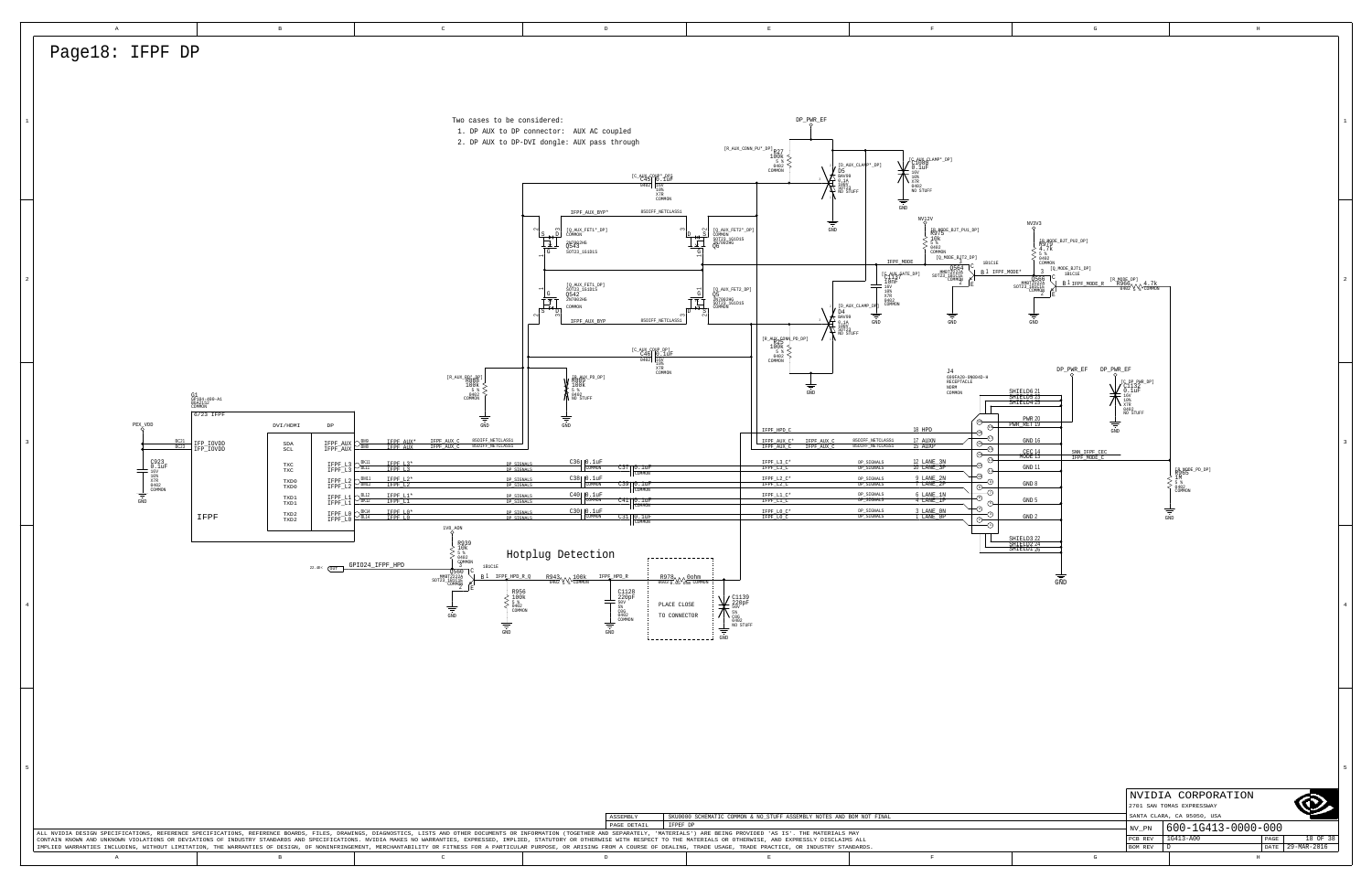<span id="page-18-1"></span><span id="page-18-0"></span>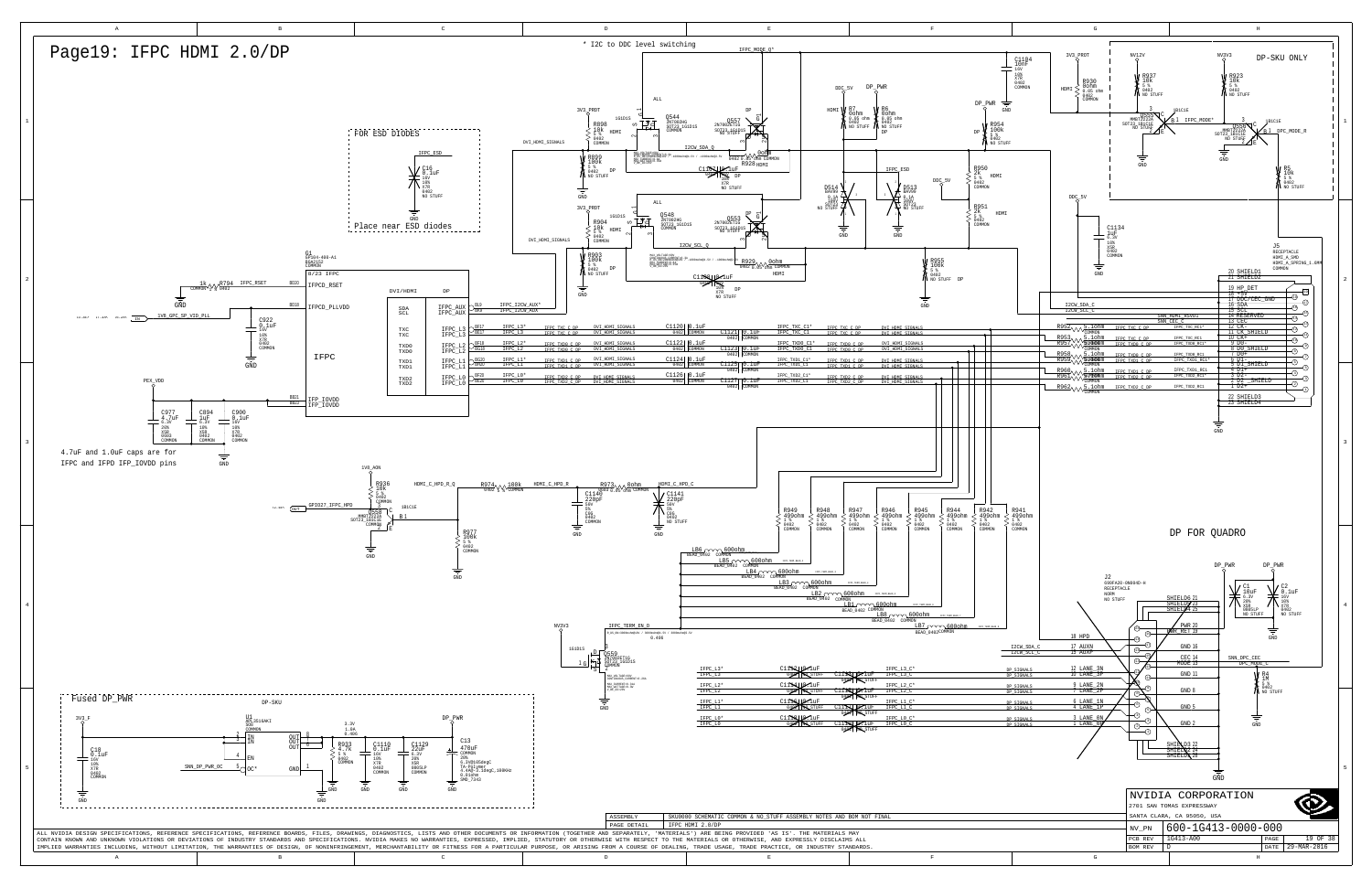<span id="page-19-0"></span>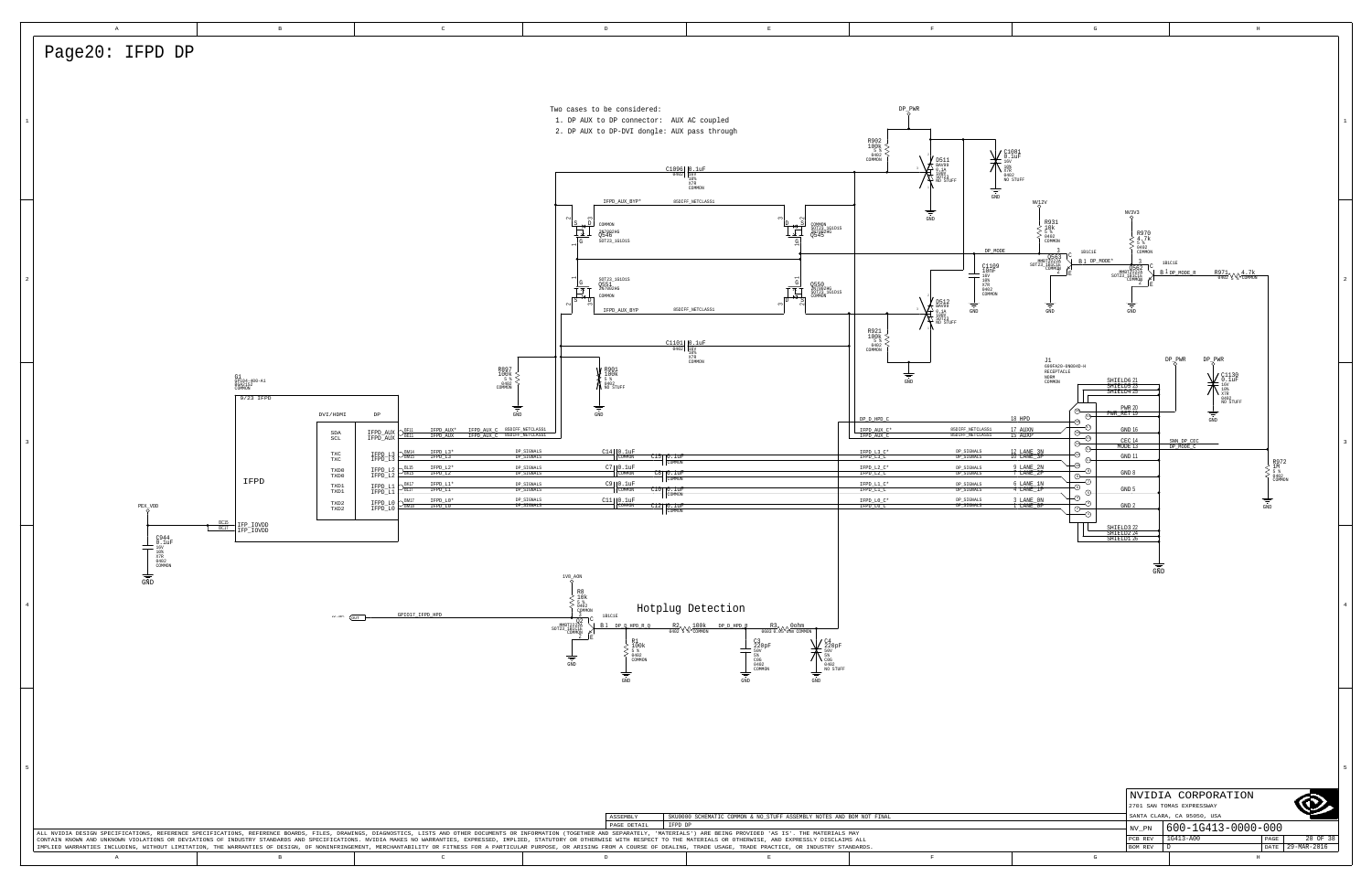<span id="page-20-7"></span><span id="page-20-5"></span><span id="page-20-4"></span><span id="page-20-0"></span>H

A B B C DD B B B B B B B C BEER IN THE RESERVE OF THE RESERVE OF THE RESERVE OF THE RESERVE OF THE RESERVE OF THE RESERVE OF THE RESERVE OF THE RESERVE OF THE RESERVE OF THE RESERVE OF THE RESERVE OF THE RESERVE OF THE RESERVE OF THE RESERVE OF TH

<span id="page-20-1"></span>

<span id="page-20-6"></span><span id="page-20-3"></span><span id="page-20-2"></span>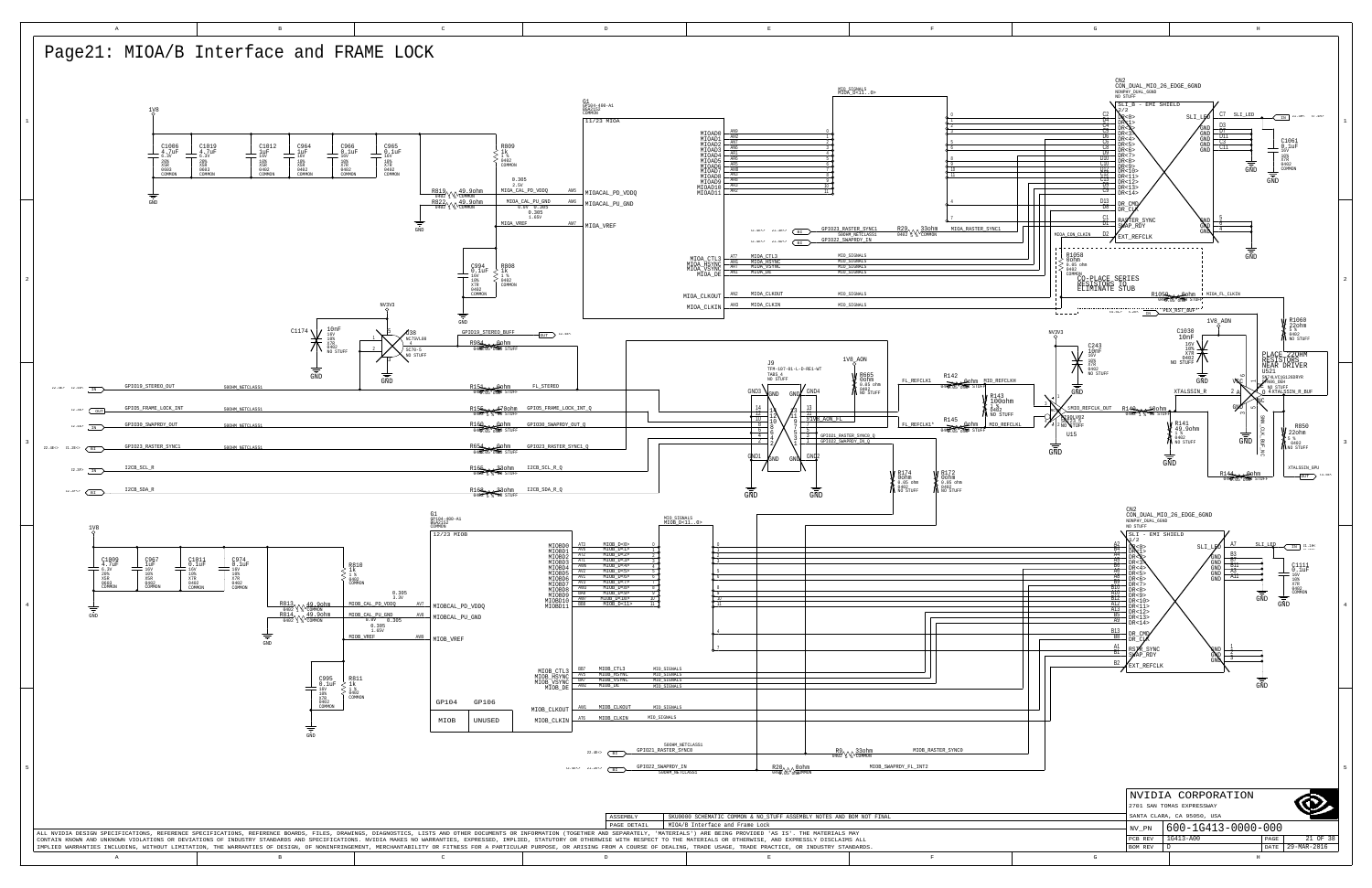<span id="page-21-5"></span><span id="page-21-4"></span><span id="page-21-3"></span><span id="page-21-2"></span><span id="page-21-1"></span><span id="page-21-0"></span>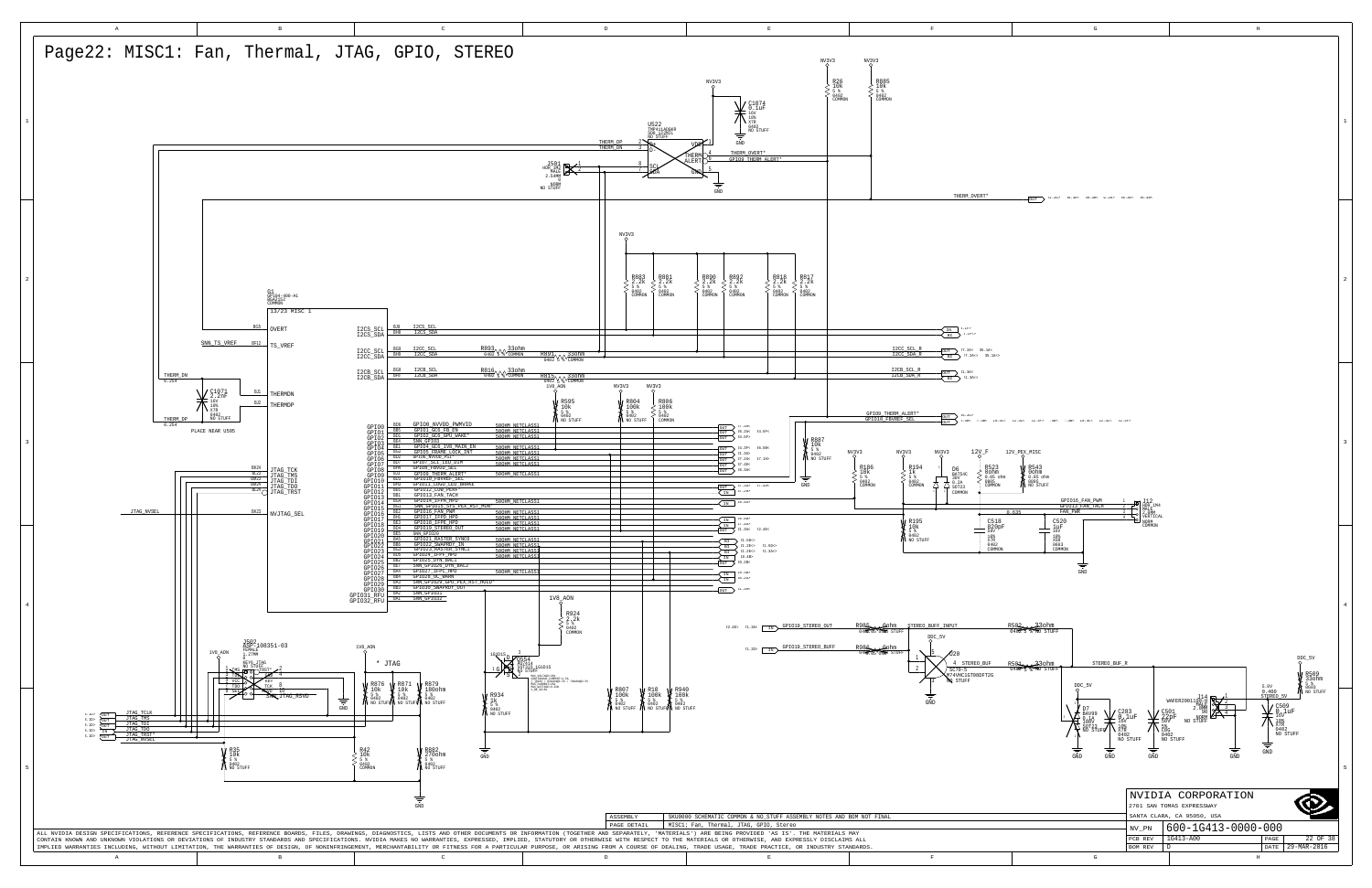| STRAP2 | STRAP1                                          | STRAP0   | RAMCFG[4:0]                                         |           |                       |                        | GROUP0                 |                                                                                                                                                                                                             |                                                                                                                                                      | 1V8_AON                                                                                                   | GROUP1                                                                                                                           |                                                           |                                                                                                                            | 1V8_AON                                        |                                                | GROUP2                                            |                                                                                                                              | 1V8_AON                                                 |
|--------|-------------------------------------------------|----------|-----------------------------------------------------|-----------|-----------------------|------------------------|------------------------|-------------------------------------------------------------------------------------------------------------------------------------------------------------------------------------------------------------|------------------------------------------------------------------------------------------------------------------------------------------------------|-----------------------------------------------------------------------------------------------------------|----------------------------------------------------------------------------------------------------------------------------------|-----------------------------------------------------------|----------------------------------------------------------------------------------------------------------------------------|------------------------------------------------|------------------------------------------------|---------------------------------------------------|------------------------------------------------------------------------------------------------------------------------------|---------------------------------------------------------|
|        |                                                 |          | 00000                                               |           |                       |                        |                        |                                                                                                                                                                                                             |                                                                                                                                                      |                                                                                                           |                                                                                                                                  |                                                           |                                                                                                                            |                                                |                                                |                                                   |                                                                                                                              |                                                         |
|        |                                                 |          | 00010                                               |           |                       |                        |                        |                                                                                                                                                                                                             |                                                                                                                                                      | R836<br>100k<br>1%<br>0402                                                                                |                                                                                                                                  | <i>R</i> 864<br>100k<br><sup>1%</sup><br>0402<br>NO STUFF |                                                                                                                            |                                                |                                                |                                                   | $\left\{ \begin{smallmatrix} \texttt{R842}\ 100\texttt{k}\ \frac{1-\texttt{8}}{0402}\ \texttt{M0} \end{smallmatrix} \right.$ |                                                         |
|        |                                                 |          | 00011                                               |           |                       |                        |                        | R832<br>100K<br>1%<br>0402<br>NO STUFF                                                                                                                                                                      | <b>V</b> R830<br>100k<br><b>A</b> <sup>1%</sup><br>10402<br>N NO STUFF                                                                               |                                                                                                           |                                                                                                                                  |                                                           | $\left\{\begin{array}{c} \text{R866} \\ 100 \text{k} \\ 1 \text{ %} \\ 040 \text{2} \\ \text{NO STUFF} \end{array}\right.$ | <b>X</b> 100k<br>1 1 %<br>M 0402<br>M NO STUFF | STRAP3                                         | 1 %<br>0402<br>COMMON                             |                                                                                                                              |                                                         |
|        |                                                 |          | 00110                                               |           |                       |                        | STRAP0                 |                                                                                                                                                                                                             |                                                                                                                                                      |                                                                                                           | ROM_SI                                                                                                                           |                                                           |                                                                                                                            |                                                | STRAP4                                         |                                                   |                                                                                                                              |                                                         |
|        |                                                 | H        | 00111                                               |           |                       |                        | STRAP1                 |                                                                                                                                                                                                             |                                                                                                                                                      |                                                                                                           | ROM_SO                                                                                                                           |                                                           |                                                                                                                            |                                                | STRAP5                                         |                                                   |                                                                                                                              |                                                         |
| ROM SO | ROM SI                                          | ROM SCLK | $SOR$ $EXPOSED[3:0]$                                |           | 1: ENABLE 0: DISABLE  |                        | STRAP2                 |                                                                                                                                                                                                             |                                                                                                                                                      |                                                                                                           | ROM_SCLK                                                                                                                         |                                                           |                                                                                                                            |                                                |                                                |                                                   |                                                                                                                              |                                                         |
|        |                                                 |          | 1111 DEFAULT                                        |           | $SOR0/1/2/3$ ENABLE   |                        |                        | R833<br>100k                                                                                                                                                                                                | R831<br>100k<br>$\begin{array}{l} 1 \text{ } * \\ 0402 \\ \text{COMMON} \end{array}$                                                                 | R837<br>100k<br>$\begin{smallmatrix}1&\$&\0&4&0&2\end{smallmatrix}$                                       |                                                                                                                                  |                                                           | R865<br>100k<br>$\frac{18}{0402}$                                                                                          | R37<br>100k<br>0402                            |                                                | $\begin{smallmatrix}1 & 8\0 402\end{smallmatrix}$ |                                                                                                                              |                                                         |
|        |                                                 |          | 1110                                                |           |                       |                        |                        | $0402$<br>COMMON                                                                                                                                                                                            |                                                                                                                                                      | COMMON                                                                                                    |                                                                                                                                  | 1<br>0402<br>COMMON                                       |                                                                                                                            | COMMON                                         |                                                | NO STUFF                                          | 1 %<br>0402<br>COMMON                                                                                                        |                                                         |
|        |                                                 |          | 1101                                                |           |                       |                        |                        |                                                                                                                                                                                                             |                                                                                                                                                      |                                                                                                           |                                                                                                                                  |                                                           |                                                                                                                            |                                                |                                                |                                                   |                                                                                                                              |                                                         |
|        |                                                 |          | 1100                                                |           |                       |                        |                        |                                                                                                                                                                                                             |                                                                                                                                                      | GND                                                                                                       |                                                                                                                                  |                                                           |                                                                                                                            | GND                                            |                                                |                                                   |                                                                                                                              |                                                         |
|        |                                                 |          | 1011                                                |           |                       |                        |                        |                                                                                                                                                                                                             |                                                                                                                                                      |                                                                                                           |                                                                                                                                  |                                                           |                                                                                                                            |                                                |                                                |                                                   |                                                                                                                              |                                                         |
|        |                                                 | H        | 1010                                                |           |                       |                        | ---------------------- | CFG[3:0] Config Width Vendor                                                                                                                                                                                |                                                                                                                                                      |                                                                                                           |                                                                                                                                  |                                                           |                                                                                                                            |                                                |                                                |                                                   |                                                                                                                              |                                                         |
|        |                                                 | т.       | 1001                                                |           |                       |                        | 0000                   | 256Mx32 256-bit Micron                                                                                                                                                                                      |                                                                                                                                                      |                                                                                                           |                                                                                                                                  |                                                           |                                                                                                                            |                                                |                                                |                                                   | 1V8 AON                                                                                                                      |                                                         |
|        |                                                 |          | 1000                                                |           |                       |                        | 0001<br>0010           | Reserved<br>Reserved                                                                                                                                                                                        |                                                                                                                                                      |                                                                                                           |                                                                                                                                  |                                                           |                                                                                                                            |                                                |                                                |                                                   |                                                                                                                              |                                                         |
|        |                                                 |          | 0111                                                |           |                       |                        | 0011                   | Reserved                                                                                                                                                                                                    |                                                                                                                                                      |                                                                                                           |                                                                                                                                  |                                                           |                                                                                                                            |                                                |                                                |                                                   |                                                                                                                              |                                                         |
|        |                                                 |          | 0110                                                |           |                       |                        | 0100<br>0101           | Reserved<br>Reserved                                                                                                                                                                                        |                                                                                                                                                      |                                                                                                           |                                                                                                                                  | P104-400-A1                                               |                                                                                                                            |                                                |                                                |                                                   |                                                                                                                              |                                                         |
|        |                                                 |          | 0101                                                |           |                       |                        | 0110                   | Reserved                                                                                                                                                                                                    |                                                                                                                                                      |                                                                                                           |                                                                                                                                  | 15/23 MISC 2                                              |                                                                                                                            |                                                |                                                |                                                   |                                                                                                                              |                                                         |
|        |                                                 |          | 0100                                                |           |                       |                        | 0111                   | Reserved                                                                                                                                                                                                    |                                                                                                                                                      |                                                                                                           |                                                                                                                                  |                                                           |                                                                                                                            |                                                |                                                |                                                   |                                                                                                                              |                                                         |
|        |                                                 |          | 0011                                                |           |                       |                        |                        |                                                                                                                                                                                                             |                                                                                                                                                      |                                                                                                           |                                                                                                                                  | STRAP0<br>STRAP1<br>STRAP2                                |                                                                                                                            |                                                |                                                |                                                   |                                                                                                                              |                                                         |
|        |                                                 |          | 0010                                                |           |                       |                        |                        |                                                                                                                                                                                                             |                                                                                                                                                      |                                                                                                           |                                                                                                                                  | STRAP3<br>STRAP4<br>≀ת בקידי                              |                                                                                                                            |                                                |                                                |                                                   |                                                                                                                              |                                                         |
|        |                                                 |          |                                                     |           |                       |                        |                        |                                                                                                                                                                                                             |                                                                                                                                                      |                                                                                                           |                                                                                                                                  |                                                           |                                                                                                                            |                                                |                                                |                                                   |                                                                                                                              |                                                         |
|        |                                                 |          |                                                     |           |                       |                        |                        |                                                                                                                                                                                                             |                                                                                                                                                      |                                                                                                           |                                                                                                                                  |                                                           |                                                                                                                            |                                                |                                                |                                                   |                                                                                                                              |                                                         |
|        | H                                               | M        | 0000                                                |           |                       |                        |                        |                                                                                                                                                                                                             |                                                                                                                                                      |                                                                                                           |                                                                                                                                  |                                                           |                                                                                                                            | <b>BUFRST</b>                                  |                                                | SNN GPU BUFRST*                                   |                                                                                                                              |                                                         |
|        |                                                 |          |                                                     |           |                       |                        |                        |                                                                                                                                                                                                             |                                                                                                                                                      |                                                                                                           |                                                                                                                                  |                                                           |                                                                                                                            |                                                |                                                |                                                   |                                                                                                                              |                                                         |
| STRAP5 | STRAP4                                          | STRAP3   | SMB ALT ADDR                                        | DEVID_SEL | PCIE CFG              | VGA DEVICE             |                        |                                                                                                                                                                                                             |                                                                                                                                                      |                                                                                                           |                                                                                                                                  |                                                           |                                                                                                                            |                                                |                                                |                                                   |                                                                                                                              |                                                         |
|        |                                                 |          |                                                     |           |                       |                        |                        |                                                                                                                                                                                                             |                                                                                                                                                      |                                                                                                           |                                                                                                                                  |                                                           |                                                                                                                            |                                                |                                                |                                                   |                                                                                                                              |                                                         |
|        |                                                 |          |                                                     |           |                       |                        |                        |                                                                                                                                                                                                             |                                                                                                                                                      |                                                                                                           |                                                                                                                                  | 31<br>3P104-400-A1<br>BGA2152<br>14/23 XTAL/PLL           |                                                                                                                            |                                                |                                                |                                                   |                                                                                                                              |                                                         |
|        |                                                 |          |                                                     |           |                       |                        |                        |                                                                                                                                                                                                             |                                                                                                                                                      |                                                                                                           |                                                                                                                                  | P PLLVDD                                                  |                                                                                                                            |                                                |                                                |                                                   |                                                                                                                              |                                                         |
|        |                                                 |          |                                                     |           |                       |                        |                        |                                                                                                                                                                                                             |                                                                                                                                                      | C981                                                                                                      | $^{C982}_{0.1uF}$                                                                                                                | VID_PLLVDI                                                |                                                                                                                            |                                                |                                                |                                                   |                                                                                                                              |                                                         |
|        |                                                 |          |                                                     |           |                       |                        |                        | $\begin{array}{r} \begin{array}{r} \text{C30b} \\ \text{22uF} \\ \text{6.3v} \\ \text{20s} \\ \text{20s} \\ \text{20s} \\ \text{20s} \\ \text{20s} \\ \text{2000} \\ \text{COMMON} \end{array} \end{array}$ |                                                                                                                                                      | $^{10\%}_{X7R}$<br>0402<br>?OMMON                                                                         | $\begin{array}{r} -16 \mathrm{V} \\ 10 \mathrm{\phantom{0}8} \\ 10 \mathrm{\phantom{0}8} \\ 0402 \\ \mathrm{COMMON} \end{array}$ |                                                           |                                                                                                                            |                                                |                                                |                                                   |                                                                                                                              |                                                         |
|        |                                                 |          |                                                     |           |                       |                        |                        | $\operatorname{GND}$                                                                                                                                                                                        |                                                                                                                                                      |                                                                                                           |                                                                                                                                  |                                                           |                                                                                                                            |                                                |                                                |                                                   |                                                                                                                              |                                                         |
|        |                                                 |          |                                                     |           |                       |                        |                        |                                                                                                                                                                                                             |                                                                                                                                                      |                                                                                                           |                                                                                                                                  | GPCPLL AVDD0                                              |                                                                                                                            |                                                |                                                |                                                   |                                                                                                                              |                                                         |
|        |                                                 |          |                                                     |           |                       |                        |                        |                                                                                                                                                                                                             |                                                                                                                                                      | $^{C971}_{C110}$                                                                                          | $C_{0.1uF}^{787}$                                                                                                                | AF11<br>GPCPLL AVDD1<br><b>BB24</b><br>XS PLLVDD          |                                                                                                                            |                                                |                                                |                                                   |                                                                                                                              |                                                         |
|        |                                                 |          |                                                     |           |                       |                        |                        |                                                                                                                                                                                                             | $\begin{array}{c}\n 16V \\  \hline\n 16V \\  108 \\  108 \\  108 \\  10402 \\  100000N\n\end{array}$<br>$-16V$<br>$10%$<br>$X7R$<br>$0402$<br>COMMON | $\begin{tabular}{c} T & 16V \\ \hline T & 10% \\ \hline X7R & 0402 \\ \hline \text{COMMON} \end{tabular}$ | $=$ $\frac{16 \text{V}}{10 \text{%}}$<br>$\frac{X7 \text{R}}{0402}$<br>COMMON                                                    |                                                           |                                                                                                                            |                                                |                                                |                                                   |                                                                                                                              |                                                         |
|        |                                                 |          |                                                     |           |                       |                        |                        |                                                                                                                                                                                                             |                                                                                                                                                      |                                                                                                           |                                                                                                                                  |                                                           |                                                                                                                            |                                                |                                                |                                                   |                                                                                                                              |                                                         |
|        |                                                 |          |                                                     |           |                       |                        |                        |                                                                                                                                                                                                             |                                                                                                                                                      |                                                                                                           |                                                                                                                                  |                                                           |                                                                                                                            |                                                |                                                |                                                   | 1V8_AON                                                                                                                      |                                                         |
|        |                                                 |          |                                                     |           |                       |                        |                        |                                                                                                                                                                                                             |                                                                                                                                                      |                                                                                                           |                                                                                                                                  | BJ6<br>XTALSSIN<br>BL <sub>6</sub><br>XTALIN              |                                                                                                                            | XTALOUTBUFF<br>XTALOUT                         | XTALOUTBUFI                                    |                                                   |                                                                                                                              |                                                         |
|        |                                                 |          |                                                     |           |                       |                        |                        |                                                                                                                                                                                                             |                                                                                                                                                      |                                                                                                           |                                                                                                                                  |                                                           |                                                                                                                            |                                                |                                                |                                                   |                                                                                                                              |                                                         |
|        |                                                 |          |                                                     |           |                       |                        |                        |                                                                                                                                                                                                             |                                                                                                                                                      |                                                                                                           |                                                                                                                                  |                                                           |                                                                                                                            | 500HM_NETCLASS1                                |                                                |                                                   |                                                                                                                              |                                                         |
|        |                                                 |          |                                                     |           |                       | 1 DEFAULT              |                        |                                                                                                                                                                                                             |                                                                                                                                                      |                                                                                                           |                                                                                                                                  | 500HM_NETCLASS1<br>XTALIN                                 | Y1<br>XTAL 4PIN<br>SMD 60X35<br>27MHz<br>2010201<br>COMMON                                                                 |                                                |                                                |                                                   |                                                                                                                              |                                                         |
|        |                                                 |          |                                                     |           |                       |                        |                        | $.3H>$ IN                                                                                                                                                                                                   |                                                                                                                                                      |                                                                                                           |                                                                                                                                  |                                                           |                                                                                                                            |                                                |                                                |                                                   |                                                                                                                              |                                                         |
|        | H=High : Tied to 1.8V<br>M=Middle: Tied to 0.9V |          | 1: SMB_ALT_ADDR ENABLE<br>$0:$ SMB_ALT_ADDR DISABLE |           | 1: PCIE_CFG LOW POWER | 0: PCIE_CFG HIGH POWER |                        |                                                                                                                                                                                                             | $\begin{matrix} 5 & 8 \\ 5 & 0 \\ 0 & 402 \\ \text{NO STUFF} \end{matrix}$                                                                           | FL_REFCLK_T                                                                                               | $R852$<br>$10k$<br>$5%$<br>$0402$<br>NO STURI                                                                                    | $_{0402}^{\circ}$<br>COMMON                               |                                                                                                                            |                                                | $^{C54}_{18pF}$<br>5%<br>COG<br>0402<br>COMMON |                                                   |                                                                                                                              |                                                         |
|        | L=Low : Tied to 0V                              |          | 1:DEVID_SEL REBRAND                                 |           | 1:VGA_DEVICE ENABLE   |                        |                        |                                                                                                                                                                                                             | $\begin{array}{c} c_{1041}^{1041} \\ \frac{1}{200} \\ \frac{1}{200} \end{array}$                                                                     |                                                                                                           |                                                                                                                                  |                                                           |                                                                                                                            |                                                |                                                |                                                   |                                                                                                                              |                                                         |
|        |                                                 |          | 0:DEVID_SEL ORIGNAL                                 |           | 0:VGA_DEVICE DISABLE  |                        |                        |                                                                                                                                                                                                             |                                                                                                                                                      |                                                                                                           |                                                                                                                                  |                                                           |                                                                                                                            |                                                |                                                |                                                   | NVIDIA CORPORATION                                                                                                           | بمعؤه معتروه ومعتكم ويولوهما<br>0.9V<br>66% PWM 33% PWM |

CONTAIN KNOWN AND UNKNOWN VIOLATIONS OR DEVIATIONS OF INDUSTRY STANDARDS AND SPECIFICATIONS. NVIDIA MAKES NO MARRANTIES, EXPRESSED, INPLIED, STATUTORY OR OTHERNISE WITH RESPECT TO THE MATERIALS OR OTHERNISE, AND EXPRESSIV

<span id="page-22-1"></span>A B B C DD B B B B B B B C BEER IN THE RESERVE OF THE RESERVE OF THE RESERVE OF THE RESERVE OF THE RESERVE OF THE RESERVE OF THE RESERVE OF THE RESERVE OF THE RESERVE OF THE RESERVE OF THE RESERVE OF THE RESERVE OF THE RESERVE OF THE RESERVE OF TH

<span id="page-22-0"></span>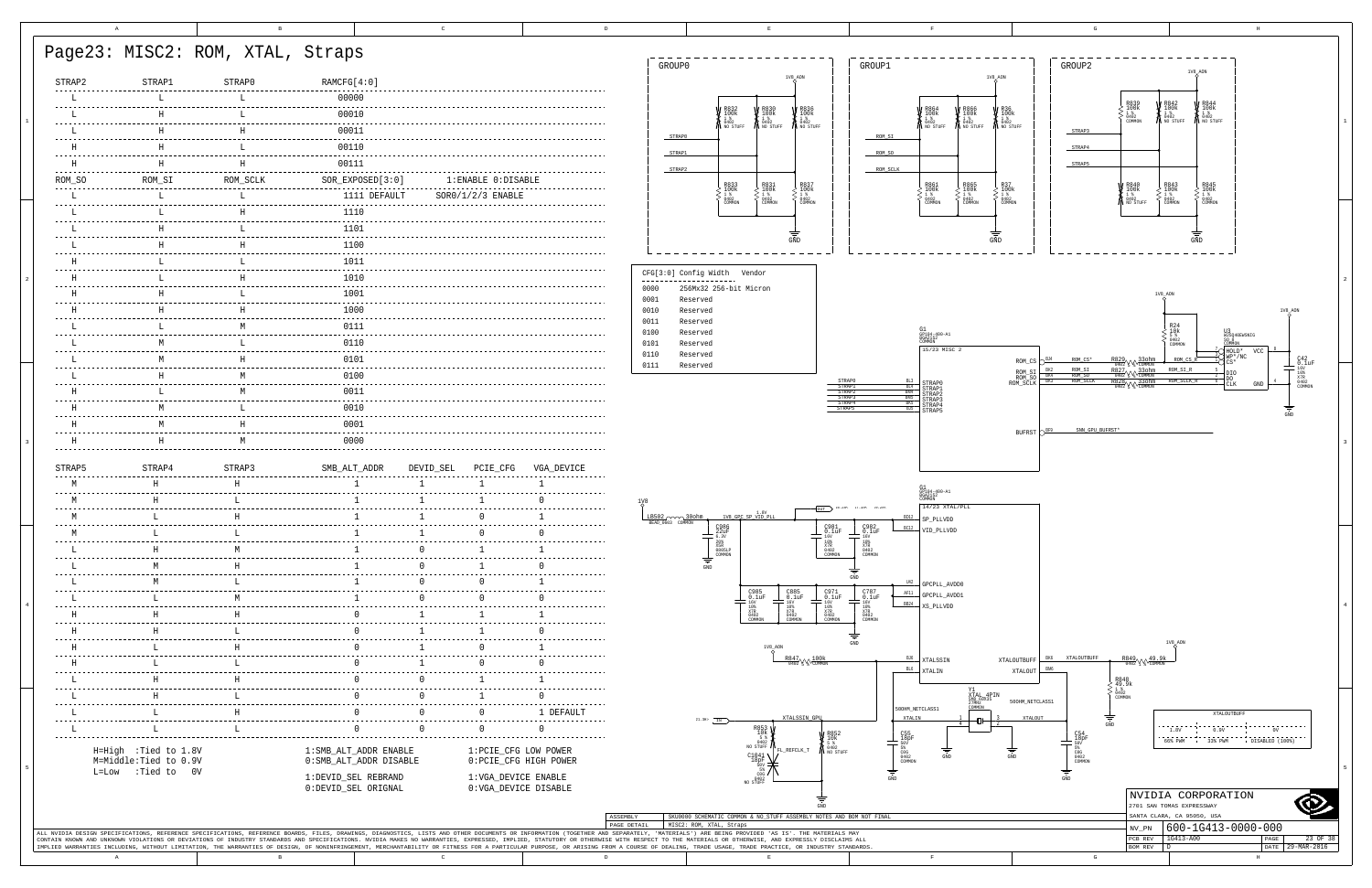<span id="page-23-3"></span><span id="page-23-2"></span><span id="page-23-1"></span><span id="page-23-0"></span>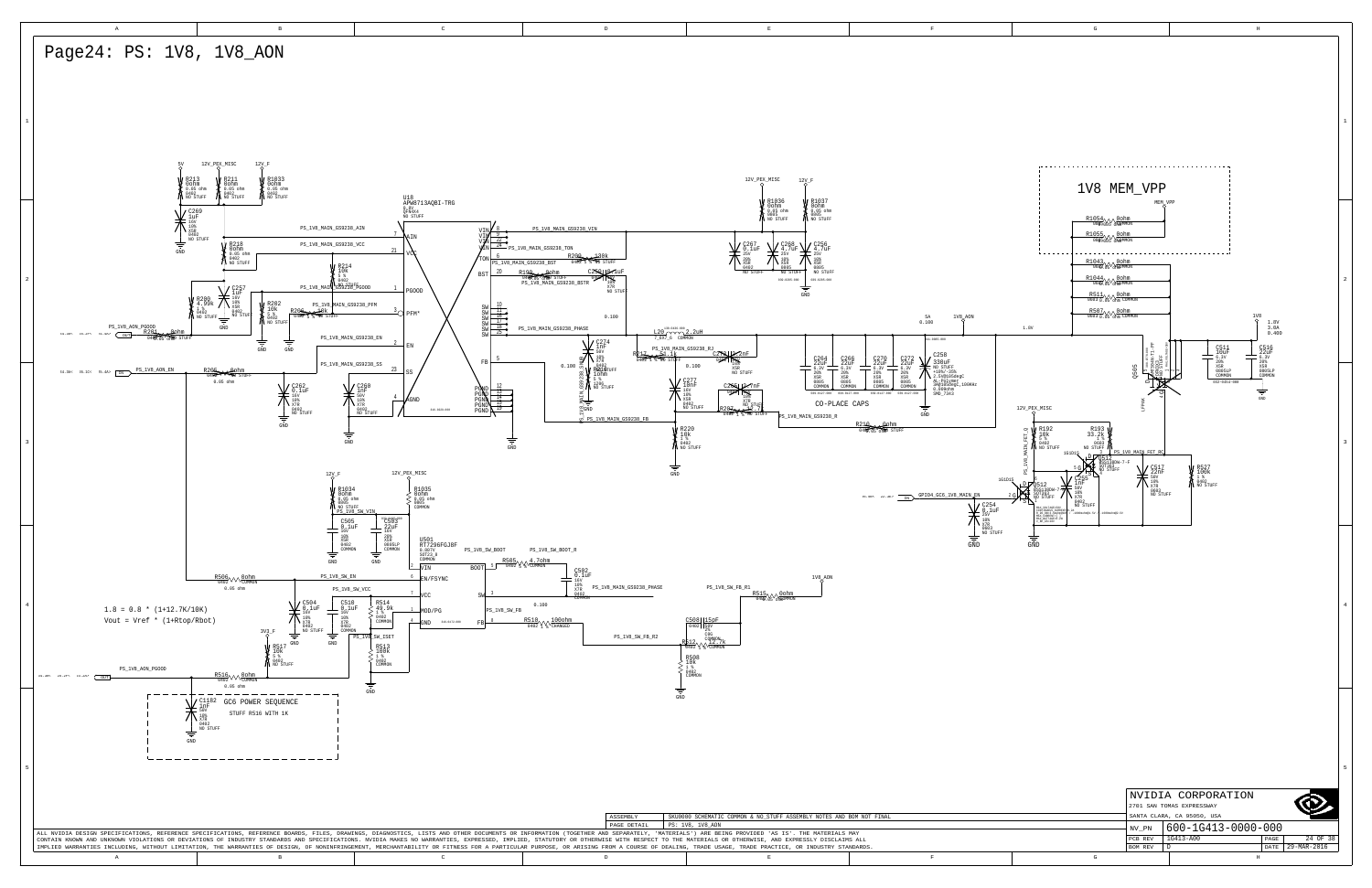<span id="page-24-2"></span><span id="page-24-1"></span>

<span id="page-24-0"></span>

|   |                           | NVIDIA CORPORATION         |      |             |  |  |  |
|---|---------------------------|----------------------------|------|-------------|--|--|--|
|   | 2701 SAN TOMAS EXPRESSWAY |                            |      |             |  |  |  |
|   |                           | SANTA CLARA, CA 95050, USA |      |             |  |  |  |
|   | NV PN                     | 600-1G413-0000-000         |      |             |  |  |  |
|   |                           |                            |      |             |  |  |  |
|   | PCB REV                   | 1G413-A00                  | PAGE | 25 OF 38    |  |  |  |
|   | <b>BOM REV</b>            |                            | DATE | 29-MAR-2016 |  |  |  |
| G |                           | H                          |      |             |  |  |  |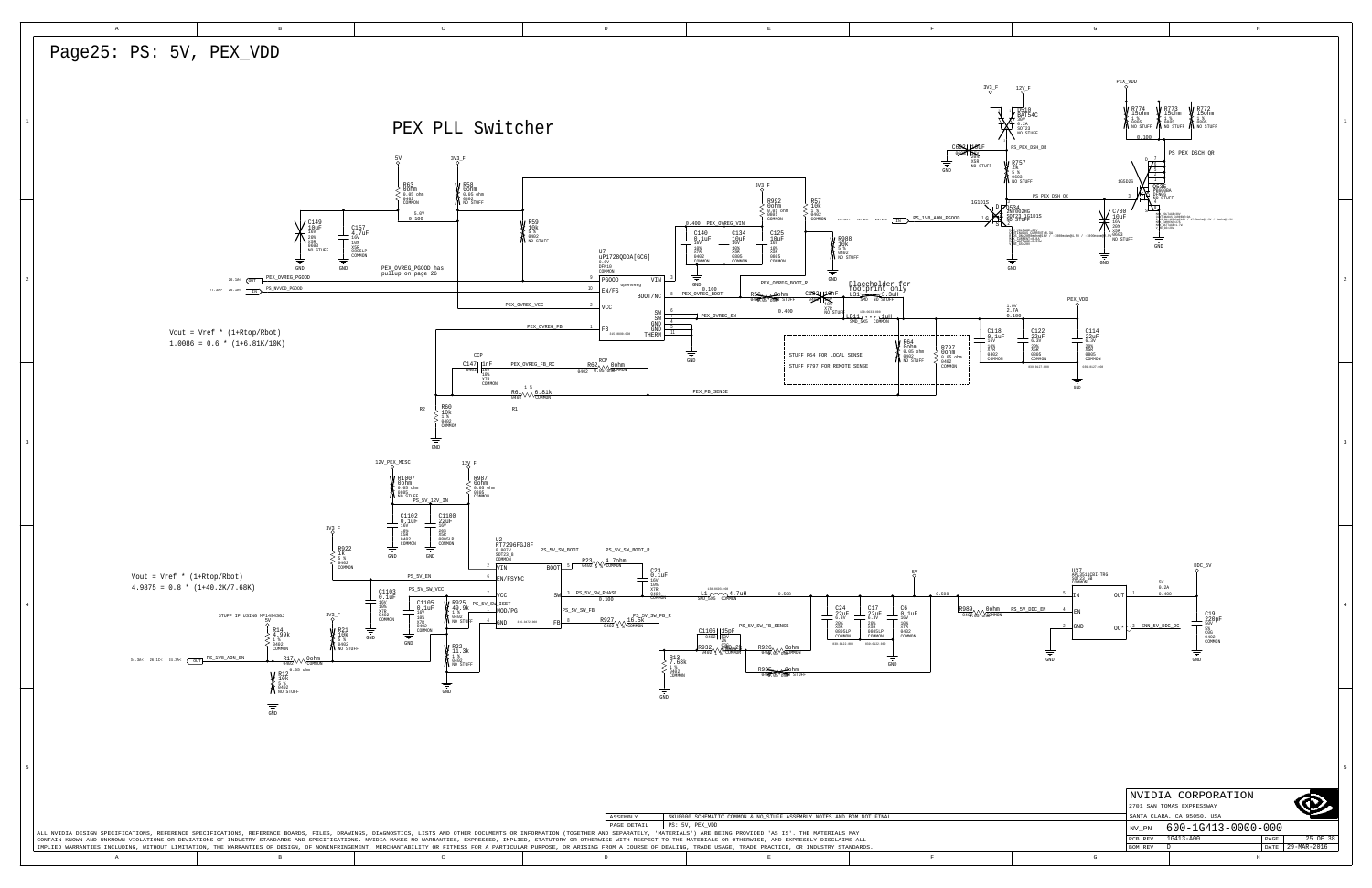<span id="page-25-4"></span><span id="page-25-3"></span><span id="page-25-2"></span><span id="page-25-1"></span><span id="page-25-0"></span>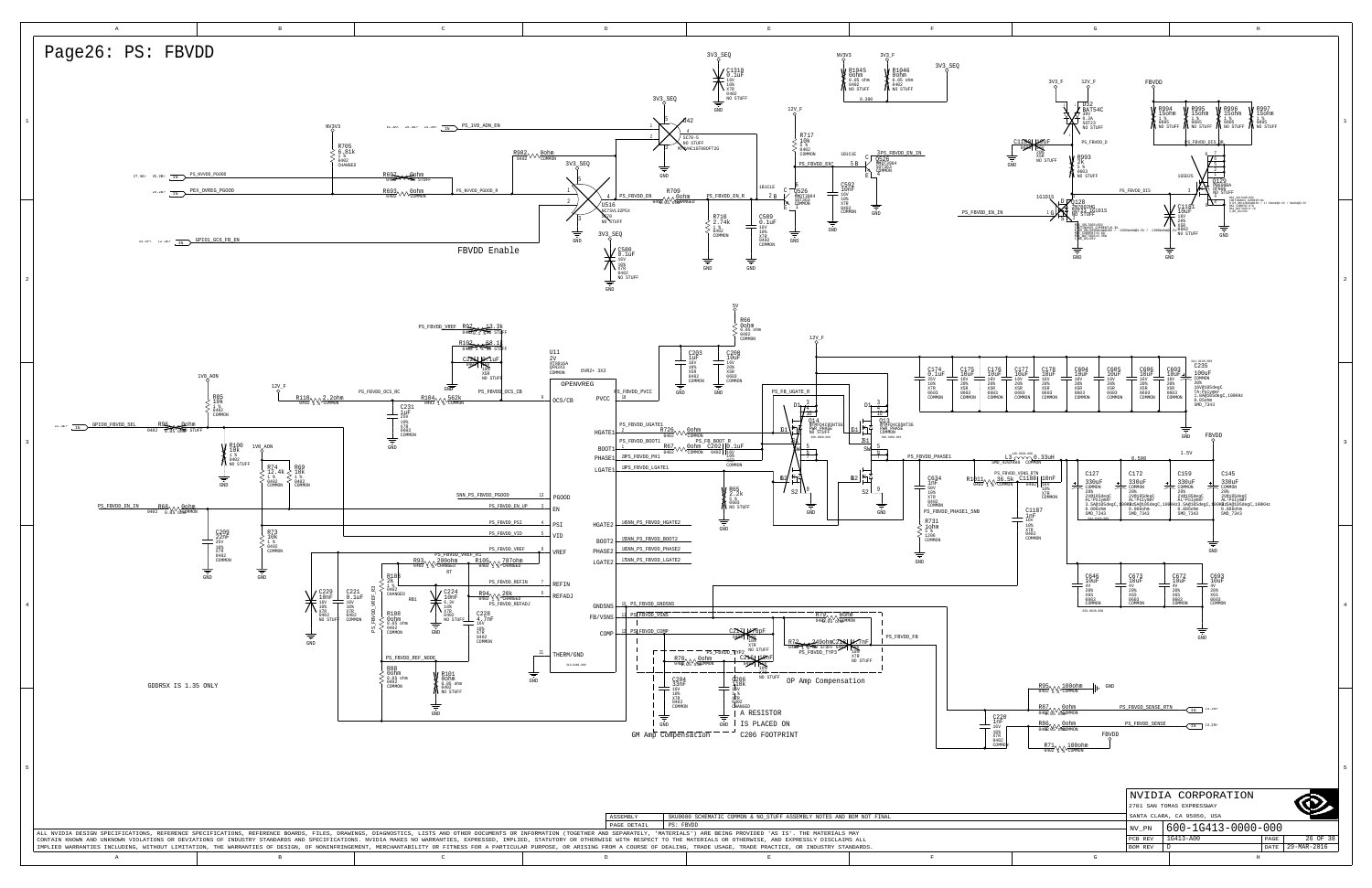<span id="page-26-4"></span>

| T1<br>$\sqrt{\frac{100k}{100000}}$ B25/85=4550K                                                                                                                                                                                                                                                                                                                                                                                                                                                                                                                                                                                                                                                                                                                                                                                                                                                                                                                                                                                                             | $\mathbf{1}$            |
|-------------------------------------------------------------------------------------------------------------------------------------------------------------------------------------------------------------------------------------------------------------------------------------------------------------------------------------------------------------------------------------------------------------------------------------------------------------------------------------------------------------------------------------------------------------------------------------------------------------------------------------------------------------------------------------------------------------------------------------------------------------------------------------------------------------------------------------------------------------------------------------------------------------------------------------------------------------------------------------------------------------------------------------------------------------|-------------------------|
| 叫<br>×<br>NTC_<br>NVVDD <sub>.</sub><br>g,<br>2621<br>$\frac{10k}{\pi 0 \text{ stups}}$                                                                                                                                                                                                                                                                                                                                                                                                                                                                                                                                                                                                                                                                                                                                                                                                                                                                                                                                                                     |                         |
| , സം<br>402<br>R622<br>6.98k<br>1%<br>ξ<br>0402<br>COMMON<br>$\sqrt{\frac{20k}{20M}m}}$<br>$\frac{\text{R1044}_{0407} \times 20 \text{k}}{\text{0407}}$<br>355<br>0.1uF<br>6.3V<br>10%<br>20MMON<br>6.3V<br>6.3V<br>5.3V<br>10%<br>20MMON                                                                                                                                                                                                                                                                                                                                                                                                                                                                                                                                                                                                                                                                                                                                                                                                                   | $\overline{\mathbf{c}}$ |
| COMMON<br>n<br>CSNSUM_R                                                                                                                                                                                                                                                                                                                                                                                                                                                                                                                                                                                                                                                                                                                                                                                                                                                                                                                                                                                                                                     |                         |
| $\left \left \frac{0.1uF}{\frac{16V}{108}}\right \right  \cdot \frac{f}{C}$<br>10%<br>X7R<br>0 COMMON<br>$\begin{array}{l} \text{R647}\small{\text{1402}}\normalsize{\text{1\textwidth}}\normalsize{\textwidth} \begin{picture}(1,0) \put(0,0) \put(0,0) \put(0,0) \put(0,0) \put(0,0) \put(0,0) \put(0,0) \put(0,0) \put(0,0) \put(0,0) \put(0,0) \put(0,0) \put(0,0) \put(0,0) \put(0,0) \put(0,0) \put(0,0) \put(0,0) \put(0,0) \put(0,0) \put(0,0) \put(0,0) \put(0,0) \put(0,0$<br>C558<br>PS<br>NVVDD_PH<br>IN $29.2P$<br>$\frac{0.558}{0.10}$<br>PS NVVDD_CSN1<br>$\begin{picture}(125,10) \put(0,0){\line(1,0){10}} \put(15,0){\line(1,0){10}} \put(15,0){\line(1,0){10}} \put(15,0){\line(1,0){10}} \put(15,0){\line(1,0){10}} \put(15,0){\line(1,0){10}} \put(15,0){\line(1,0){10}} \put(15,0){\line(1,0){10}} \put(15,0){\line(1,0){10}} \put(15,0){\line(1,0){10}} \put(15,0){\line(1,0){10}} \put(15,0){\line($<br>IN $^{29.2P}$                                                                                                               |                         |
| $\left\{\begin{array}{l} \text{R650}\small\text{/}\small\text{V}\normalsize\text{R656} \\ \text{0402}\small\text{/}\small\text{R656} \\ \text{R656} \\ 100\text{k} \\ 1402 \\ \text{NO STUFF} \end{array}\right.$<br>$\frac{\text{C559}}{\text{16V}}$<br>= $\frac{16 \text{V}}{10 \text{m}}$<br>PS NVVID PH2<br>$IN$ 29.3F><br>PS NVVDD_CSN2<br><b>JFF</b><br>$\bigotimes_{\substack{R\underbrace{1\,2\,7}{1\,2\,7}}{\textcolor{red}{\textbf{N}}\, \underbrace{1\,0\,1\,m}_{\textbf{COMMON N0}}}}\; \underbrace{^{1\,6\,V}}_{\textbf{STUFF}}$<br>IN 29.3F><br>$\frac{\sum_{\text{16V}}^{\text{C560}}}{\sum_{\text{16V}}^{\text{16V}}}$<br>PS NVVDD_PH3<br>$IN$ 29.4F<br>PS_NVVDD_CSN3<br>$\begin{picture}(125,10) \put(0,0){\line(1,0){10}} \put(15,0){\line(1,0){10}} \put(15,0){\line(1,0){10}} \put(15,0){\line(1,0){10}} \put(15,0){\line(1,0){10}} \put(15,0){\line(1,0){10}} \put(15,0){\line(1,0){10}} \put(15,0){\line(1,0){10}} \put(15,0){\line(1,0){10}} \put(15,0){\line(1,0){10}} \put(15,0){\line(1,0){10}} \put(15,0){\line($<br>$IN$ 29.4F> | 3                       |
| $\left\{\begin{array}{l} \mathbb{R}649\sqrt{\sqrt{2k}}\\ \mathbb{Q}402\sqrt{\sqrt{2k}}\\ \mathbb{R}658\\ 100k\\ \frac{140}{9402}\\ \text{NO STUFF} \end{array}\right.$<br>$\sum_{\substack{P\mid 31 \\ P\mid 31 \\ 402}}\underbrace{\bigvee_{\substack{S\in V \\ 101 \\ 101 \\ 102 \\ 101 \\ \text{condion N}}}}_{\substack{S561 \\ 108 \\ 102 \\ 103 \\ \text{source}} }$<br>PS_NWVDD_PH4<br>$\sqrt{IN}$ 29.5F<br>PS_NVVDD_CSN4<br>$IN$ 29.5F<br>$\begin{array}{l} \mathbb{R}^{1018}_{0402} \uparrow \, \sqrt{2k} \\ \hline 0402 \uparrow \, \sqrt{2000000} \\ \mathbb{R}^{100k} \\ 1 \, \frac{1 \, \frac{1}{8}}{9402} \\ \hline \end{array}$<br>C1191<br>PS_NVVDD_PH5<br>$IN$ 30.2G<br>0.1uF<br>16V                                                                                                                                                                                                                                                                                                                                                       |                         |
| PS_NVVDD_CSN5<br>$IN$ 30.2G<br>10%<br>NO STUFF<br>X7R<br>$R1014$ $\sqrt{\sqrt{2}}$<br><b>lohm</b> 0402<br>COMMON NO STUFF<br>$\begin{matrix}\n & 1019 \\  & 040217 \\  & 10017 \\  & 1001 \\  & 18 \\  & 143\n \end{matrix}$<br>21.<br>NO STUFF<br>$_{0.1uF}^{C1218}$<br>PS_NVVDD_PH6<br>$IN$ 30.4F><br>16V<br>PS_NVVDD_CSN6<br>30.4F<br><b>A</b> 0402<br>M NO STUFF<br>$\texttt{IN}^-$<br>10%<br>X7R<br>R1015<br>0402<br>STURNO STUFF<br>ΜŌ                                                                                                                                                                                                                                                                                                                                                                                                                                                                                                                                                                                                                | $\bf{4}$                |
| 5y<br>R653<br>2.2ohm<br>5%<br>0402<br>COMMON                                                                                                                                                                                                                                                                                                                                                                                                                                                                                                                                                                                                                                                                                                                                                                                                                                                                                                                                                                                                                |                         |
| PS_NVVDD_DRVON<br>$rac{R652}{0402}$ $\sqrt{\frac{1k}{2000000}}$<br>$\overbrace{\text{OUT}} \quad \, \overbrace{\text{33.2B}}^{29\text{ - }1\text{Ac}} \quad \, 29\text{ - }2\text{Ac} \quad \, 29\text{ - }3\text{Ac} \quad \, 29\text{ - }4\text{Ac} \quad \, 30\text{ - }1\text{Ac} \quad \, 30\text{ - }3\text{Ac}$<br>W R1004<br>$\frac{42.2k}{1.3}$<br>0402<br>NO STUFF<br>GND                                                                                                                                                                                                                                                                                                                                                                                                                                                                                                                                                                                                                                                                         | 5                       |
| NVIDIA CORPORATION<br>2701 SAN TOMAS EXPRESSWAY<br>SANTA CLARA, CA 95050, USA                                                                                                                                                                                                                                                                                                                                                                                                                                                                                                                                                                                                                                                                                                                                                                                                                                                                                                                                                                               |                         |
| 600-1G413-0000-000<br>NV_PN<br>1G413-A00<br>27 OF 38<br>PAGE<br>PCB REV<br>29-MAR-2016<br>BOM REV<br>D<br>DATE                                                                                                                                                                                                                                                                                                                                                                                                                                                                                                                                                                                                                                                                                                                                                                                                                                                                                                                                              |                         |

H

<span id="page-26-7"></span><span id="page-26-3"></span><span id="page-26-2"></span><span id="page-26-1"></span><span id="page-26-0"></span>

<span id="page-26-6"></span><span id="page-26-5"></span>G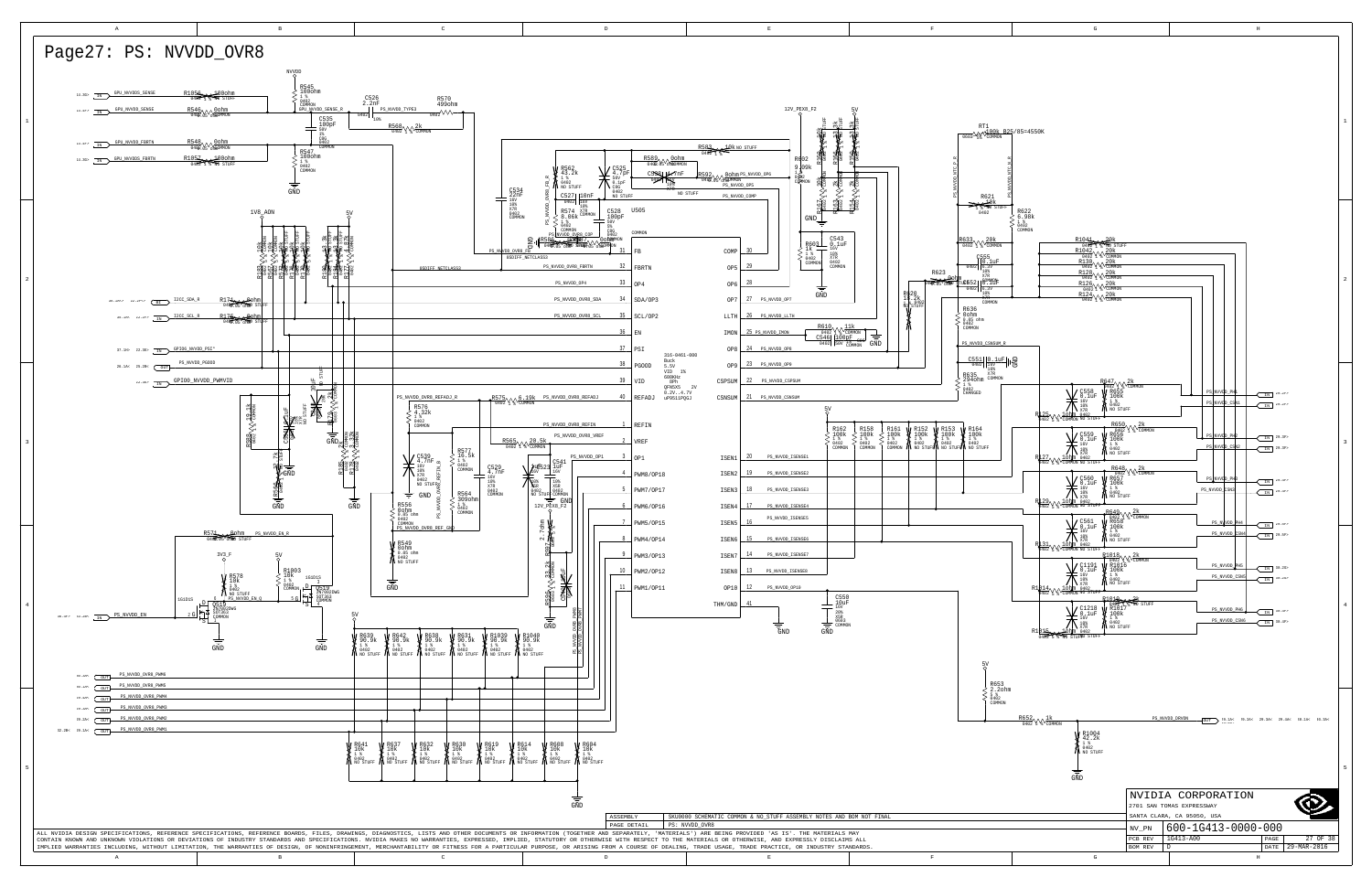| $\,$ A $\,$                                                                                                                                                                                                                                                                                                                                                                                                                                                     | $\,$ B | $\mathbb C$  | $\,$ D $\,$  |                | $\mathbf E$                                                          | $\mathbf{F}$ | $\mathbf G$                          | $\,$ H $\,$                                             |               |
|-----------------------------------------------------------------------------------------------------------------------------------------------------------------------------------------------------------------------------------------------------------------------------------------------------------------------------------------------------------------------------------------------------------------------------------------------------------------|--------|--------------|--------------|----------------|----------------------------------------------------------------------|--------------|--------------------------------------|---------------------------------------------------------|---------------|
| Page28: PS: Blank Page                                                                                                                                                                                                                                                                                                                                                                                                                                          |        |              |              |                |                                                                      |              |                                      |                                                         |               |
|                                                                                                                                                                                                                                                                                                                                                                                                                                                                 |        |              |              |                |                                                                      |              |                                      |                                                         |               |
|                                                                                                                                                                                                                                                                                                                                                                                                                                                                 |        |              |              |                |                                                                      |              |                                      |                                                         |               |
|                                                                                                                                                                                                                                                                                                                                                                                                                                                                 |        |              |              |                |                                                                      |              |                                      |                                                         |               |
|                                                                                                                                                                                                                                                                                                                                                                                                                                                                 |        |              |              |                |                                                                      |              |                                      |                                                         |               |
|                                                                                                                                                                                                                                                                                                                                                                                                                                                                 |        |              |              |                |                                                                      |              |                                      |                                                         |               |
|                                                                                                                                                                                                                                                                                                                                                                                                                                                                 |        |              |              |                |                                                                      |              |                                      |                                                         |               |
|                                                                                                                                                                                                                                                                                                                                                                                                                                                                 |        |              |              |                |                                                                      |              |                                      |                                                         |               |
|                                                                                                                                                                                                                                                                                                                                                                                                                                                                 |        |              |              |                |                                                                      |              |                                      |                                                         |               |
|                                                                                                                                                                                                                                                                                                                                                                                                                                                                 |        |              |              |                |                                                                      |              |                                      |                                                         |               |
|                                                                                                                                                                                                                                                                                                                                                                                                                                                                 |        |              |              |                |                                                                      |              |                                      |                                                         |               |
|                                                                                                                                                                                                                                                                                                                                                                                                                                                                 |        |              |              |                |                                                                      |              |                                      |                                                         |               |
|                                                                                                                                                                                                                                                                                                                                                                                                                                                                 |        |              |              |                |                                                                      |              |                                      |                                                         |               |
|                                                                                                                                                                                                                                                                                                                                                                                                                                                                 |        |              |              |                |                                                                      |              |                                      |                                                         |               |
|                                                                                                                                                                                                                                                                                                                                                                                                                                                                 |        |              |              |                |                                                                      |              |                                      |                                                         |               |
|                                                                                                                                                                                                                                                                                                                                                                                                                                                                 |        |              |              |                |                                                                      |              |                                      |                                                         |               |
|                                                                                                                                                                                                                                                                                                                                                                                                                                                                 |        |              |              |                |                                                                      |              |                                      |                                                         |               |
|                                                                                                                                                                                                                                                                                                                                                                                                                                                                 |        |              |              |                |                                                                      |              |                                      |                                                         |               |
|                                                                                                                                                                                                                                                                                                                                                                                                                                                                 |        |              |              |                |                                                                      |              |                                      |                                                         |               |
|                                                                                                                                                                                                                                                                                                                                                                                                                                                                 |        |              |              |                |                                                                      |              |                                      |                                                         |               |
|                                                                                                                                                                                                                                                                                                                                                                                                                                                                 |        |              |              |                |                                                                      |              |                                      |                                                         |               |
|                                                                                                                                                                                                                                                                                                                                                                                                                                                                 |        |              |              |                |                                                                      |              |                                      |                                                         |               |
|                                                                                                                                                                                                                                                                                                                                                                                                                                                                 |        |              |              |                |                                                                      |              |                                      |                                                         |               |
|                                                                                                                                                                                                                                                                                                                                                                                                                                                                 |        |              |              |                |                                                                      |              |                                      |                                                         |               |
|                                                                                                                                                                                                                                                                                                                                                                                                                                                                 |        |              |              |                |                                                                      |              |                                      |                                                         |               |
|                                                                                                                                                                                                                                                                                                                                                                                                                                                                 |        |              |              |                |                                                                      |              |                                      |                                                         |               |
|                                                                                                                                                                                                                                                                                                                                                                                                                                                                 |        |              |              |                |                                                                      |              |                                      |                                                         |               |
|                                                                                                                                                                                                                                                                                                                                                                                                                                                                 |        |              |              |                |                                                                      |              |                                      |                                                         |               |
|                                                                                                                                                                                                                                                                                                                                                                                                                                                                 |        |              |              |                |                                                                      |              |                                      |                                                         |               |
|                                                                                                                                                                                                                                                                                                                                                                                                                                                                 |        |              |              |                |                                                                      |              |                                      |                                                         |               |
|                                                                                                                                                                                                                                                                                                                                                                                                                                                                 |        |              |              |                |                                                                      |              |                                      |                                                         |               |
|                                                                                                                                                                                                                                                                                                                                                                                                                                                                 |        |              |              |                |                                                                      |              |                                      |                                                         |               |
|                                                                                                                                                                                                                                                                                                                                                                                                                                                                 |        |              |              |                |                                                                      |              |                                      |                                                         |               |
|                                                                                                                                                                                                                                                                                                                                                                                                                                                                 |        |              |              |                |                                                                      |              |                                      |                                                         |               |
|                                                                                                                                                                                                                                                                                                                                                                                                                                                                 |        |              |              |                |                                                                      |              |                                      |                                                         |               |
|                                                                                                                                                                                                                                                                                                                                                                                                                                                                 |        |              |              |                |                                                                      |              |                                      |                                                         |               |
|                                                                                                                                                                                                                                                                                                                                                                                                                                                                 |        |              |              |                |                                                                      |              |                                      |                                                         |               |
|                                                                                                                                                                                                                                                                                                                                                                                                                                                                 |        |              |              |                |                                                                      |              |                                      |                                                         |               |
|                                                                                                                                                                                                                                                                                                                                                                                                                                                                 |        |              |              |                |                                                                      |              |                                      | NVIDIA CORPORATION                                      |               |
|                                                                                                                                                                                                                                                                                                                                                                                                                                                                 |        |              | ASSEMBLY     |                | SKU0000 SCHEMATIC COMMON & NO_STUFF ASSEMBLY NOTES AND BOM NOT FINAL |              |                                      | 2701 SAN TOMAS EXPRESSWAY<br>SANTA CLARA, CA 95050, USA | O             |
| ALL NVIDIA DESIGN SPECIFICATIONS, REFERENCE SPECIFICATIONS, REFERENCE BOARDS, FILES, DRAWINGS, DIAGNOSTICS, LISTS AND OTHER DOCUMENTS OR INFORMATION (TOGETHER AND SEPARATELY, 'MATERIALS') ARE BEING PROVIDED 'AS IS'. THE MA<br>CONTAIN KNOWN AND UNKNOWN VIOLATIONS OR DEVIATIONS OF INDUSTRY STANDARDS AND SPECIFICATIONS. NVIDIA MAKES NO WARRANTIES, EXPRESSED, IMPLIED, STATUTORY OR OTHERNISE WITH RESPECT TO THE MATERIALS OR OTHERNISE, AND EXPRESSLY |        |              | PAGE DETAIL  | PS: Blank Page |                                                                      |              | $\text{NV\_PN}$<br>PCB REV 1G413-A00 | $ 600 - 1G413 - 0000 - 000$                             |               |
| IMPLIED WARRANTIES INCLUDING, WITHOUT LIMITATION, THE WARRANTIES OF DESIGN, OF NONINFRINGEMENT, MERCHANTABILITY OR FITNESS FOR A PARTICULAR PURPOSE, OR ARISING FROM A COURSE OF DEALING, TRADE USAGE, TRADE PRACTICE, OR INDU<br>A                                                                                                                                                                                                                             | $\,$ B | $\mathbb{C}$ | $\mathbb{D}$ |                | $\mathbf E$                                                          | $\mathbf{F}$ | BOM REV D<br>$\mathbf G$             | H                                                       | PAGE 28 OF 38 |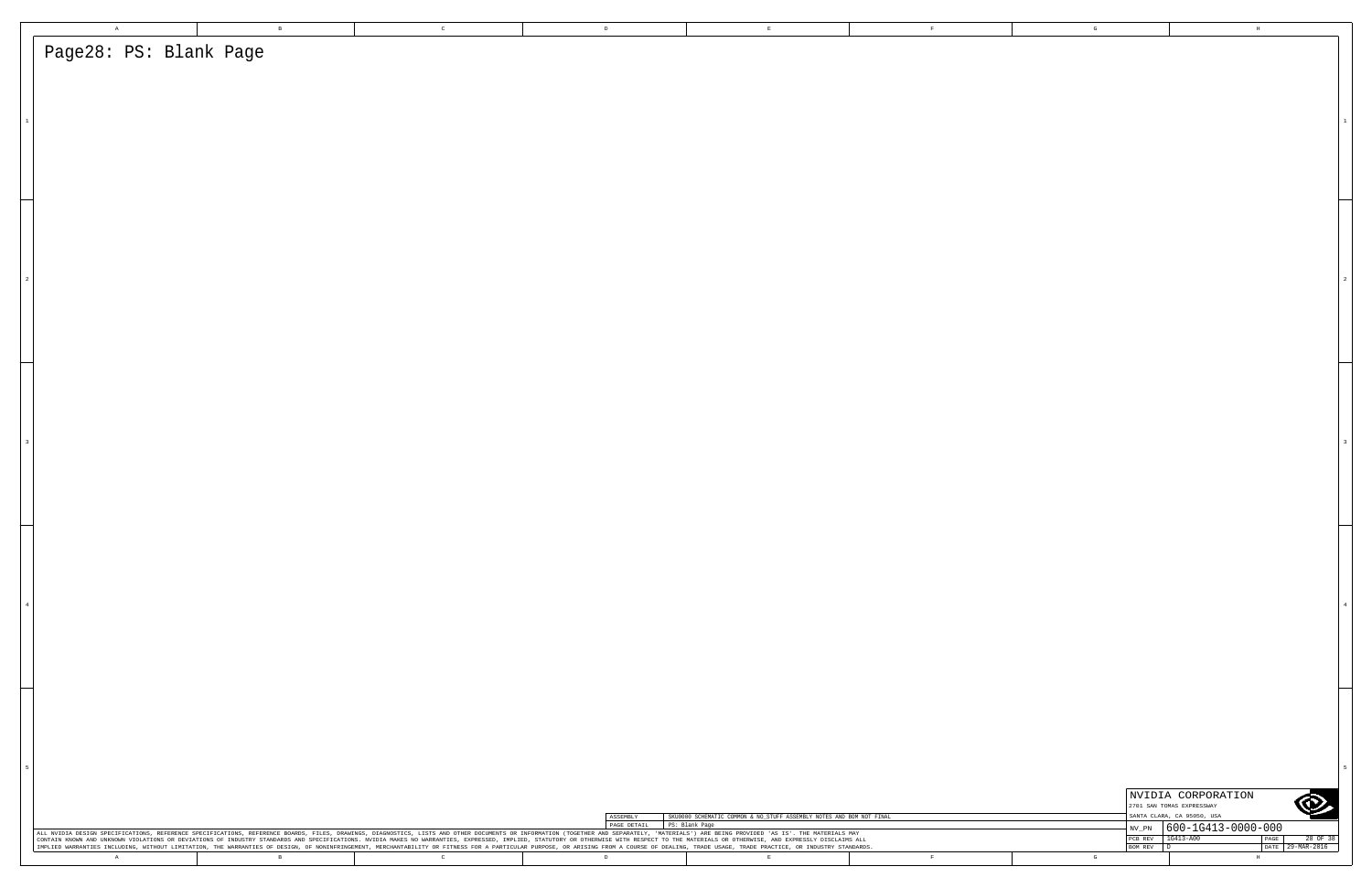<span id="page-28-8"></span><span id="page-28-7"></span><span id="page-28-6"></span><span id="page-28-5"></span><span id="page-28-4"></span><span id="page-28-3"></span><span id="page-28-2"></span><span id="page-28-1"></span><span id="page-28-0"></span>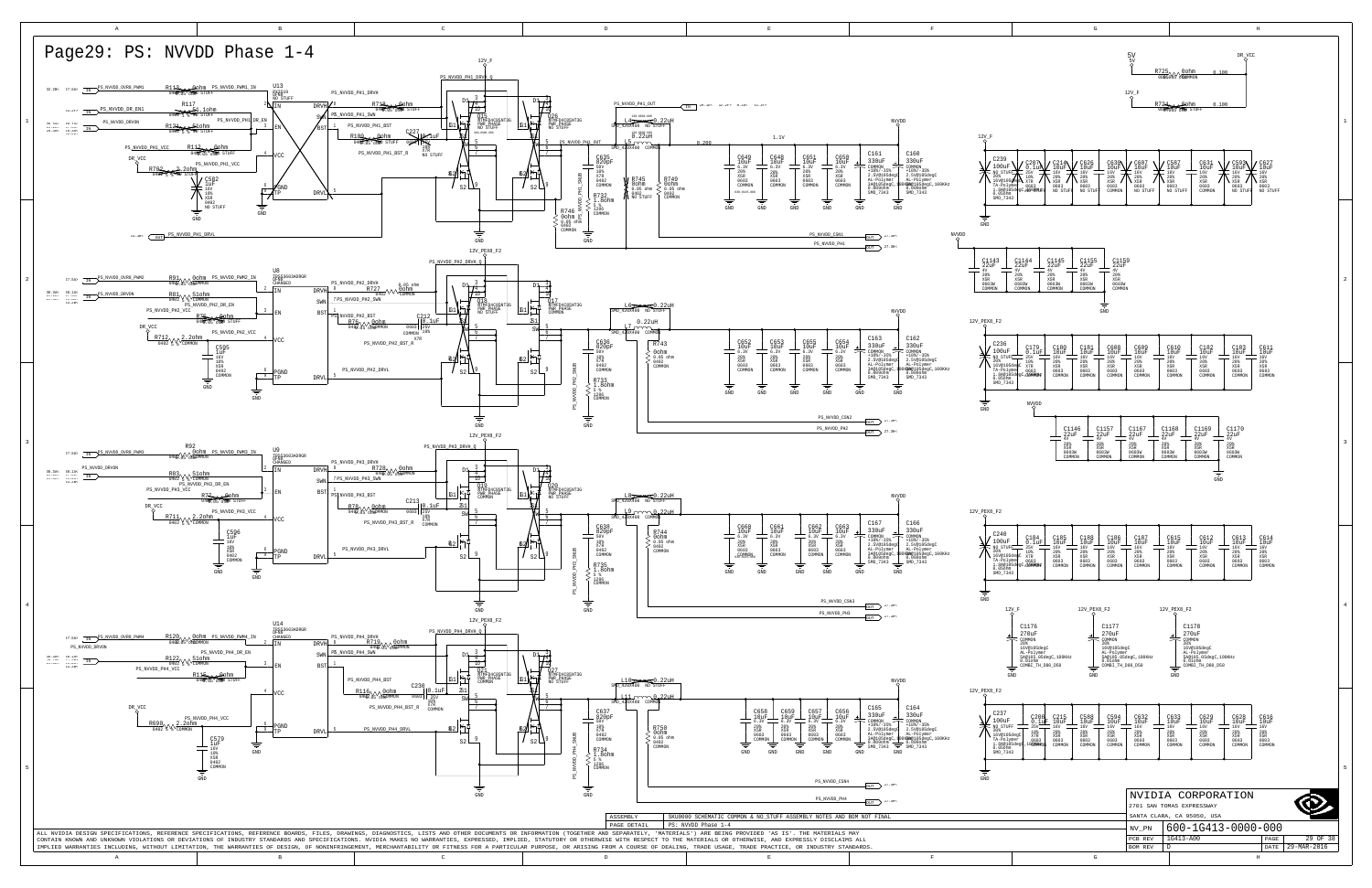D

PCB REV | 1G413-A00

BOM REV

29-MAR-2016 DATE

<span id="page-29-2"></span>

|                                                 |                                                                     | $\mathbb{G}$                                                                                         |                                                                                                             | $\rm H$                                                                                                 |             |
|-------------------------------------------------|---------------------------------------------------------------------|------------------------------------------------------------------------------------------------------|-------------------------------------------------------------------------------------------------------------|---------------------------------------------------------------------------------------------------------|-------------|
|                                                 |                                                                     |                                                                                                      |                                                                                                             |                                                                                                         |             |
|                                                 |                                                                     |                                                                                                      |                                                                                                             |                                                                                                         |             |
| F2                                              |                                                                     |                                                                                                      |                                                                                                             |                                                                                                         |             |
| C238<br>100uF                                   |                                                                     |                                                                                                      |                                                                                                             | C620<br>10uF                                                                                            |             |
|                                                 | $_{25V}^{C189}$<br>$_{10uF}^{C192}$<br>20%<br>X5R                   | $_{10uF}^{C190}$<br>$_{10uF}^{C191}$<br>20%<br>20%<br>X5R                                            | $_{10uF}^{C619}$<br>$_{10\mathrm{uF}}^\mathrm{C193}$<br>$_{16\mathrm{V}}^\mathrm{019}$<br>20%<br>20%<br>X5R | $_{10uF}^{C618}$<br>$_{10uF}^{C617}$<br>$_{16V}^{L60}$<br>16V<br>20%<br>20%<br>20%<br>X5R<br>X5R<br>X5R |             |
|                                                 | 0603<br>COMMON                                                      | X5R<br>0603<br>0603<br>COMMON<br>COMMON                                                              | X5R<br>0603<br>0603<br>COMMON<br>COMMON                                                                     | 0603<br>0603<br>0603<br>COMMON<br>COMMON<br>COMMON                                                      | $\mathbf 1$ |
|                                                 |                                                                     |                                                                                                      |                                                                                                             |                                                                                                         |             |
|                                                 |                                                                     |                                                                                                      |                                                                                                             |                                                                                                         |             |
| NVVDD                                           |                                                                     |                                                                                                      |                                                                                                             |                                                                                                         |             |
|                                                 |                                                                     |                                                                                                      |                                                                                                             |                                                                                                         |             |
|                                                 | C664<br>10uF<br>C665<br>10uF                                        | C668<br>10uF<br>C669<br>10uF                                                                         | $_{22\mathrm{uF}}^\mathrm{C1171}$                                                                           | $_{22\mathrm{uF}}^\mathrm{C1172}$<br>$_{47uF}^{C1173}$                                                  |             |
|                                                 | 6.3V<br>6.3V<br>$20%$<br>X5R<br>$^{208}_{X5R}$                      | 6.3V<br>6.3V<br>20%<br>$20%$<br>X5R                                                                  | $4\mathrm{V}$<br>$20\%$                                                                                     | $4\mathrm{V}$<br>$4\mathrm{V}$<br>$20%$<br>$X5R$<br>20%                                                 |             |
|                                                 | 0603<br>0603<br>COMMON<br>COMMON                                    | X5R<br>0603<br>0603<br>COMMON<br>COMMON                                                              | X5R<br>0603W<br>COMMON                                                                                      | X5R<br>0603W<br>0805LP<br>COMMON<br>COMMON                                                              |             |
|                                                 |                                                                     |                                                                                                      |                                                                                                             |                                                                                                         |             |
|                                                 |                                                                     |                                                                                                      |                                                                                                             |                                                                                                         |             |
| $\operatorname{GND}$<br>SN5                     |                                                                     |                                                                                                      |                                                                                                             |                                                                                                         | $\,2\,$     |
| H5                                              | $_{\text{OUT}}$ $^{27.4\text{H}\text{-}}$<br>$_{\text{OUT}}$ 27.4H< |                                                                                                      |                                                                                                             |                                                                                                         |             |
|                                                 |                                                                     |                                                                                                      |                                                                                                             |                                                                                                         |             |
|                                                 |                                                                     |                                                                                                      |                                                                                                             |                                                                                                         |             |
|                                                 |                                                                     |                                                                                                      |                                                                                                             |                                                                                                         |             |
|                                                 |                                                                     |                                                                                                      |                                                                                                             |                                                                                                         |             |
| K8_F2                                           |                                                                     |                                                                                                      |                                                                                                             |                                                                                                         |             |
|                                                 |                                                                     |                                                                                                      |                                                                                                             |                                                                                                         |             |
| C234<br>$\frac{100uF}{\frac{100uF}{n}}$         | $\frac{720194}{250}$<br>L,                                          | $\frac{\sum_{10\text{uF}}^{C196}}{160}$<br>$\frac{\text{C197}}{\text{10uF}}$                         | $_{10uF}^{C198}$<br>$\frac{\text{C621}}{\text{10uF}}$                                                       | $_{10uF}^{C622}$<br>C623<br>10uF<br>$_{10uF}^{C624}$<br>L.                                              |             |
| $20$ $\frac{20}{16}$ $\sqrt{160}$               | $\sqrt{\frac{25 \text{V}}{X7 \text{R}}}}$                           | $C195$<br>$10uF$<br>$16V$<br>$20%$<br>$X5R$<br>$9603$<br>16V<br>20%<br>X5R<br>16V<br>20%<br>X5R<br>١ | 16V<br>16V<br>$_{X5R}^{20\%}$<br>$^{20}_{X5R}$                                                              | È,<br>$16\mathrm{V}$<br>16V<br>20%<br>X5R<br>16V<br>20%<br>X5R<br>$_{\rm X5R}^{208}$<br>∖               |             |
| TA-Polymei<br>1.8A@105de<br>0.05ohm<br>SMD_7343 |                                                                     | 0603<br>NO STUFF<br>0603<br>NO STUFI<br>0603<br>NO STUFF                                             | 0603<br>NO STUFF<br>0603                                                                                    | 0603<br>0603<br>0603<br>NO STUFF<br>NO STUFF<br>NO STUFI<br>NO STUFF                                    | 3           |
|                                                 |                                                                     |                                                                                                      |                                                                                                             |                                                                                                         |             |
| $\overline{ }$                                  |                                                                     |                                                                                                      |                                                                                                             |                                                                                                         |             |
|                                                 |                                                                     |                                                                                                      |                                                                                                             |                                                                                                         |             |
|                                                 |                                                                     |                                                                                                      |                                                                                                             |                                                                                                         |             |
| NVVDD                                           |                                                                     |                                                                                                      |                                                                                                             |                                                                                                         |             |
|                                                 |                                                                     |                                                                                                      |                                                                                                             |                                                                                                         |             |
| C671<br>10uF                                    | $_{10uF}^{C670}$<br>L<br>$6.3V$<br>$20%$                            | $_{10uF}^{C666}$<br>C667<br>10uF<br>$6.3V$<br>$20%$<br>6.3V                                          |                                                                                                             |                                                                                                         |             |
| $6.3V$<br>$20%$<br>X5R /<br>0603                | X5R<br>0603<br>NO STUFF                                             | 20%<br>X5R<br>X5R<br>0603<br>NO STUFF<br>0603                                                        |                                                                                                             |                                                                                                         |             |
| NO STUFI                                        |                                                                     | NO STUFF                                                                                             |                                                                                                             |                                                                                                         |             |
|                                                 |                                                                     |                                                                                                      |                                                                                                             |                                                                                                         | $\,4$       |
| ₹<br>$\operatorname{GND}$                       |                                                                     |                                                                                                      |                                                                                                             |                                                                                                         |             |
| $\overline{\text{OUT}}$ 27.4H                   |                                                                     |                                                                                                      |                                                                                                             |                                                                                                         |             |
| $OUT$ $27.4H<$                                  |                                                                     |                                                                                                      |                                                                                                             |                                                                                                         |             |
|                                                 |                                                                     |                                                                                                      |                                                                                                             |                                                                                                         |             |
|                                                 |                                                                     |                                                                                                      |                                                                                                             |                                                                                                         |             |
| 12V_PEX8_F2                                     |                                                                     |                                                                                                      |                                                                                                             |                                                                                                         |             |
|                                                 | C1179                                                               |                                                                                                      |                                                                                                             |                                                                                                         |             |
|                                                 | 270uF<br>COMMON                                                     |                                                                                                      |                                                                                                             |                                                                                                         |             |
|                                                 | 20%<br>16V@105degC<br>AL-Polymer<br>5A@105.05degC,100KHz            |                                                                                                      |                                                                                                             |                                                                                                         |             |
|                                                 | $0.01$ ohm<br>COMBI_TH_D80_D50                                      |                                                                                                      |                                                                                                             |                                                                                                         |             |
| $\operatorname{GND}$                            |                                                                     |                                                                                                      |                                                                                                             |                                                                                                         | 5           |
|                                                 |                                                                     |                                                                                                      |                                                                                                             |                                                                                                         |             |
|                                                 |                                                                     |                                                                                                      |                                                                                                             | NVIDIA CORPORATION<br>2701 SAN TOMAS EXPRESSWAY                                                         |             |
|                                                 |                                                                     |                                                                                                      |                                                                                                             | SANTA CLARA, CA 95050, USA                                                                              |             |
|                                                 |                                                                     |                                                                                                      | NV_PN                                                                                                       | 600-1G413-0000-000                                                                                      |             |

H

<span id="page-29-1"></span><span id="page-29-0"></span>

A B B C DD B B B B B B B C BEER IN THE RESERVE OF THE RESERVE OF THE RESERVE OF THE RESERVE OF THE RESERVE OF THE RESERVE OF THE RESERVE OF THE RESERVE OF THE RESERVE OF THE RESERVE OF THE RESERVE OF THE RESERVE OF THE RESERVE OF THE RESERVE OF TH

<span id="page-29-3"></span>

G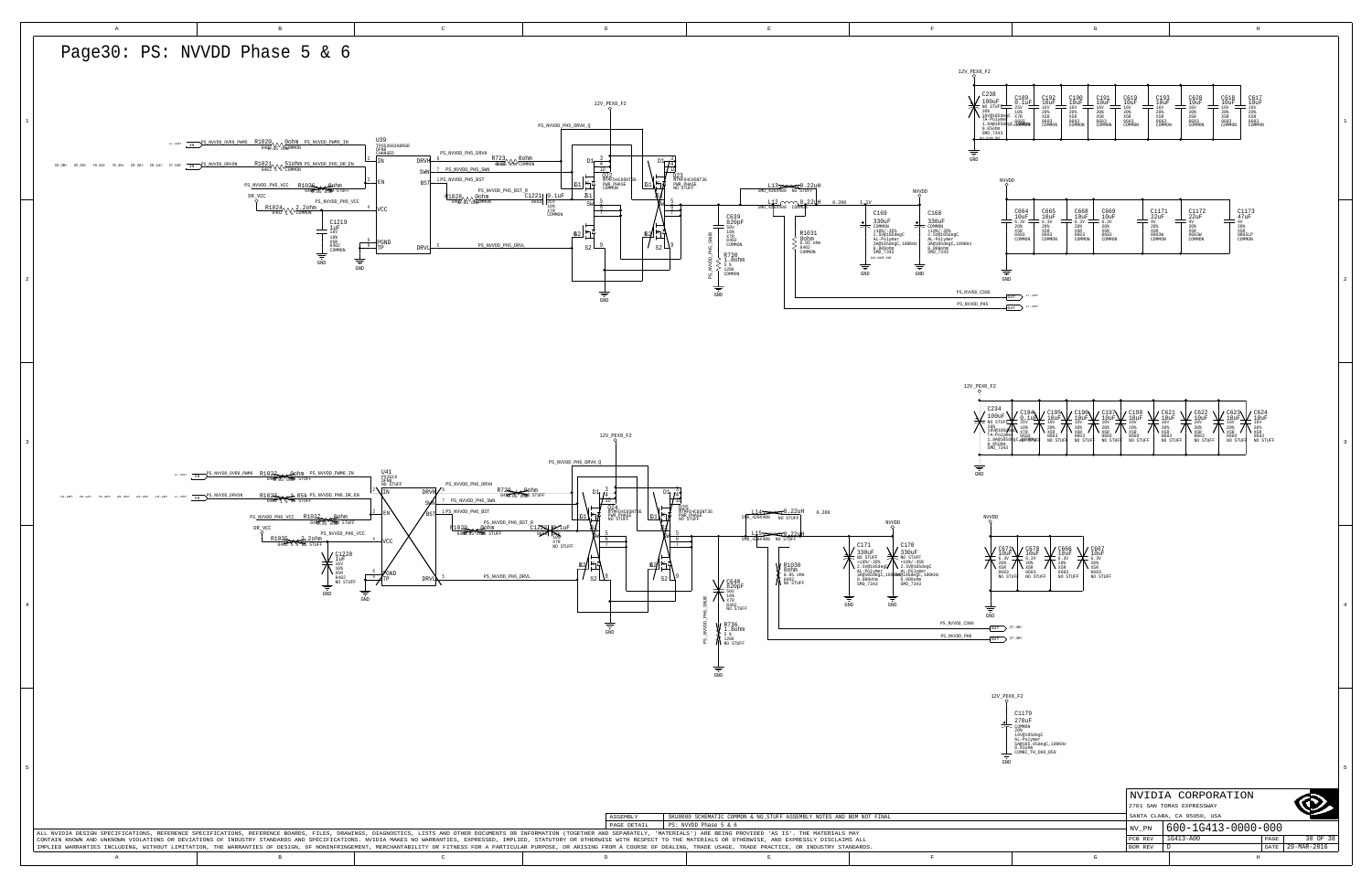| $\mathbbm{A}$                                                                                                                                                                                                                                                                                                                                                                                                                                                                                                                                                                                                                                                                                     | $\,$ B $\,$ | $\mathbf C$  | $\mathbb D$                            |                                                                      | $\mathbf{E}$ | $\mathbf{F}$ | $\mathbb{G}$ |                                                                           | $\mathbf{H}$                      |
|---------------------------------------------------------------------------------------------------------------------------------------------------------------------------------------------------------------------------------------------------------------------------------------------------------------------------------------------------------------------------------------------------------------------------------------------------------------------------------------------------------------------------------------------------------------------------------------------------------------------------------------------------------------------------------------------------|-------------|--------------|----------------------------------------|----------------------------------------------------------------------|--------------|--------------|--------------|---------------------------------------------------------------------------|-----------------------------------|
| Page31: PS: Blank Page                                                                                                                                                                                                                                                                                                                                                                                                                                                                                                                                                                                                                                                                            |             |              |                                        |                                                                      |              |              |              |                                                                           |                                   |
|                                                                                                                                                                                                                                                                                                                                                                                                                                                                                                                                                                                                                                                                                                   |             |              |                                        |                                                                      |              |              |              |                                                                           |                                   |
|                                                                                                                                                                                                                                                                                                                                                                                                                                                                                                                                                                                                                                                                                                   |             |              |                                        |                                                                      |              |              |              |                                                                           |                                   |
|                                                                                                                                                                                                                                                                                                                                                                                                                                                                                                                                                                                                                                                                                                   |             |              |                                        |                                                                      |              |              |              |                                                                           |                                   |
|                                                                                                                                                                                                                                                                                                                                                                                                                                                                                                                                                                                                                                                                                                   |             |              |                                        |                                                                      |              |              |              |                                                                           |                                   |
|                                                                                                                                                                                                                                                                                                                                                                                                                                                                                                                                                                                                                                                                                                   |             |              |                                        |                                                                      |              |              |              |                                                                           |                                   |
|                                                                                                                                                                                                                                                                                                                                                                                                                                                                                                                                                                                                                                                                                                   |             |              |                                        |                                                                      |              |              |              |                                                                           |                                   |
|                                                                                                                                                                                                                                                                                                                                                                                                                                                                                                                                                                                                                                                                                                   |             |              |                                        |                                                                      |              |              |              |                                                                           |                                   |
|                                                                                                                                                                                                                                                                                                                                                                                                                                                                                                                                                                                                                                                                                                   |             |              |                                        |                                                                      |              |              |              |                                                                           |                                   |
|                                                                                                                                                                                                                                                                                                                                                                                                                                                                                                                                                                                                                                                                                                   |             |              |                                        |                                                                      |              |              |              |                                                                           |                                   |
|                                                                                                                                                                                                                                                                                                                                                                                                                                                                                                                                                                                                                                                                                                   |             |              |                                        |                                                                      |              |              |              |                                                                           |                                   |
|                                                                                                                                                                                                                                                                                                                                                                                                                                                                                                                                                                                                                                                                                                   |             |              |                                        |                                                                      |              |              |              |                                                                           |                                   |
|                                                                                                                                                                                                                                                                                                                                                                                                                                                                                                                                                                                                                                                                                                   |             |              |                                        |                                                                      |              |              |              |                                                                           |                                   |
|                                                                                                                                                                                                                                                                                                                                                                                                                                                                                                                                                                                                                                                                                                   |             |              |                                        |                                                                      |              |              |              |                                                                           |                                   |
|                                                                                                                                                                                                                                                                                                                                                                                                                                                                                                                                                                                                                                                                                                   |             |              |                                        |                                                                      |              |              |              |                                                                           |                                   |
|                                                                                                                                                                                                                                                                                                                                                                                                                                                                                                                                                                                                                                                                                                   |             |              |                                        |                                                                      |              |              |              |                                                                           |                                   |
|                                                                                                                                                                                                                                                                                                                                                                                                                                                                                                                                                                                                                                                                                                   |             |              |                                        |                                                                      |              |              |              |                                                                           |                                   |
|                                                                                                                                                                                                                                                                                                                                                                                                                                                                                                                                                                                                                                                                                                   |             |              |                                        |                                                                      |              |              |              |                                                                           |                                   |
|                                                                                                                                                                                                                                                                                                                                                                                                                                                                                                                                                                                                                                                                                                   |             |              |                                        |                                                                      |              |              |              |                                                                           |                                   |
|                                                                                                                                                                                                                                                                                                                                                                                                                                                                                                                                                                                                                                                                                                   |             |              |                                        |                                                                      |              |              |              |                                                                           |                                   |
|                                                                                                                                                                                                                                                                                                                                                                                                                                                                                                                                                                                                                                                                                                   |             |              |                                        |                                                                      |              |              |              |                                                                           |                                   |
|                                                                                                                                                                                                                                                                                                                                                                                                                                                                                                                                                                                                                                                                                                   |             |              |                                        |                                                                      |              |              |              |                                                                           |                                   |
|                                                                                                                                                                                                                                                                                                                                                                                                                                                                                                                                                                                                                                                                                                   |             |              |                                        |                                                                      |              |              |              |                                                                           |                                   |
|                                                                                                                                                                                                                                                                                                                                                                                                                                                                                                                                                                                                                                                                                                   |             |              |                                        |                                                                      |              |              |              |                                                                           |                                   |
|                                                                                                                                                                                                                                                                                                                                                                                                                                                                                                                                                                                                                                                                                                   |             |              |                                        |                                                                      |              |              |              |                                                                           |                                   |
|                                                                                                                                                                                                                                                                                                                                                                                                                                                                                                                                                                                                                                                                                                   |             |              |                                        |                                                                      |              |              |              |                                                                           |                                   |
|                                                                                                                                                                                                                                                                                                                                                                                                                                                                                                                                                                                                                                                                                                   |             |              |                                        |                                                                      |              |              |              |                                                                           |                                   |
|                                                                                                                                                                                                                                                                                                                                                                                                                                                                                                                                                                                                                                                                                                   |             |              |                                        |                                                                      |              |              |              |                                                                           |                                   |
|                                                                                                                                                                                                                                                                                                                                                                                                                                                                                                                                                                                                                                                                                                   |             |              |                                        |                                                                      |              |              |              |                                                                           |                                   |
|                                                                                                                                                                                                                                                                                                                                                                                                                                                                                                                                                                                                                                                                                                   |             |              |                                        |                                                                      |              |              |              |                                                                           |                                   |
|                                                                                                                                                                                                                                                                                                                                                                                                                                                                                                                                                                                                                                                                                                   |             |              |                                        |                                                                      |              |              |              |                                                                           |                                   |
|                                                                                                                                                                                                                                                                                                                                                                                                                                                                                                                                                                                                                                                                                                   |             |              |                                        |                                                                      |              |              |              |                                                                           |                                   |
|                                                                                                                                                                                                                                                                                                                                                                                                                                                                                                                                                                                                                                                                                                   |             |              |                                        |                                                                      |              |              |              |                                                                           |                                   |
|                                                                                                                                                                                                                                                                                                                                                                                                                                                                                                                                                                                                                                                                                                   |             |              |                                        |                                                                      |              |              |              |                                                                           |                                   |
|                                                                                                                                                                                                                                                                                                                                                                                                                                                                                                                                                                                                                                                                                                   |             |              |                                        |                                                                      |              |              |              |                                                                           |                                   |
|                                                                                                                                                                                                                                                                                                                                                                                                                                                                                                                                                                                                                                                                                                   |             |              |                                        |                                                                      |              |              |              | NVIDIA CORPORATION                                                        |                                   |
|                                                                                                                                                                                                                                                                                                                                                                                                                                                                                                                                                                                                                                                                                                   |             |              | ASSEMBLY<br>PAGE DETAIL PS: Blank Page | SKU0000 SCHEMATIC COMMON & NO_STUFF ASSEMBLY NOTES AND BOM NOT FINAL |              |              |              | 2701 SAN TOMAS EXPRESSWAY<br>SANTA CLARA, CA 95050, USA                   | O                                 |
| ALL NVIDIA DESIGN SPECIFICATIONS, REFERENCE SPECIFICATIONS, REFERENCE BOARDS, FILES, DRAWINGS, DIAGNOSTICS, LISTS AND OTHER DOCUMENTS OR INFORMATION (TOGETHER AND SEPARATELY, 'MATERIALS') ARE BEING PROVIDED 'AS IS'. THE MA<br>CONTAIN KNOWN AND UNKNOWN VIOLATIONS OR DEVIATIONS OF INDUSTRY STANDARDS AND SPECIFICATIONS. NVIDIA MAKES NO WARRANTIES, EXPRESSED, IMPLIED, STATUTORY OR OTHERWISE WITH RESPECT TO THE MATERIALS OR OTHERWISE, AND EXPRESSLY<br>IMPLIED WARRANTIES INCLUDING, WITHOUT LIMITATION, THE WARRANTIES OF DESIGN, OF NONINFRINGEMENT, MERCHANTABILITY OR FITNESS FOR A PARTICULAR PURPOSE, OR ARISING FROM A COURSE OF DEALING, TRADE USAGE, TRADE PRACTICE, OR INDU |             |              |                                        |                                                                      |              |              | BOM REV D    | $\frac{1}{2}$ NV_PN $\Big  600 - 10413 - 0000 - 000$<br>PCB REV 1G413-A00 | PAGE 31 OF 38<br>DATE 29-MAR-2016 |
| A                                                                                                                                                                                                                                                                                                                                                                                                                                                                                                                                                                                                                                                                                                 | $\,$ B $\,$ | $\mathbb{C}$ | D                                      |                                                                      | $\mathbf E$  | $\mathbb{F}$ | $\mathbf{G}$ |                                                                           | $\;$ H $\;$                       |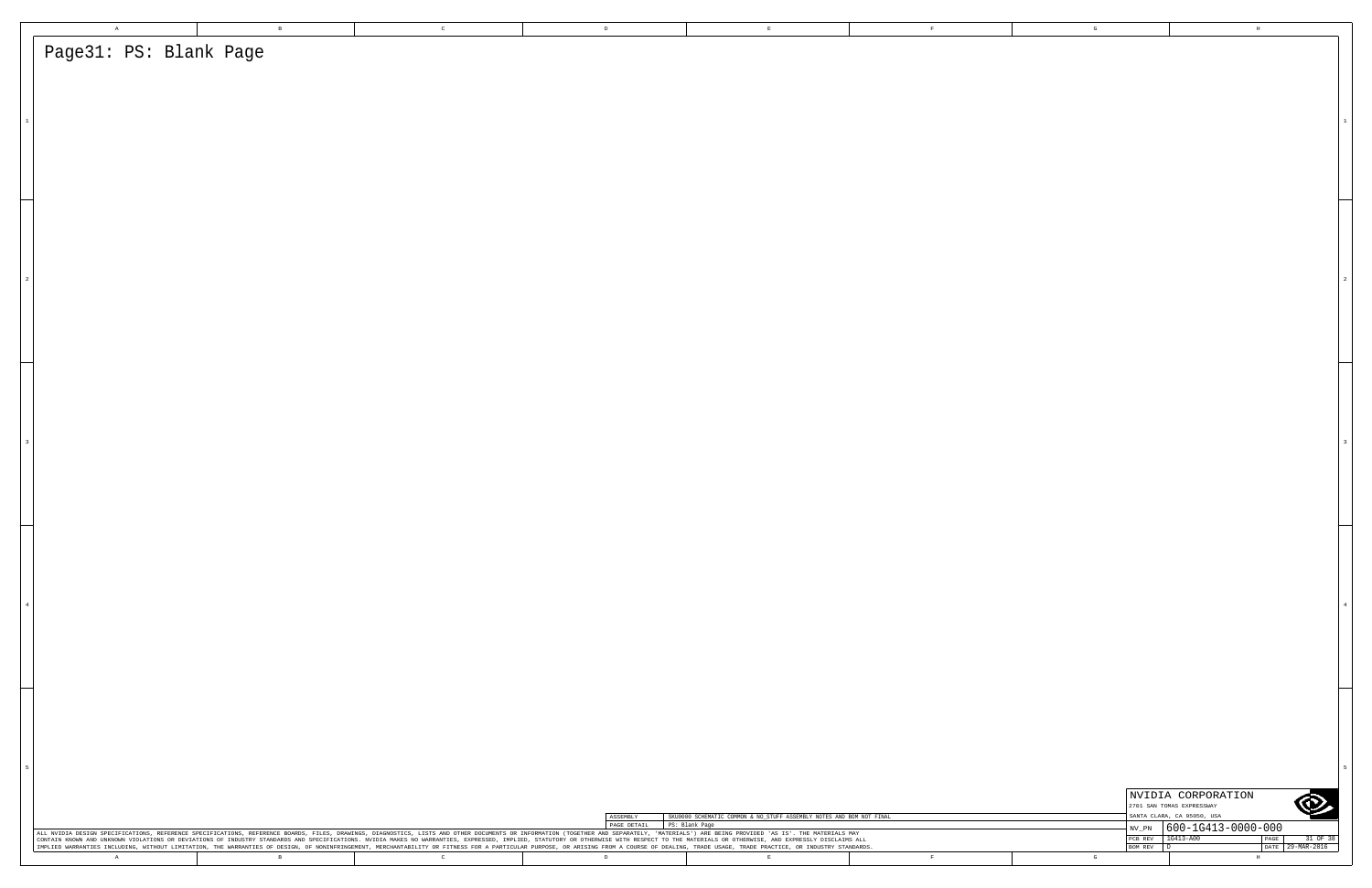|   | NVIDIA CORPORATION         |                    |      |             |  |  |  |  |
|---|----------------------------|--------------------|------|-------------|--|--|--|--|
|   | 2701 SAN TOMAS EXPRESSWAY  |                    |      |             |  |  |  |  |
|   | SANTA CLARA, CA 95050, USA |                    |      |             |  |  |  |  |
|   | NV PN                      | 600-1G413-0000-000 |      |             |  |  |  |  |
|   | PCB REV                    | $1G413 - A00$      | PAGE | 32 OF 38    |  |  |  |  |
|   | <b>BOM REV</b>             |                    | DATE | 29-MAR-2016 |  |  |  |  |
| G |                            | Н                  |      |             |  |  |  |  |

<span id="page-31-2"></span><span id="page-31-0"></span>

<span id="page-31-1"></span>3

4

5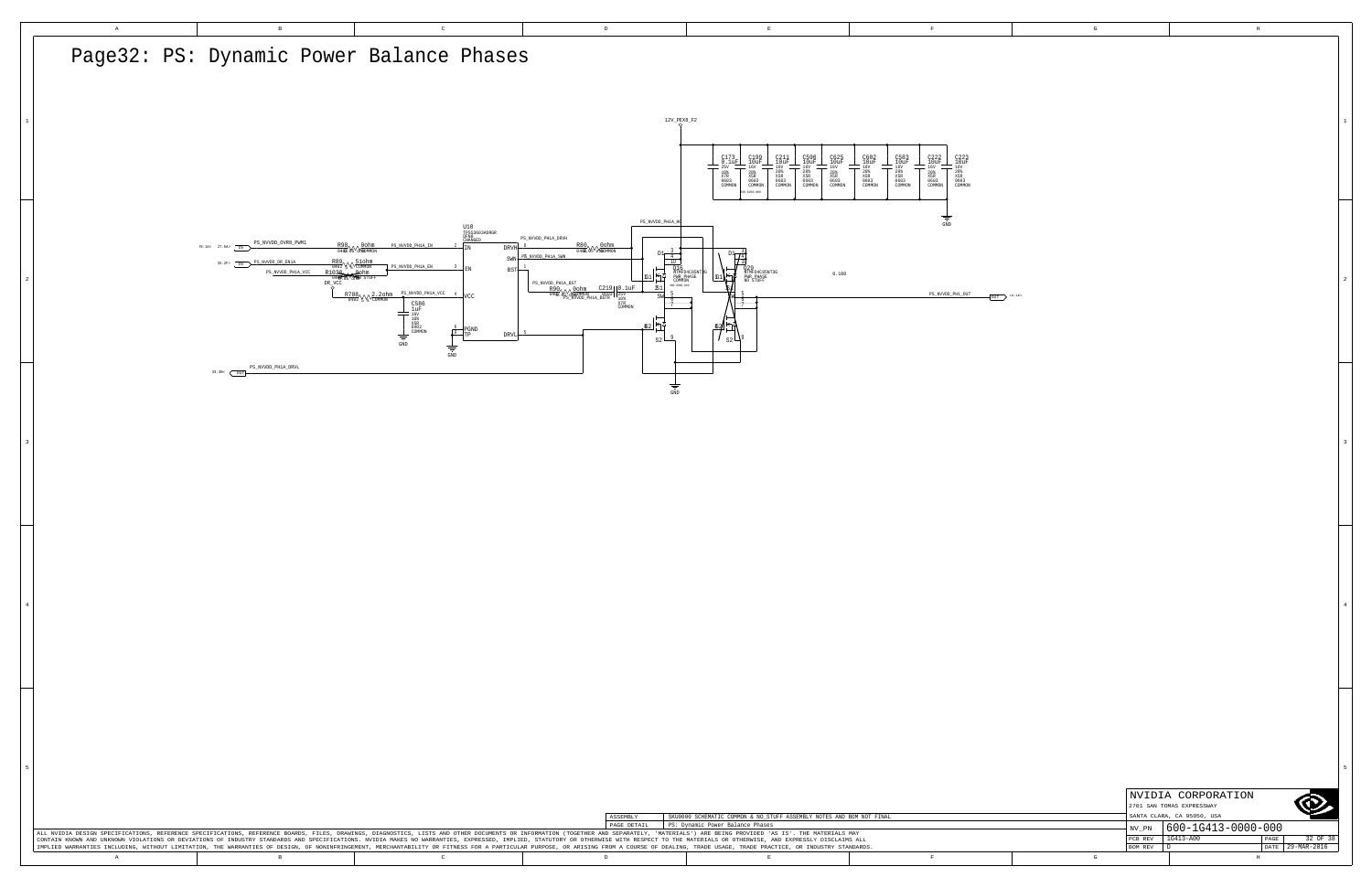<span id="page-32-2"></span><span id="page-32-0"></span>

| Page33: PS: Dynamic Power Balance Logic                                                                                                                                                                                                                                                                                                                                                                                                                                                                                                                                                                                                                                                                                                                                                                                                                                                                                                                                                                                                                                                                                                                                                                                                                                                                                                                                                                                                                 |          |
|---------------------------------------------------------------------------------------------------------------------------------------------------------------------------------------------------------------------------------------------------------------------------------------------------------------------------------------------------------------------------------------------------------------------------------------------------------------------------------------------------------------------------------------------------------------------------------------------------------------------------------------------------------------------------------------------------------------------------------------------------------------------------------------------------------------------------------------------------------------------------------------------------------------------------------------------------------------------------------------------------------------------------------------------------------------------------------------------------------------------------------------------------------------------------------------------------------------------------------------------------------------------------------------------------------------------------------------------------------------------------------------------------------------------------------------------------------|----------|
| - - - - - - - - -<br>PS_NVVDD_EN<br>R181 Cohm<br>0402.05 CHMP STUFF<br>$3V3$ <sub>F</sub><br>36.4F<br>PS_NVVDD_DRVON<br>$R156$ $0402$ $05$ $0600000$<br>$\sum_{\substack{\text{X7R}\ 0402 \ \text{NO STUFF}}}$<br>$\left\{\begin{array}{l} \mathbb{R}^{182}_{10k} \\ 10k \\ 0402 \\ \mathbb{N}^{0.402}_{00. \, \rm STUFF} \end{array}\right.$<br>$3V^3-F$<br>U16<br>M74VHC1GT08DFT2G<br>NVVDD_DRVON_R<br>$SC70-5$<br>$^{NO}$ STUFF $^{PO}$ NVVDD_DR_EN1A_R<br>$\frac{1}{\frac{1}{\sin D}}$<br>$3V^3 - F$<br>$\begin{array}{r} \tt U504 \\ \tt MLI7SZ74 \\ \tt VSSOP8 \\ \tt NO\_STUFF \\ \end{array}$<br>$R601$<br>100k<br>5 %<br>5 0402<br>NO STUFF<br>$3V^3$ $-$ F<br>V R159<br>330hm<br>6 0402<br>A NO STUFF<br>${\tt NVVDD\_GATE1\_SD}$<br>$rac{R599}{0402}$<br>5 PS_NVVDD_DR_EN1A_U<br>PS_NVVDD_DR_EN1A<br>22.42> $\overline{\text{IN}}$ GPI025_DYN_BAL1<br>$\frac{\frac{R1032}{0402}}{\frac{R173}{0402}}\sqrt{\frac{96 \text{h}}{\text{M}^2}}}{\frac{R173}{0462}}$<br>$\overline{\text{OUT}}$ 32.2B<br>PS_NVVDD_DR_EN1_U<br>PS_NVVDD_DR_EN1<br>NVVDD_GATE1_CP<br>$_{\text{OUT}}$ 29.14<br>$3V2 - F$<br><b>V</b> R157<br>5 %<br>5 %<br>0402<br>N NO STUFF                                                                                                                                                                                                                                                                                          |          |
| <b>V</b> R611<br>330hm<br>5 %<br>5 %<br>0402<br>No STUFF<br>$\sum_{\substack{108 \text{ X7R} \ 0402 \ \text{NO STUFF}}}$<br>$\mathtt{PS\_NVVDD\_PH1A\_DRVL}$<br>$\verb PS_NVVVDD_LG1A_RC $<br>NVVDD_GATE1_Q<br>PS_NVVDD_DR_EN1_R<br>$32.3B$ $\longrightarrow$<br>R664<br>0402 5 % Ro STUI<br>R664<br>0402 5 % Ro STUI<br>$\verb PS_NVVDD_PHI_DRVL $<br>PS_NVVDD_LG1_RC<br>3V <sub>2</sub> F<br>N74VHC1GT08DFT2G<br>29.2h > 1N<br>$\sqrt{\begin{smallmatrix} \text{U}508\ \text{S} \text{N}74 \text{LVC1G32DCKR} \end{smallmatrix}}{\begin{smallmatrix} \text{N}70\ \text{N}70 \end{smallmatrix}}$<br>SC70-5<br>NO STUFF<br>$\, = \,$<br>3V3<br>GND<br>$\begin{array}{c} \bigwedge_{\begin{subarray}{c} 10\% \\ 0402 \\ \text{NO STUFF} \end{subarray}}$<br>$\sum_{\substack{\text{X7R}\ 0402 \ \text{NO STUFF}}}$<br>$\begin{array}{c} 8663 \\ 3.3k \\ 5 * \\ 6402 \\ \text{NO STUFF} \end{array}$<br>R662<br>3.3k<br>19402<br>N NO STUFF<br>GND<br>$\frac{\frac{160}{108}}{\frac{108}{10402}}\n\frac{160}{100 \text{ STUFF}}$<br>≑<br>$\operatorname{GND}$<br>$\operatorname{GND}$<br>COG<br>0402<br>NO STUFF<br>0402<br>NO STUFF<br>$3V_2F$<br>U503<br>74LVC1G74<br>DFN08<br>GND<br>$3V_0^3 - F$<br>NO STUFF<br>GND<br>GND<br>NVVDD_GATE1_SD<br>$sn*$<br>PS_NVVDD_LG1A_RC<br>GPIO25_DYN_BAL1<br>$\tt PS\_NVVDD\_DR\_EN1A\_U$<br>NVVDD_GATE1_Q<br>PS_NVVDD_DR_EN1_U<br>NVVDD_GATE1_CP<br>PS NVVDD LG1 RC<br>US07<br>SEN74LVC1G32DRYR<br>SNN_ORGATE_EN1 |          |
| GND<br>Ξ<br>$\operatorname{GND}$                                                                                                                                                                                                                                                                                                                                                                                                                                                                                                                                                                                                                                                                                                                                                                                                                                                                                                                                                                                                                                                                                                                                                                                                                                                                                                                                                                                                                        |          |
| NVIDIA CORPORATION<br>$\circledcirc$<br>2701 SAN TOMAS EXPRESSWAY<br>SANTA CLARA, CA 95050, USA<br>SKU0000 SCHEMATIC COMMON & NO_STUFF ASSEMBLY NOTES AND BOM NOT FINAL<br>ASSEMBLY<br>PAGE DETAIL PS: Dynamic Power Balance Logic<br>$\vert$ NV_PN $\vert$ 600-1G413-0000-000<br>ALL NVIDIA DESIGN SPECIFICATIONS, REFERENCE SPECIFICATIONS, REFERENCE BOARDS, FILES, DRANINGS, DIAGNOSTICS, LISTS AND OTHER DOCUMENTS OR INFORMATION (TOGETHER AND SEPARATELY, 'MATERIALS') ARE BEING PROVIDED 'AS IS'. THE MA<br>PCB REV 1G413-A00<br>PAGE<br>CONTAIN KNOWN AND UNKNOWN VIOLATIONS OR DEVIATIONS OF INDUSTRY STANDARDS AND SPECIFICATIONS. NVIDIA MAKES NO WARRANTIES, EXPRESSED, IMPLIED, STATUTORY OR OTHERWISE WITH RESPECT TO THE MATERIALS OR OTHERWISE, AND EXPRESSLY<br>DATE 29-MAR-2016<br>IMPLIED WARRANTIES INCLUDING, WITHOUT LIMITATION, THE WARRANTIES OF DESIGN, OF NONINFRINGEMENT, MERCHANTABILITY OR FITNESS FOR A PARTICULAR PURPOSE, OR ARISING FROM A COURSE OF DEALING, TRADE USAGE, TRADE PRACTICE, OR INDU<br>BOM REV D<br>$\mathbb{G}$<br>$\mathbb{A}$<br>$\,$ B<br>$\,$ D<br>$\mathbf E$<br>$\mathbf{F}$<br>$\,$ H<br>$\mathbb{C}$                                                                                                                                                                                                                                                                                          | 33 OF 38 |

<span id="page-32-1"></span> $\overline{\phantom{0}}$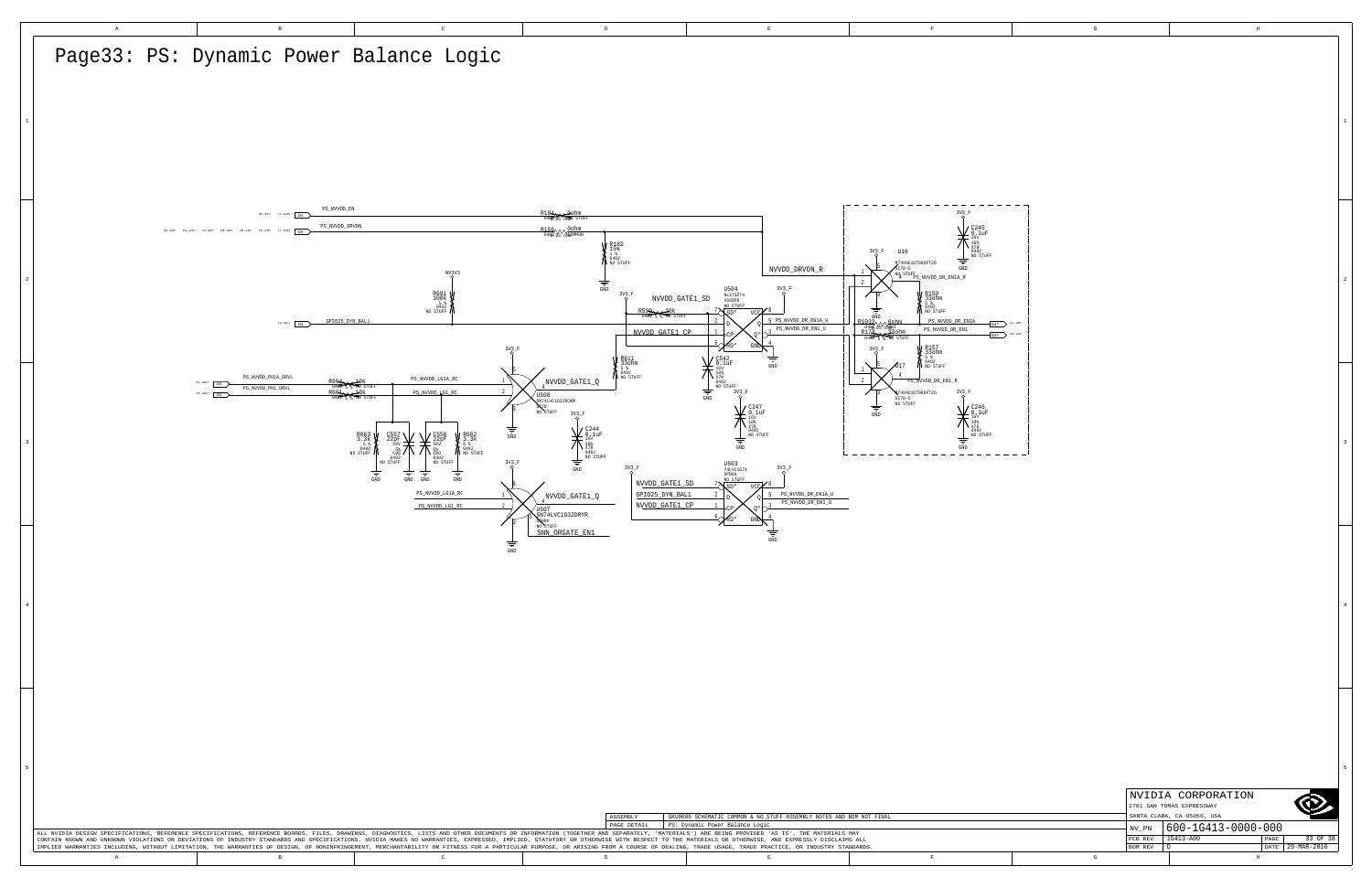<span id="page-33-8"></span><span id="page-33-7"></span><span id="page-33-6"></span><span id="page-33-5"></span><span id="page-33-4"></span><span id="page-33-3"></span><span id="page-33-2"></span><span id="page-33-1"></span><span id="page-33-0"></span>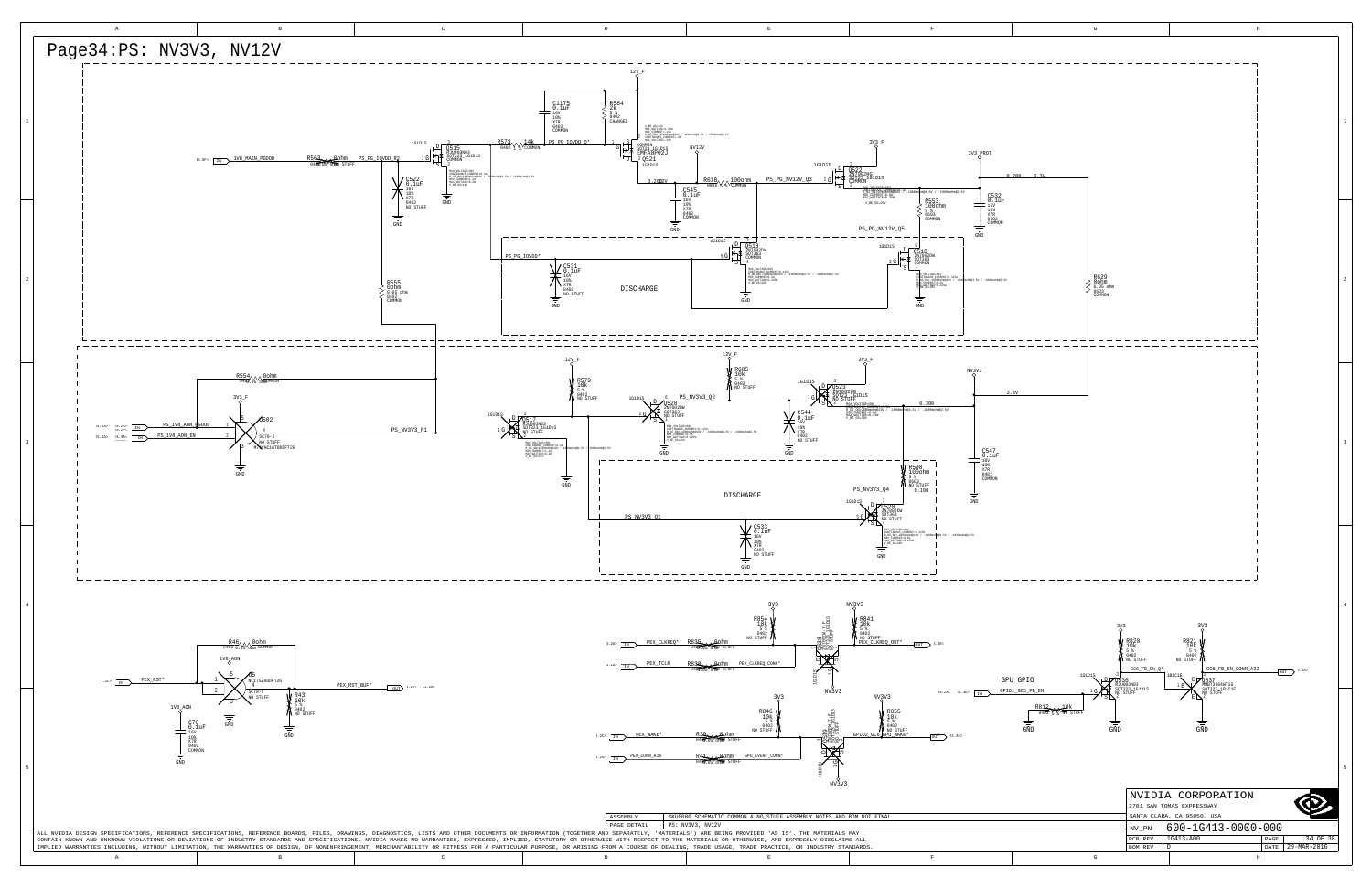<span id="page-34-3"></span><span id="page-34-2"></span><span id="page-34-1"></span><span id="page-34-0"></span>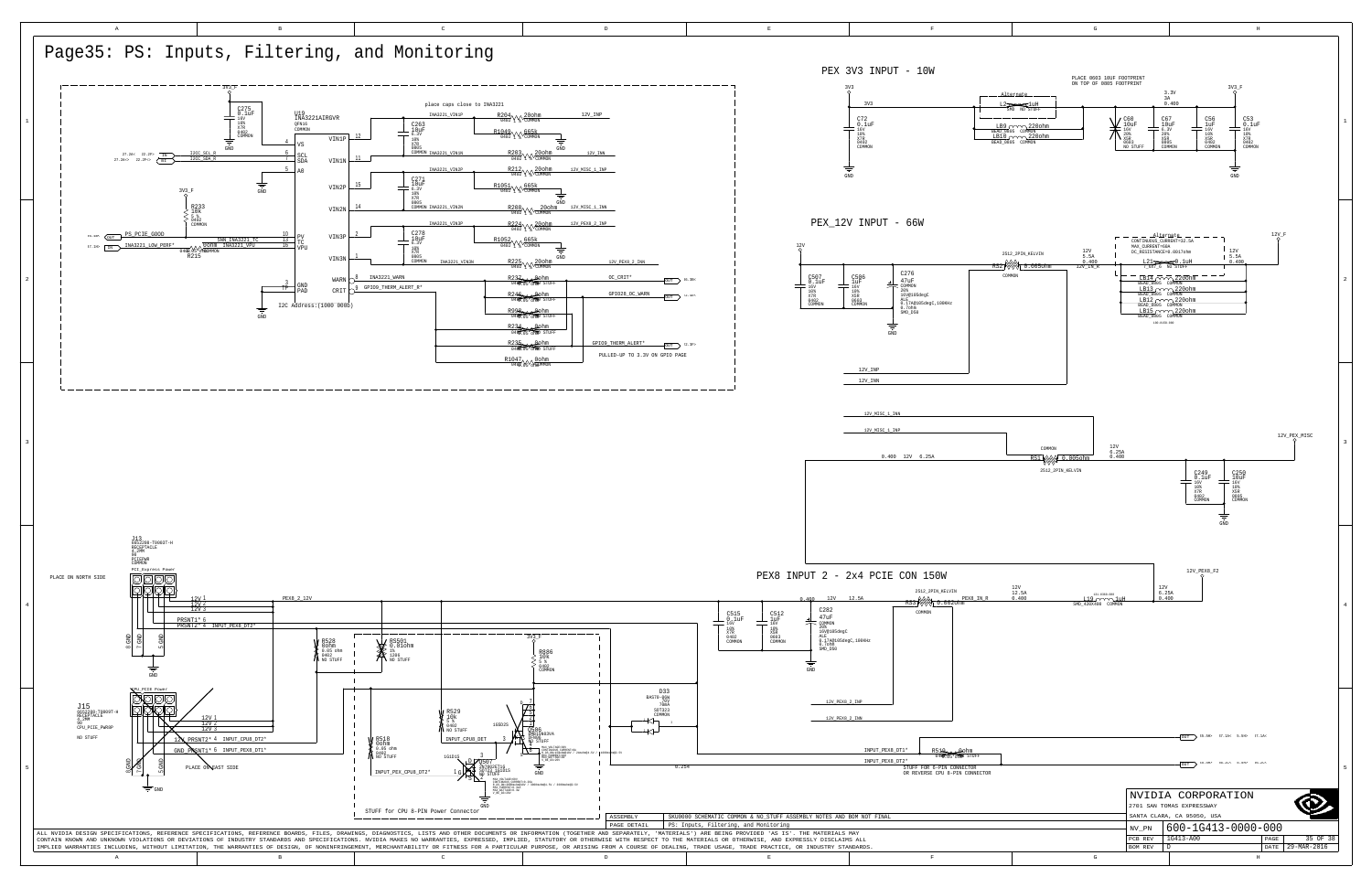<span id="page-35-7"></span><span id="page-35-6"></span><span id="page-35-5"></span><span id="page-35-4"></span><span id="page-35-3"></span><span id="page-35-2"></span><span id="page-35-1"></span><span id="page-35-0"></span>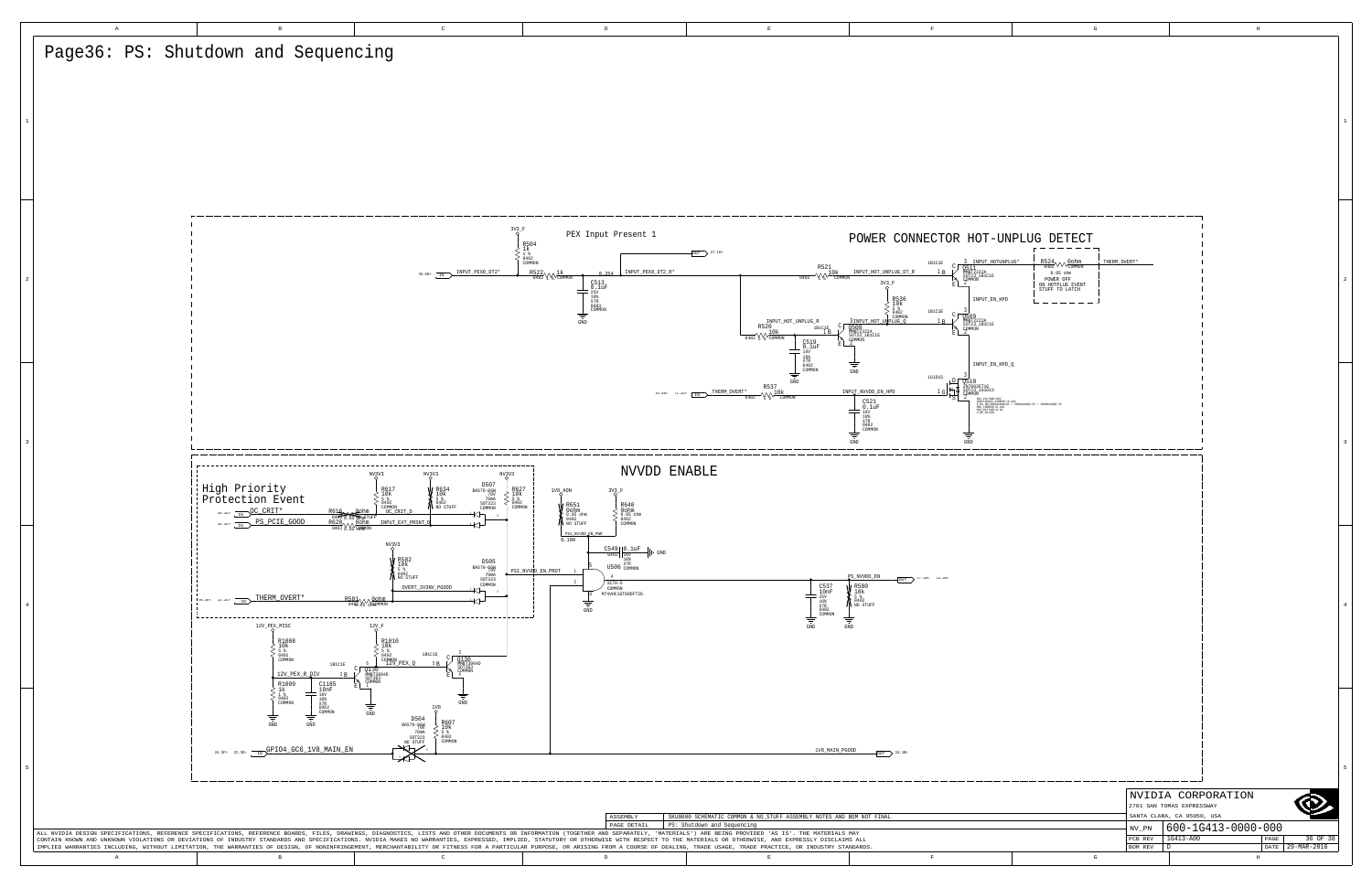<span id="page-36-8"></span><span id="page-36-7"></span><span id="page-36-6"></span><span id="page-36-5"></span><span id="page-36-4"></span><span id="page-36-3"></span><span id="page-36-2"></span><span id="page-36-1"></span><span id="page-36-0"></span>